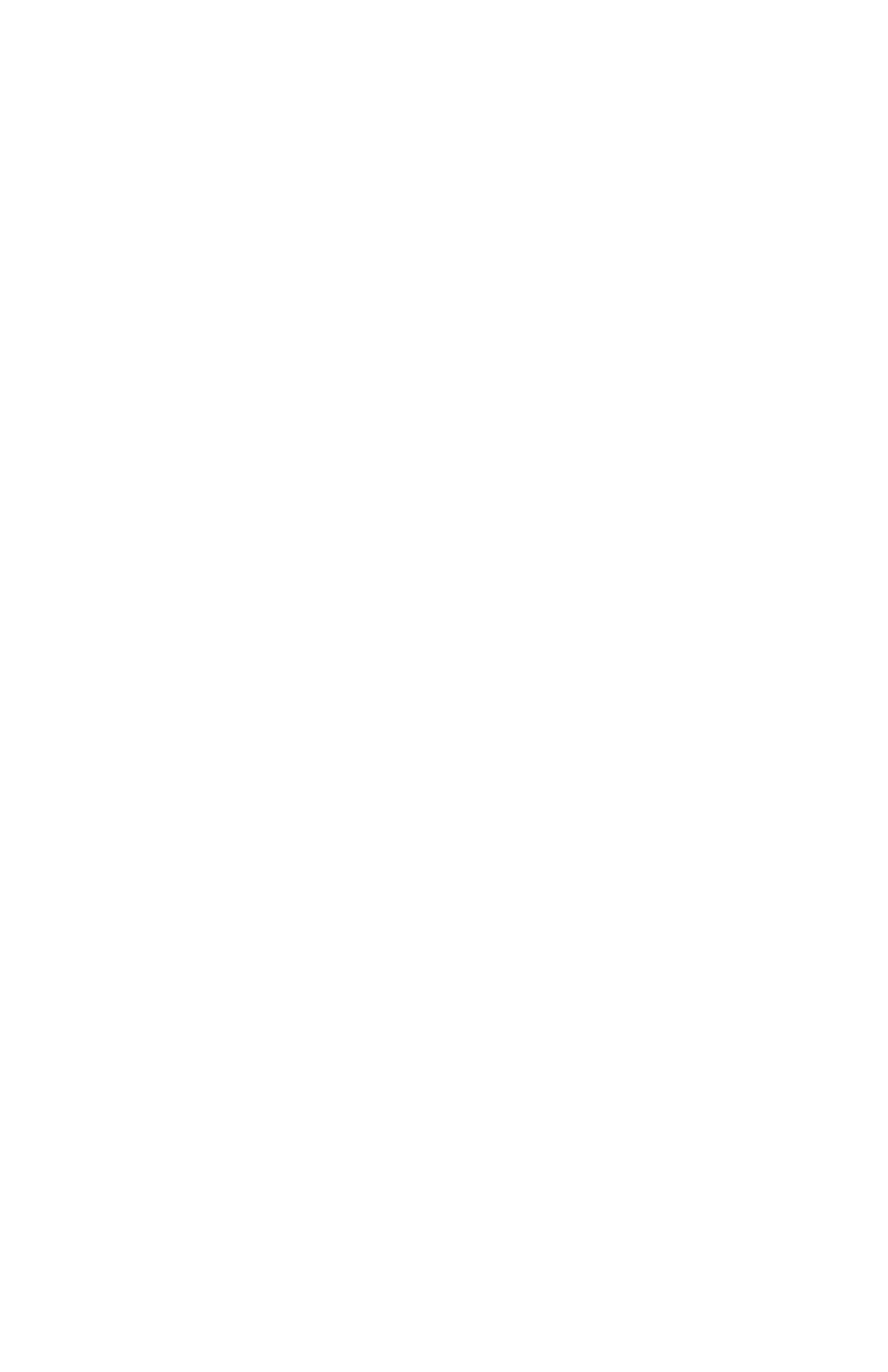# **2 0 2 0 A C A D E M I C C O N V O C A T I O N**  SPECIAL EDITION BOOKLET

#### SPECIAL NOTE FROM THE PRESIDENT

University of Puget Sound's annual Academic Convocation honors the remarkable academic achievements of our students and spans the pursuit of knowledge across a wide range of disciplines. We celebrate not only your considerable academic abilities and outstanding accomplishments but the qualities you have developed that will sustain you throughout a life of active inquiry and leadership in all of your endeavors. We celebrate your motivation to learn; your ability to think critically; your desire to deconstruct an idea, make sense of it, and refine it. Your discipline, hard work, and constant curiosity have allowed you to achieve excellence at the highest levels and will be the hallmarks of your success as you continue your studies or go out into the world as Puget Sound alumni.

Perhaps what I admire most about you is that your achievements have come not at the expense of others but by working in concert with them—in the ways you challenge, respect, and care for one another, your community, and the broader world. We honor you today as fine examples of the liberal arts tradition and for excelling in your academic pursuits. With this strong foundation of excellence, there are no limits to what you will achieve in the years to come.

Huach Crawford

Isiaah Crawford, Ph.D. *President*

## SPECIAL NOTE FROM THE PROVOST

Congratulations! As we've all learned this spring, life is unpredictable, and we can never really know what tomorrow will bring. Among the countless important lessons you've learned at the University of Puget Sound, this idea may, perhaps, be one of the most important: that though what tomorrow holds is uncertain, it still offers us the power of hope and opportunity.

Let me explain.

I was trained as an English professor, and in one class, we were to talk through the final pages of Arundhati Roy's *The God of Small Things*. I had started the class by asking students to look at the last page of the narrative and the word with which the novel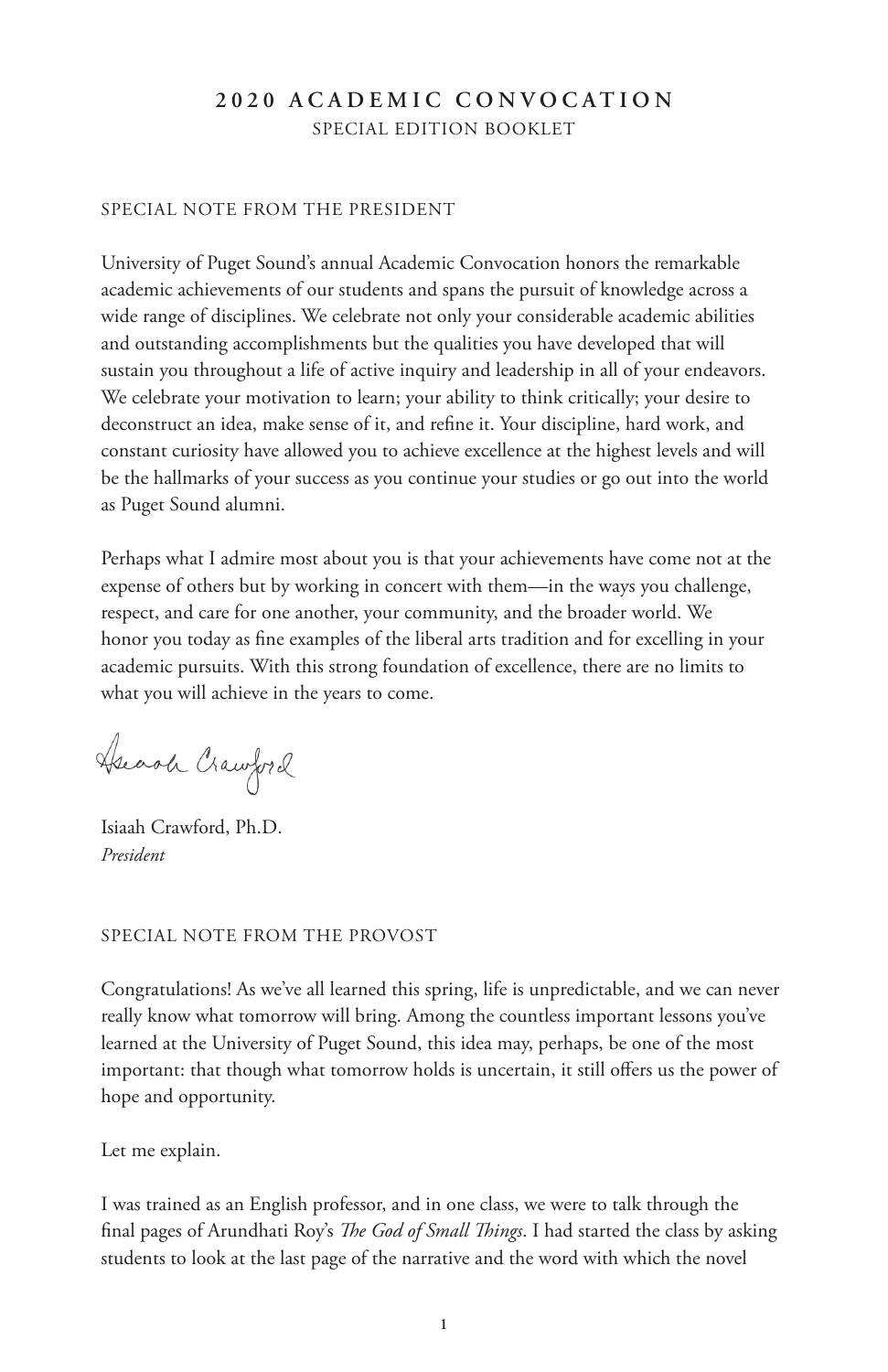ends: "Tomorrow." It is its own sentence, and although I am enough of a grammarian to know that one noun does not a complete sentence make, I also am enough of an imaginative reader to know that embedded in this one word was a world of possibility and despair, a desire to move beyond geography and culture, and a sense that such a journey never takes one far from the start.

Arundhati Roy is not the first writer to discover the power of tomorrow. Mark Twain's Huck Finn "lit out for the territories." Janie, in Zora Neale Hurston's *Their Eyes Were Watching God*, at the break of a new day, calls "in her soul to come and see" what life will bring after decades of misery. Langston Hughes wrote "We have tomorrow/Right before us/Like a flame." Emily Dickinson was convinced that "tomorrow comes this way." And Tony Kushner, at the end of *Angels in America*, his remarkable play that foregrounded the HIV/AIDS crisis in the early 1990s, reminds us that "the world spins forward."

You are at a university that has had more than 125 years' worth of yesterdays, one today, and countless tomorrows. Martha Nussbaum wrote in her book, titled *Cultivating Humanity* (1997) that "an education that is 'liberal' ... liberates the mind from the bondage of habit and custom, producing people who can function with sensitivity and alertness as citizens of the whole world." Note that Nussbaum never mentions the word "tomorrow," but that's what she's talking about—the tomorrow that begins today and that carries you to the tomorrow of a mind free to responsibly roam and a self that embodies a thoughtful and astute world citizenship. You've already demonstrated, very well, in fact, that you can do this—it's why you're honored during our 2020 Academic Convocation.

So, starting today, understand that a "new day" has now come your way. May you be curious about the world and continue to demonstrate the intellectual inquiry and scholarly diligence at which you've excelled. May you complement and challenge each other's understandings of beliefs and culture, while working within a time and space that calls your soul in to come and see. May you show concern for the world as a multitude of voices and show your commitment to intercultural and global understanding. May you light out for new territories and, at times, find yourselves where you do not expect to be. May you all continue to ask good questions, answer honestly, hold reasoned opinions, come to measured conclusions, and change your minds. And may you believe, as I do, that the true power of your education is to help you fulfill your promise and live meaningful lives of purpose, today and tomorrow.

My congratulations to all of you for your academic accomplishments at the University of Puget Sound.

Law 2. Behhing

Laura L. Behling, Ph.D. *Provost*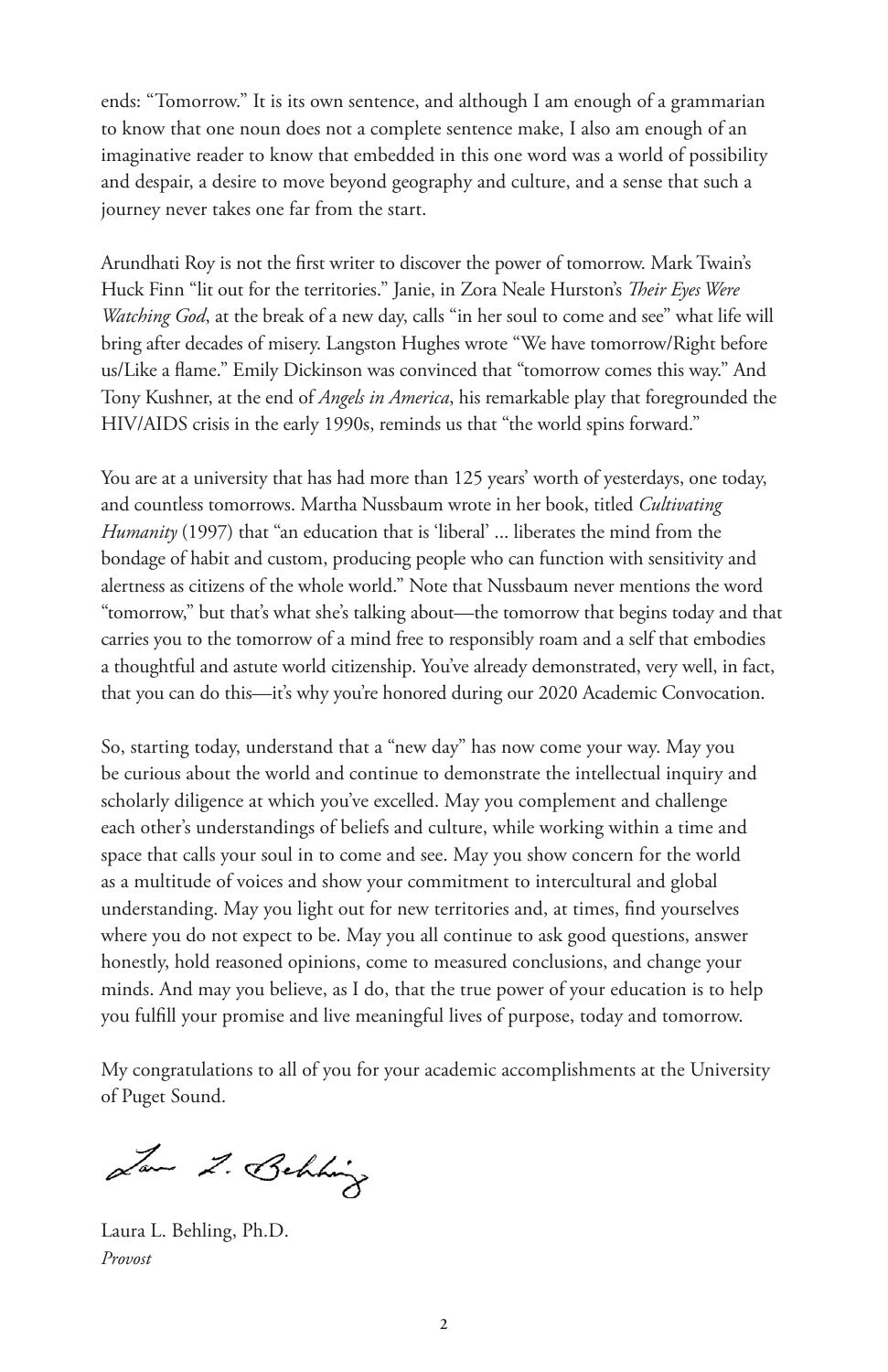#### SPECIAL NOTE FROM THE FACULTY SPEAKER

It is an honor to have been nominated by students and selected by the provost to share in the celebration of your success and your promise. This celebration comes in the midst of an incredible moment. Incredible in the true sense of the word; it is a time that strains credibility. If you had described our current scenario at the beginning of this year, we might have asked with concern if you were working a little too hard in Professor Erzen's Apocalyptic Imagination class. Or we may have suggested you not do the reading for Professor Tracy Hale's Gothic American Literature class right before bed. Ironically, though, it is precisely your accomplishments in these courses and others, your full engagement and deep investment in your work here at Puget Sound, that has prepared you to face this present challenge and others—and I hope it does not come as a surprise that others are bound to come.

Undeniably, this crisis has brought loss and pain. But it is equally undeniable that it has also created opportunity. The word itself comes from the Greek *krisis*, which means a turning point in a disease. A crisis, then, is a juncture, a crucial time when things will change, for better or for worse; a time when there is no simple staying the course. If we try to cling to the past, not only are we doomed to fail, but we may replicate the worst of what was. It is precisely your accomplishments in the liberal arts that will help avoid the crippling effects of fear and the false promise of safety that nostalgia offers. You are now prepared to critically evaluate what was and to imagine what can be. As you have studied history, biology, and philosophy, you have developed the skills and tools. While there is no road map, you now have the building blocks for a path forward for yourself, your community, and your society.

Which means that today, we are here to commemorate your accomplishments, diverse and outstanding as they are, as both yours individually and ours collectively. Our celebration is not just about what you have accomplished so far, but also about what this means for our future. Whether you are returning to campus next year or you have completed your studies, your leadership and engagement will help create vibrant community responses to our challenges ahead. I honor you for what you have done and for what you will do. Thank you, each and every one.

Robin Jacobson *Professor and Chair, Department of Politics and Government*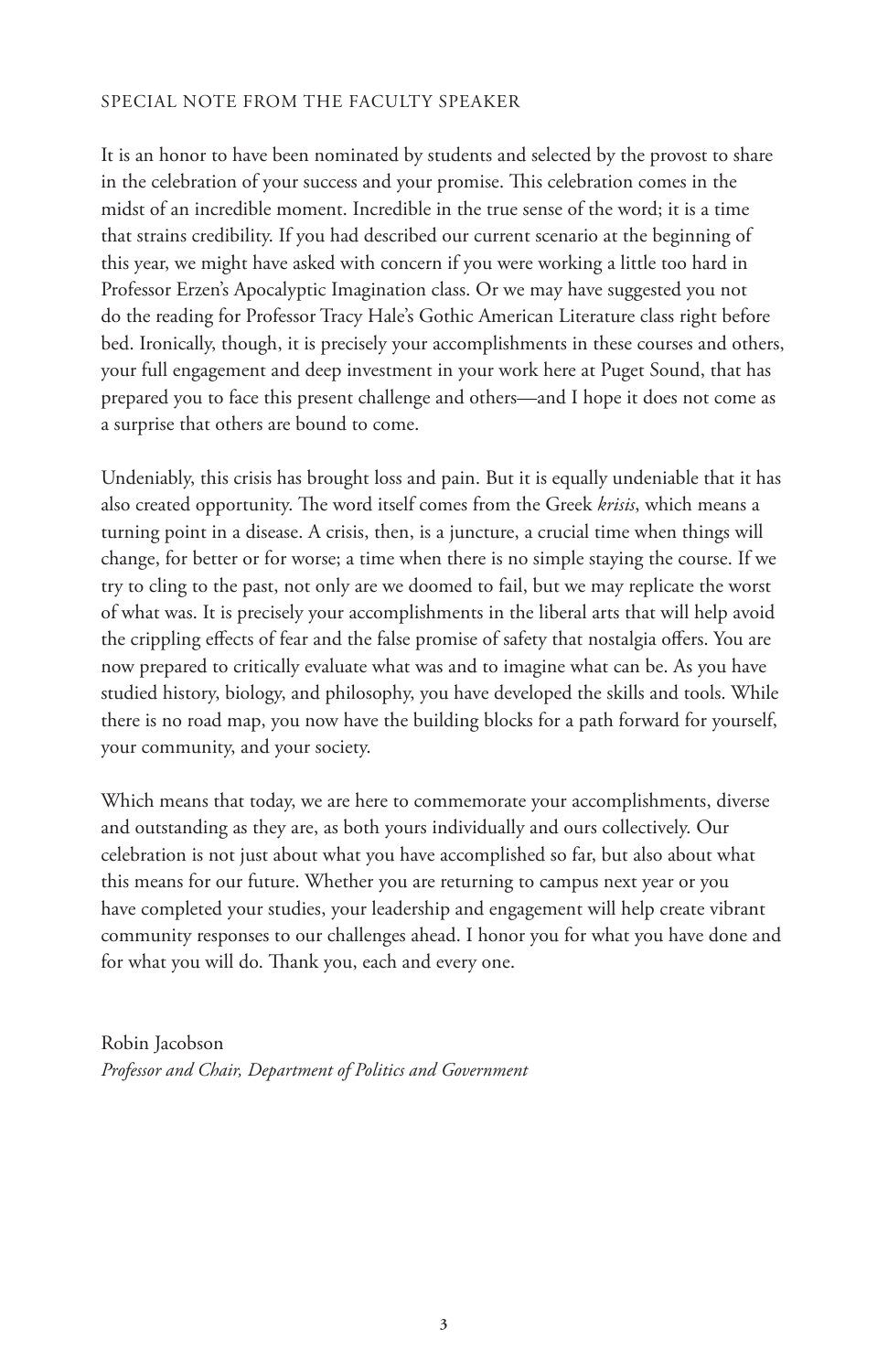## "THINKING DEEPER: WISDOM FROM Adeline Toevs, Academic ACTIVISTS OF THE 20TH CENTURY" Convocation Student Speaker

## PRESIDENT'S AWARD FOR ACADEMIC EXCELLENCE Theresa Marie Proctor

While the Class of 2020 has several students with strong records of academic achievement, Theresa's performance merits special distinction for the interdisciplinary and organized approach in which she undertook her studies, while maintaining a perfect 4.0 grade point average during her time at Puget Sound. In addition, her fellow students value her as an instructor's assistant not only for her exactitude, depth of knowledge, and accessibility but also for her encouragement, warmth, and generosity of spirit. Theresa, thank you for bringing your gifts to Puget Sound, and congratulations on this singular achievement.

JAMES R. SLATER AWARD FOR ACADEMIC EXCELLENCE Jordan Anderson *Established by Professor Emeritus of Biology James Slater in 1977 to provide outstanding students with support in completing an individual project, including personal research, academic travel, services, activities, or attendance at a graduate school.*

Jordan possesses an impressive level of sophistication as a musician and a passion for innovative independent scientific work. His creativity, enthusiasm, and strong engagement in campus life, along with his outstanding academic record and scholarly achievement, affirms his standing among the top recipients of this award. Congratulations, Jordan.

#### WRITING EXCELLENCE AWARDS

*A series of awards established by an endowment from the Hearst Foundation to recognize and encourage the achievement of the highest standards of excellence in writing. The endowment provides for 10 annual awards in the following categories: humanities, including the fine arts; social sciences; natural sciences; Connections core; first-year seminar; graduate programs; and race and pedagogy.*

#### **Arts and Humanities**

#### Kylie Gurewitz

*"Solitary Confinement and Intersubjectivity: Social Liminality in Prison"*

*Religion 430: The Politics of Living and Dying*

*Tanya Erzen, Religious Studies and Gender and Queer Studies* 

## Laura Wolff

*"A Killing Doom and Immortal Song: Death and Kleos in Homer's 'Iliad'" Classics 490: Senior Thesis Aislinn Melchior, Classics and Ancient Mediterranean Studies*

## **Connections Core** Sara Pernikoff

*"Examining the Ethics of Medical Process and Product Patents"* 

*International Political Economy 389: Global Struggles Over Intellectual Property Bradford Dillman, International Political Economy*

#### **Graduate Programs**

Marissa Aspen Mclellan

*"Inclusive Health Care Practices for People of Transgender and Gender Diverse Experience" Occupational Therapy 615: Occupations Across the Lifespan*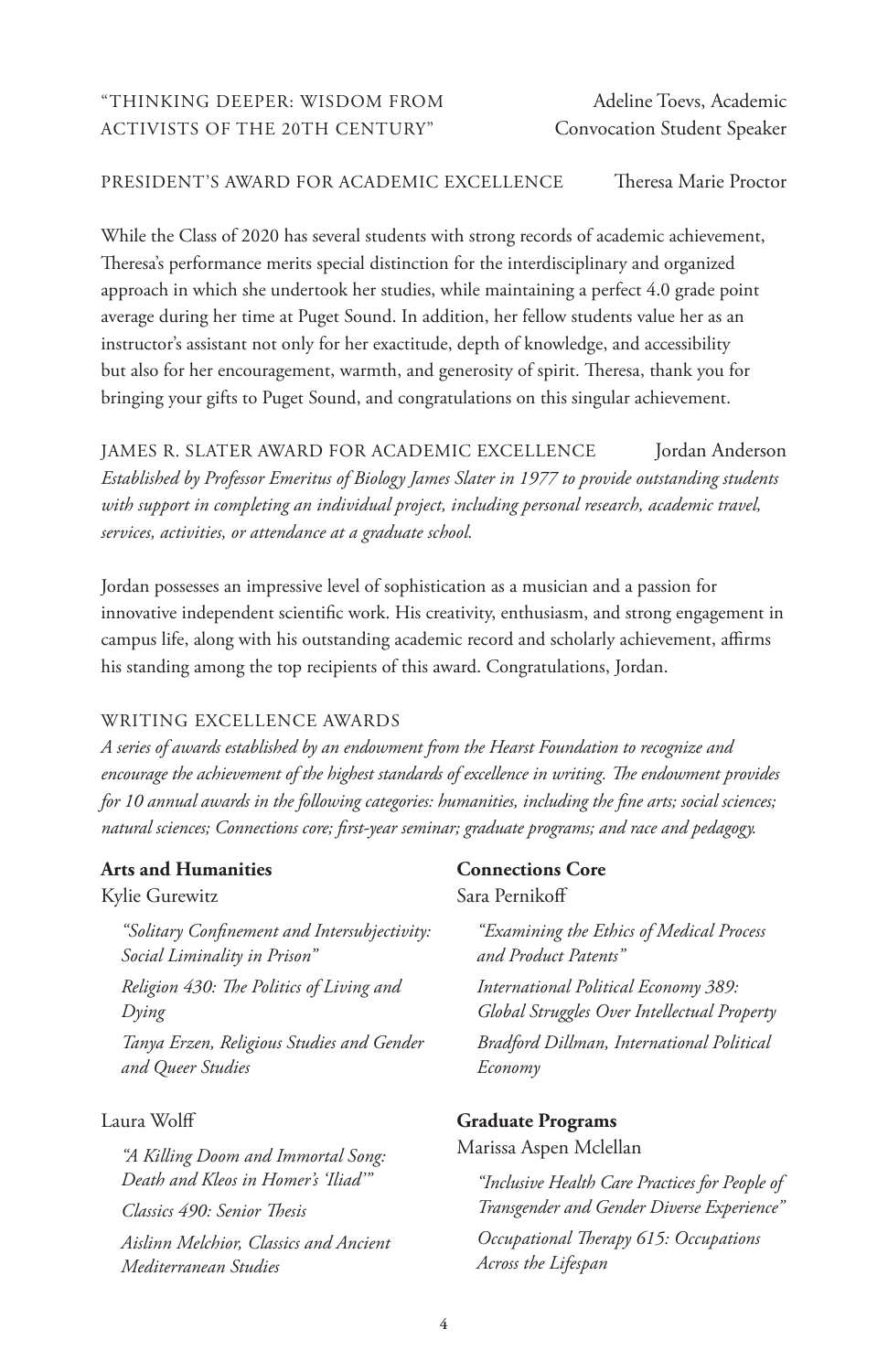*Juli McGruder and Kirsten Wilbur, Occupational Therapy*

## **Natural Sciences**

#### Helen McDonald

*"Assessing the Effect of Beach Substrate Color, Size, and Sex on the Carapace Color of Common Shore Crabs (Hemigrapsus Oregonensis) in the Puget Sound"* 

*Biology 211: Ecology Stacey Weiss, Biology* 

## Martina Worden

*"The Microbiome Obesity Connection: Investigating Short-Chain Fatty Acids and Nuclear Receptor Activation" Chemistry 461: Metabolic Biochemistry Jeff Grinstead, Chemistry*

## Grace Elliott – Honorable Mention

*"Investigating Antimicrobial Properties of Sceloporus Virgatus Eggs Using Scanning Electron Microscopy" Biology 491: Biology Senior Thesis Stacey Weiss, Biology*

## **Race and Pedagogy**

Madeleine Grace Williams

*"The History of Gynecology Through an Intersectional Lens"*

*Gender and Queer Studies 494: Gender Research Seminar* 

*Greta Austin, Religious Studies and Gender and Queer Studies*

#### **Seminars in Scholarly Inquiry**

Lila Luthy

*"The Earth Is Going To Burn. Are You?" Seminar in Scholarly Inquiry 2 149: Creationism vs. Evolution in the U.S.*

*Kristin Johnson, Science, Technology, and Society* 

#### Matthew Babor

*"Integrating Quantum Theory Onstage: Uncertainty in Frayn's Copenhagen and Stoppard's Hapgood" Seminar in Scholarly Inquiry 1 181: Science and Theater James Evans, Physics and Science, Technology, and Society*

## **Social Sciences**

William Keyse

*"Addressing 'The Land Question' in South Africa: Devolution to Subsistence Farming in a Globalized Economy" Politics and Government 420: Capstone Course in Comparative Politics Patrick O'Neil, Politics and Government* 

## Emma Harrington (tie)

*"Do the Affordances of Social Media Platforms Make Them a Tool To Increase the Representation for Female Politicians in Congress?"*

*Politics and Government 410: Capstone Course in U.S. Politics*

*David Sousa, Politics and Government*

#### Lia Van Steeter (tie)

*"Decisions, Driving Forces, and Dollarization: An Analysis of Dollarization in El Salvador, Unpacking Motivations and Implications"*

*International Political Economy 205: The Political Economy of International Trade and Finance Pierre Ly, International Political Economy*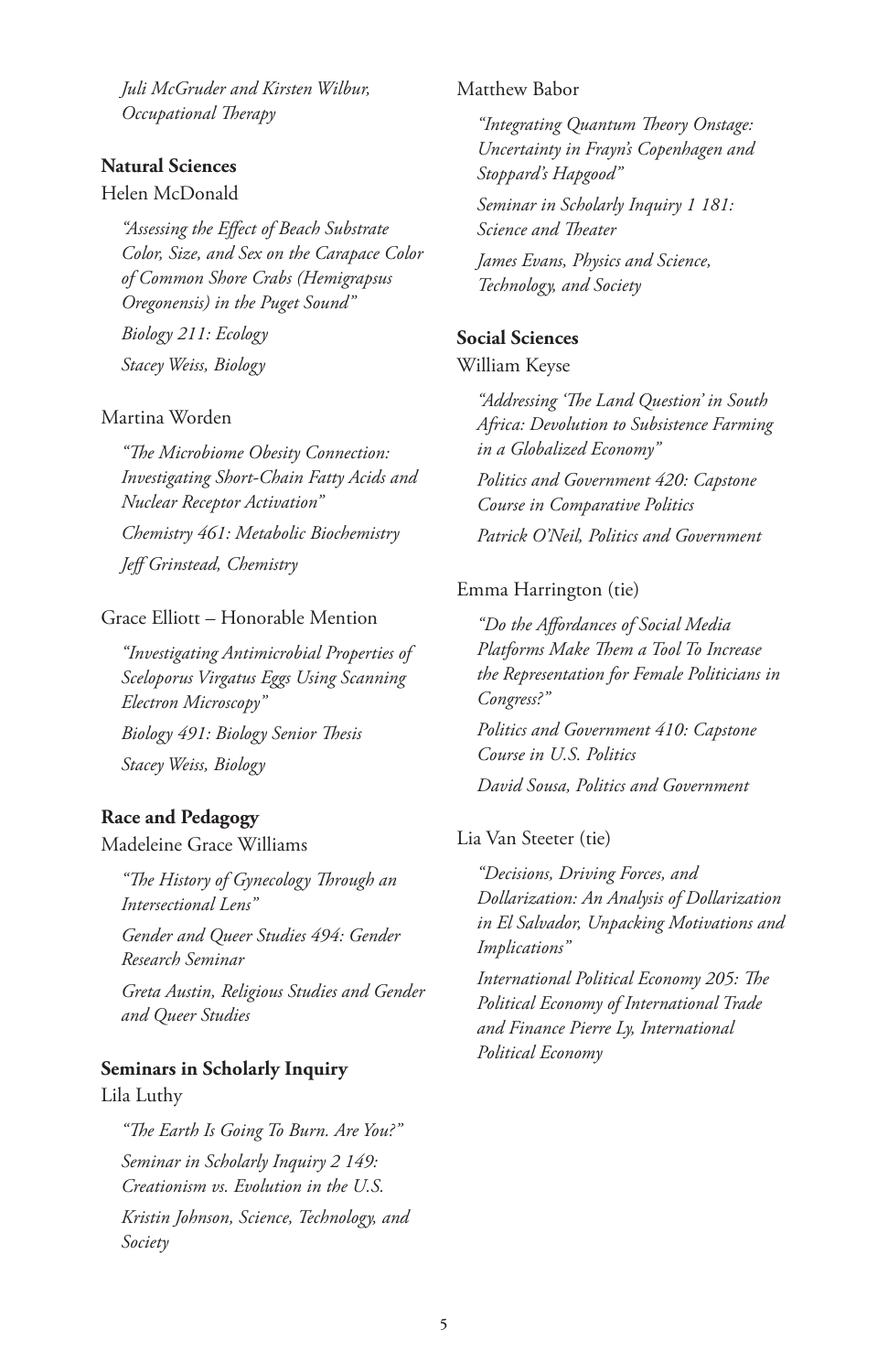# **DEPARTMENTAL AWARDS**

## **AFRICAN AMERICAN STUDIES PROGRAM**

**Outstanding Graduating Major Award................................................**Grace Eberhardt Jo Gudgell Mara Henderson Monica Schweitz

*This award is based on the student's overall performance in the classroom, on campus, and in the broader community. The award recognizes outstanding academic achievement, including grade point average and classroom contribution. This student excels in African American studies courses, as well as in the broad spectrum of courses that make up a Puget Sound liberal arts education. In keeping with the commitment of African American studies, this student is also recognized for service to the immediate campus community and the extended community beyond the campus as a part of good academic citizenship.*

Grace Eberhardt is the epitome of diligence and deliberation in her studies. Her commitment to the achievement of equity, excellence, and justice through her double majors of African American studies and biology position her to make unique contributions in the years ahead.

Jo Gudgell is a leader among her peers and garners respect through her sense of integrity and her dogged commitment to meaningful student action in the name of justice. Her high GPA across two disciplines, while carrying a double major, along with her remarkable record of sustained justice work, marks Jo as a truly special student and one of whom we are justly proud.

Mara Henderson, scholar, athlete, activist, and emerging environmental specialist, is the kind of student who makes institutions like ours shine. Mara leaves Puget Sound with the preparation, attitude, and motivation to be an exemplary leader and a leading ambassador for the value of a strong liberal arts education.

Monica Schweitz's dedication to and her achievements in her twin commitments of crew and African American studies mark her as the quintessential student-athlete. Monica has succeeded and excelled in disciplining both her body and her mind to function at the highest levels.

|                                                                                                  | George Jackson |
|--------------------------------------------------------------------------------------------------|----------------|
| This award has been initiated by the African American studies faculty to honor two students who, |                |
| over the last two years, have both persisted through substantial obstacles to achieve remarkable |                |
| growth and success in their academic and community endeavors.                                    |                |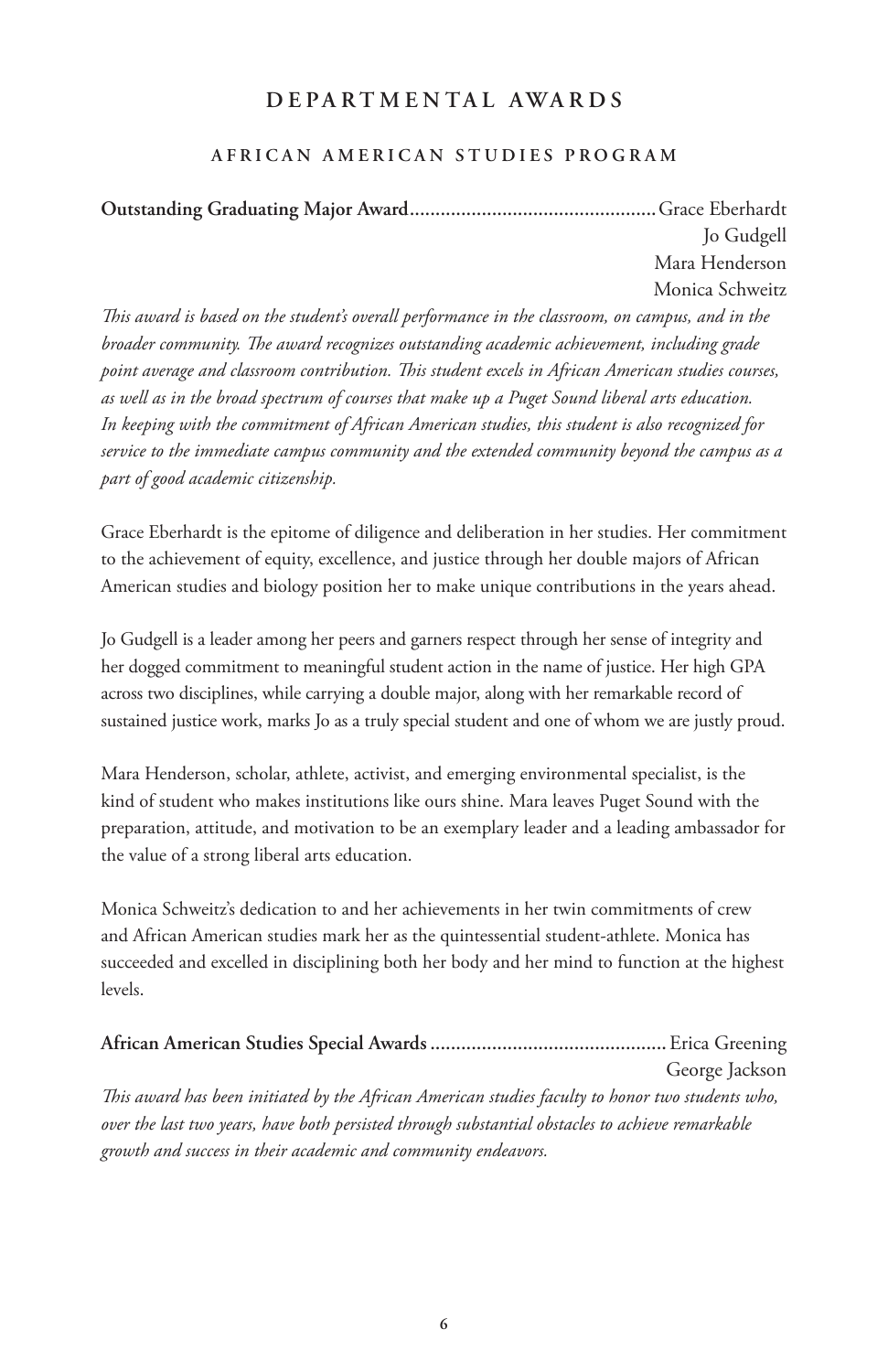**Outstanding Graduating Minor Award .................................................**Nia Henderson Elena Staver Sammie Walimaki Sarah Walling-Bell

*This award is based on the student's overall performance in the classroom, on campus, and in the broader community. The award recognizes outstanding academic achievement, including grade point average and classroom contribution. This student excels in African American studies courses, as well as in the broad spectrum of courses that make up a Puget Sound liberal arts education. In keeping with the commitment of African American studies, this student is also recognized for service to the immediate campus community and the extended community beyond the campus as a part of good academic citizenship.*

**Outstanding Returning Major Award........................................................**Jade Herbert Makenna Hess-Fletcher Anna Mondschean Serena Sevasin Issac Sims-Foster *This award is based on the student's promise and overall performance in the classroom, on campus,* 

*and in the broader community. The award recognizes promise, as well as outstanding academic achievement, including grade point average and classroom contribution. In keeping with the commitment of African American studies, this student is recognized for service to the immediate campus community and the extended community beyond the campus.*

**Outstanding Returning Minor Award ........................................................**Asha Berkes Rebecca Lumbantobing

*This award is based on the student's promise and overall performance in the classroom, on campus, and in the broader community. The award recognizes promise, as well as outstanding academic achievement, including grade point average and classroom contribution. In keeping with the commitment of African American studies, this student is recognized for service to the immediate campus community and the extended community beyond the campus.*

## **ART AND ART HISTORY DEPARTMENT**

**Eileen E. Henstreet Book Award ................................................................**Kate Threat *This award was created by the parents of Eileen E. Henstreet in her memory. Each year the Department of Art and Art History selects an outstanding student to receive the honor.*

Kate Threat, our Henstreet Award recipient, completed majors in English and art history, and has been recognized for her strength in critical thinking on and off campus. As the 2019 Offield Endowment Travel Fellowship recipient, she studied the collections of several major museums in London, spanning ancient through contemporary art, and gave particular critical attention to the colonial legacies of art exhibitions ranging from Greek to African art. As summer intern at the Smithsonian's Hirshhorn Museum of Modern Art in Washington, D.C., in 2018, she helped educate visitors on contemporary works of art, and as editor-in-chief of *Crosscurrents*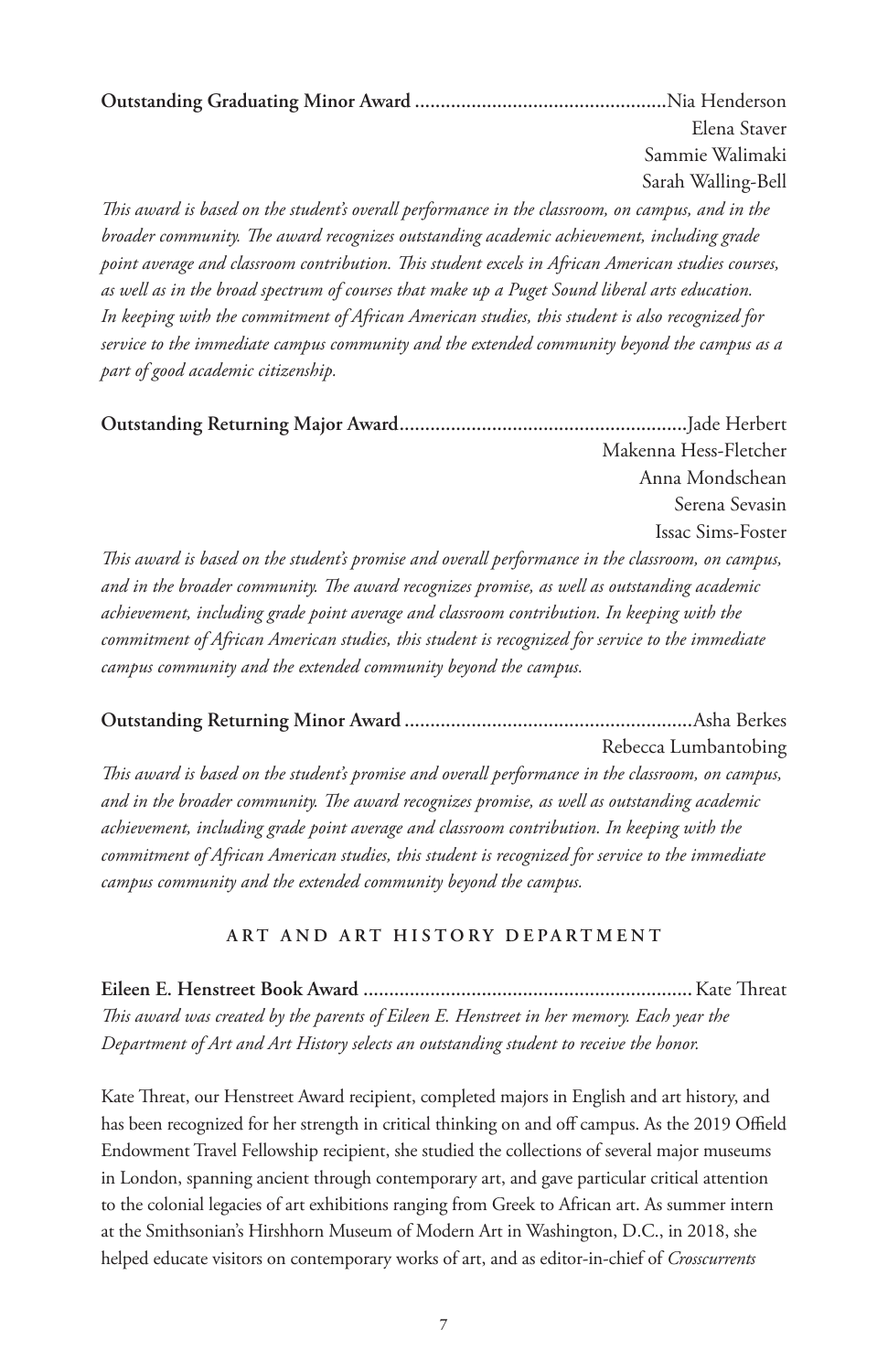magazine and curatorial assistant at Kittredge Gallery, she has tirelessly promoted cultural diversity and artistic inclusiveness on our campus.

## **ASIAN STUDIES PROGRAM**

**Robert G. Albertson Award........................................................................**Rose Austin *Awarded in honor of Professor Albertson (Asian studies and religion, 1956–87), founder of the Asian Studies Program at Puget Sound, to the graduate who has made a distinguished contribution to the spirit of the Asian Studies Program.*

Coming from Nebraska, Rose's passion for China brought her to Puget Sound with the goal of becoming fluent in Mandarin and working for the State Department. With four years of diligent work in the Asian Studies Program, completing a Chinese major as well as rigorous language training at Harbin China, Rose is now a poised cultural ambassador, ready to liaise between East and West.

**Suzanne Wilson Barnett Writing Award in Asian Studies.............................**Lee Nelson *Award presented in recognition of Professor Barnett (Asian studies and history, 1974–2007) to the Asian studies student who wrote the outstanding paper in an Asian studies course during this academic year. The award honors Professor Barnett's commitment to scholarly inquiry and effective writing in the multidisciplinary field of Asian studies.*

## **BIOLOGY DEPARTMENT**

**Gordon D. Alcorn Award ..........................................................................**Erin Stewart *Presented to the outstanding senior biology major in recognition of academic achievement, accomplished research in biology, and outstanding service to the department and to the greater community.*

Erin has epitomized excellence in the classroom and in her research on rodents, especially her work on beavers and wildfire. Erin is a "dam" fine writer and has been industrious, eager, and empathetic as a CWLT tutor, biology instructional assistant, and editor of the student science publication *Elements*.

|                                                                                                                                                        | Jess Fairbanks |
|--------------------------------------------------------------------------------------------------------------------------------------------------------|----------------|
| Given to a student who has demonstrated exceptional research dedication, engagement, and<br>commitment during their time at University of Puget Sound. |                |

|                                                                                                 | Gabriel McHugh |
|-------------------------------------------------------------------------------------------------|----------------|
| Presented to a student who has demonstrated outstanding dedication and talent for helping other |                |
| students to learn and appreciate the science of biology during service as a course assistant.   |                |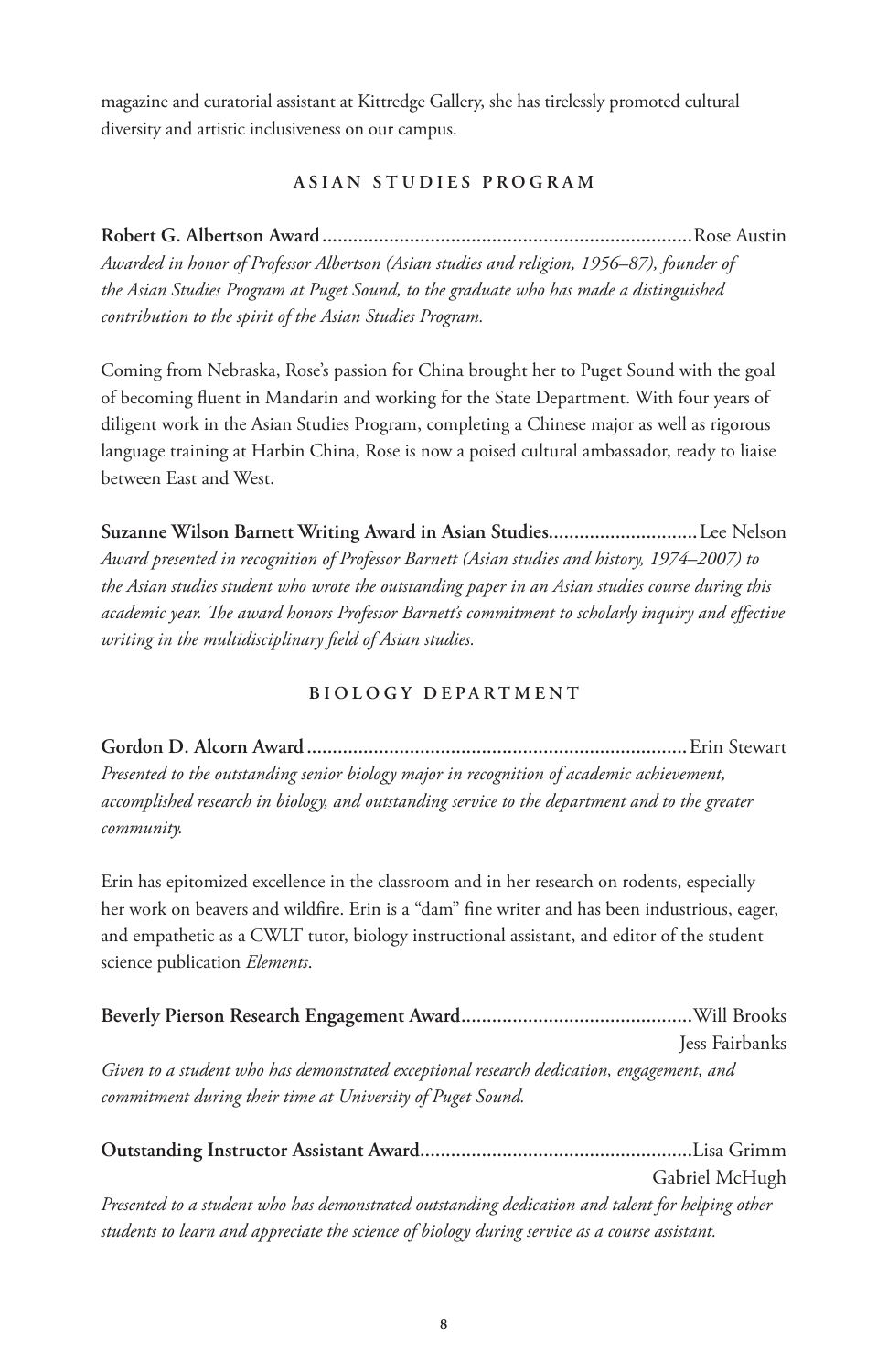**Outstanding Sophomore Award .....................................................** Helena Heyer-Gray Rei Ishii Natalie Yates *For students who do exceptional work in the two biology courses taken during their second year.*

**Outstanding First-Year Student Award.........................................................................** *Conferred on students who do outstanding work in their first-year biology courses.*

| Seth Ack             |  |
|----------------------|--|
| Caitlin Barbour      |  |
| Ari Davis            |  |
| Ingrid De Leon De La |  |
| Rosa                 |  |
| Alexi Ebersole       |  |

Brayden Hinrichs Kelci Hooker Capriana Jiang Amaya Kelly Lilly Kelly Julie Mei Messing

Megan Mooney Timothy Mork Elijah Suchard Jena Williams

## **SCHOOL OF BUSINESS AND LEADERSHIP**

**Outstanding Academic Achievement Award..........................................** Sofia Moncayo *This award recognizes excellence in academic achievement in business major courses.*

Sofia earned the highest major GPA in the School of Business and Leadership's Class of 2020. Her 3.934 major GPA demonstrates her strong dedication to her coursework. Sofia excels outside the classroom, as well, applying and extending her classroom learning through her work marketing our new Center for Speech and Effective Advocacy, her sorority, and sustainability. Congratulations, Sofia!

**Business Leadership Program Excellence Award .....................................** Bridget Myers *This award recognizes a graduating BLP student who best represents the ideals of the program, such as leadership, professionalism, integrity, open-mindedness, and respect for others. It also recognizes their exemplary endeavors in support of the BLP and the university.*

Congratulations, Bridget, on outstanding performance inside and outside the classroom that exemplifies the values of the BLP. I will forever be grateful for your amazing work as peer advisor to the BLP first-year students.

**Business Administration Major Excellence Award ...........................**Danielle Rodriguez *Awarded to a student who demonstrates such characteristics as academic excellence, professionalism, integrity, intellectual curiosity, and practical application of business principles.*

As a leader who motivates other students to excellence, Danielle exemplifies academic excellence and professionalism. She gives generously to others through tutoring and volunteer tax preparation, and as a reliable and trustworthy teammate. Congratulations, Danielle, on your accomplishments.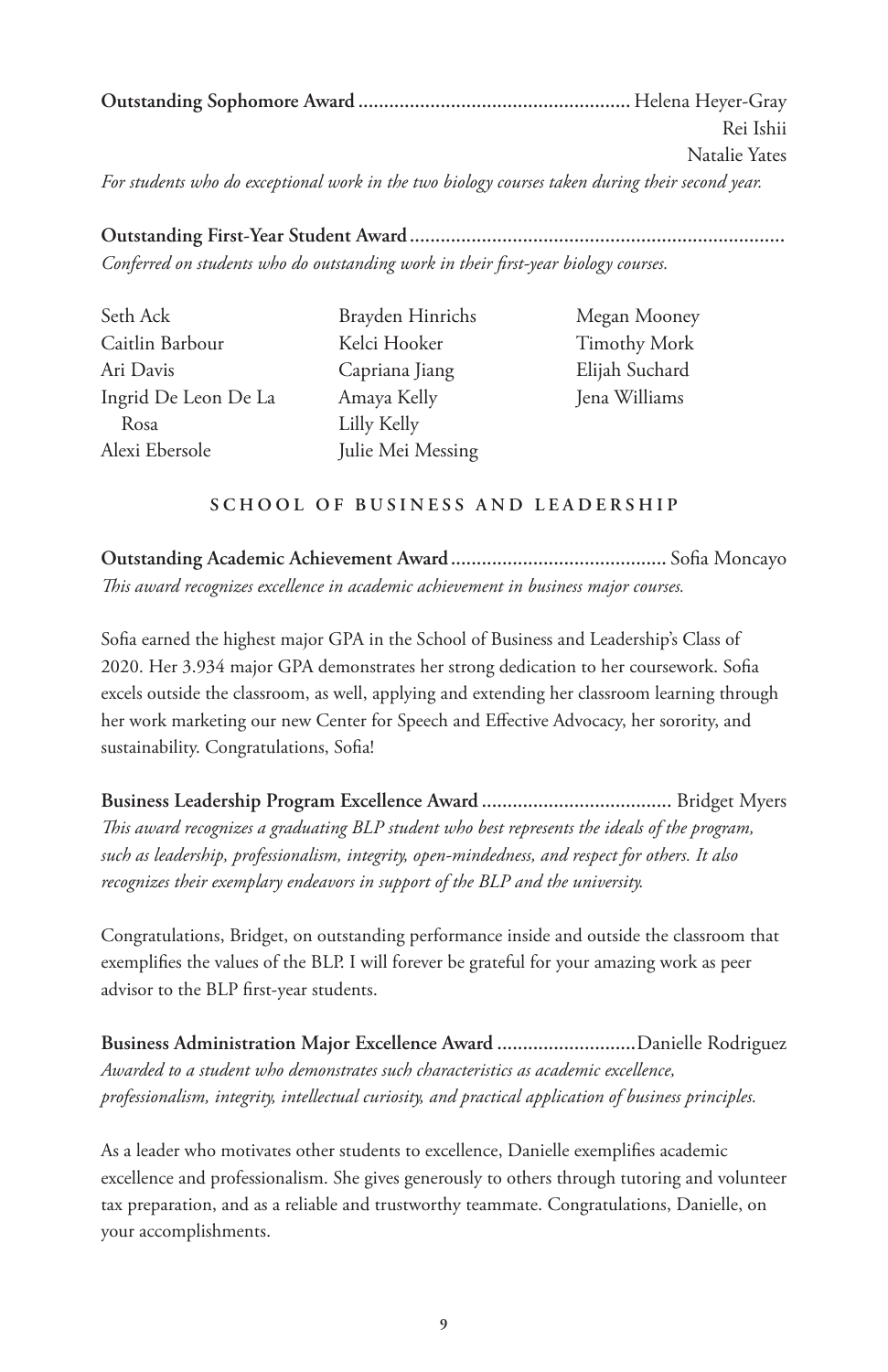**International Business Major Excellence Award.....................................** Graham Byron *This award recognizes a student who has demonstrated excellence in such areas as cross-cultural communication skills, sophisticated understanding of the global business context, and genuine openness to diversity.*

Graham excels in his ability to analyze complex cases in international business, earning the admiration of the international business faculty. His preparation and engagement with material melds well with his ability to work in a team. Congratulations, Graham.

## **Excellence in…**

**Finance .......................................................................................................**Matt Hicks Superlatives abound when you ask Matt's finance professor to describe him. She even said that she may simply change the possible points for assignments in her gradebook from "MAX" to "MATT" since he has never lost a single point in any finance course, a phenomenon never before seen. We congratulate Matt on an impressive grasp of finance and wish him well in his future endeavors.

**Accounting..............................................................................................**Julio Cardona Careful and thoughtful, as well as inquisitive and outspoken, Julio has developed his mind and his mentality to make strong, thoughtful contributions to the important field of accounting. He demonstrates leadership and collegiality, moving class discussion forward in meaningful ways. Congratulations, Julio.

**Management.............................................................................................** Emily Davis Emily stands out among her peers for her analytical intelligence, her dedication to learning, and her collaborative disposition. Her intrinsic motivation and intellectual curiosity have served her well as a student and will propel her to leadership. Congratulations, Emily.

**Marketing .............................................................................................** Sofia Moncayo Sofia demonstrated an ability to grasp difficult concepts, apply the knowledge, and think critically about the marketing concepts. She led her team project to meaningful statistical analysis and substantive marketing recommendations. Congratulations, Sofia.

## **CHEMISTRY DEPARTMENT**

**American Chemical Society Student Affiliates Award ..............................**Alex Guzman *Awarded to the chemistry or biochemistry major with the highest GPA in chemistry.*

The Department of Chemistry and the Student Affiliates of the American Chemical Society are pleased to recognize Alex Guzman as the Outstanding Graduating Chemistry Major of the Year. The American Chemical Society Student Affiliates Award is judged by grade point average; Alex's record clearly distinguishes him as a deserving recipient of the award. Congratulations on a fine record for your four years here, and good luck, Alex, in all your future plans.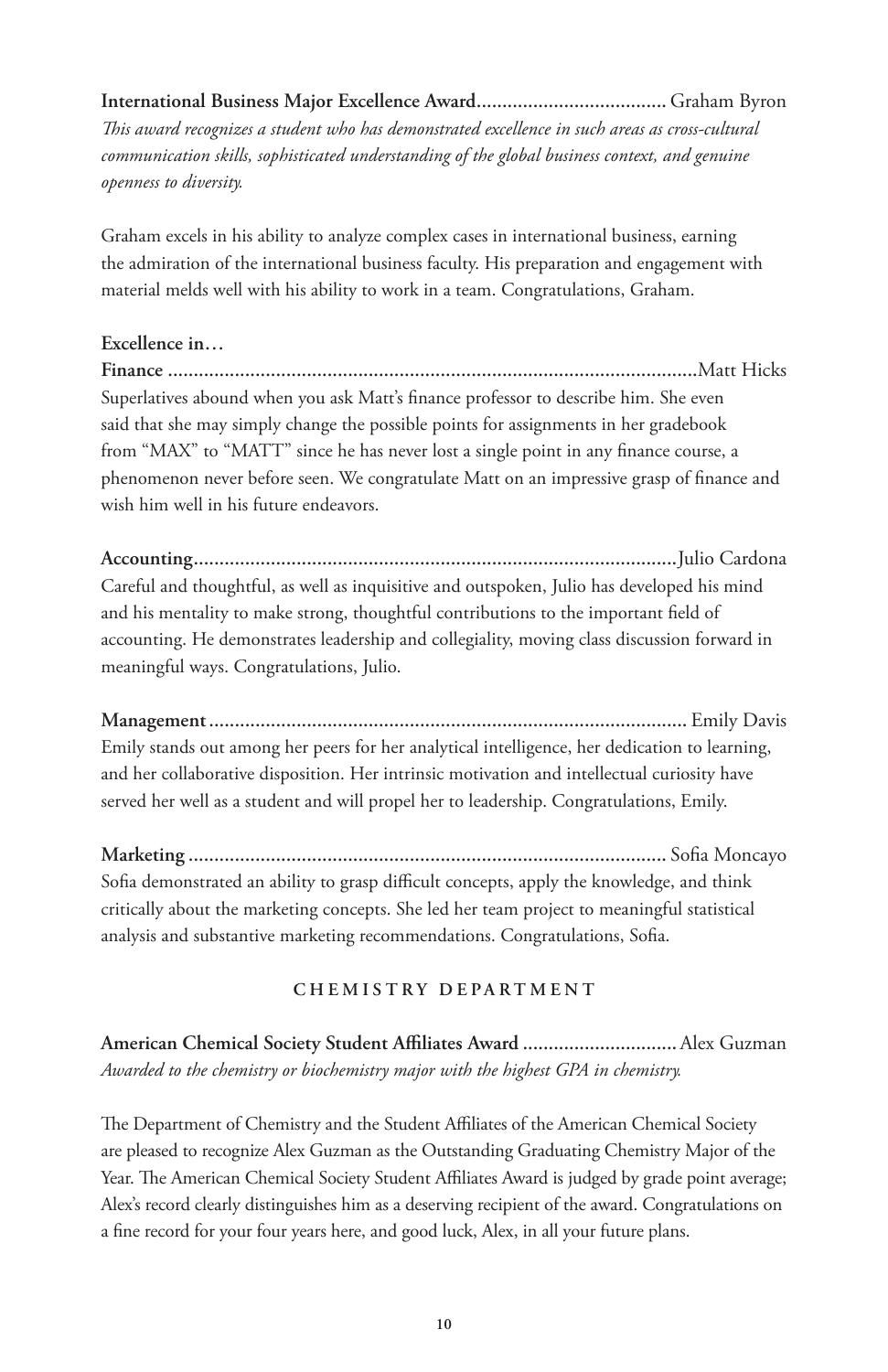## **CLASSICS AND ANCIENT MEDITERRANEAN STUDIES DEPARTMENT**

**David A. Lupher Philology Prize...........................................................**Emory Brigden *Awarded by the faculty of the classics and ancient Mediterranean studies department to recognize the special facility demonstrated by this student in seeking to master the translation of Greek and Latin.*

Normally, the winner of this award demonstrates their proficiency in the classroom, but Emory Brigden has taken his love of Greek and Latin well beyond the classroom, from reciting Tacitus's *Germania* at Classics Day to performing Tyrtaeus' elegiacs elegantly at the acropolis in ancient Sparta itself. For his fearless approach to the complexities of poetics and inscriptions, we honor Emory with this Lupher Award for his outstanding four years of work in Greek and Latin.

**Laurel Wreath Award..................................................................................** Fran Smyth *Awarded by the faculty to the graduating major whose work has been distinctive and deemed worthy of the recognition given to Olympic victors.*

With the steady foot and steady eye of a marathon runner, Fran Smyth has been pursuing classics with distinction since her first semester at Puget Sound, and has brought her work home to completion with aplomb worthy of recognition. In admiration for her consistently excellent work, we crown Fran with victory laurel that she can wear as she traverses new paths.

## **COMMUNICATION STUDIES DEPARTMENT**

**W. H. Baisinger Outstanding Graduate Award...................................** Zachary Fletcher *Awarded in honor of Professor Wilbur Baisinger to students who distinguish themselves both in academic achievement and significant contribution of service to the department.*

Zac has distinguished himself as an excellent writer and speaker across the communication studies curriculum. He is diligent, insightful, and committed to the study of human communication. Moreover, he has served the department well as an effective and engaging course assistant wherein he has supported both majors and nonmajors. He has earned the distinction of being the outstanding graduating senior in communication studies for 2020 Commencement.

|                                                                                              | Katia Mrdjan |
|----------------------------------------------------------------------------------------------|--------------|
| Awarded in recognition of ongoing commitment to scholarship through significant research and |              |
| writing.                                                                                     |              |

**Mary Christine Pence Course Assistant Award ....................................**Madeline Brown *This award, named for a former student, recognizes an outstanding undergraduate course assistant.*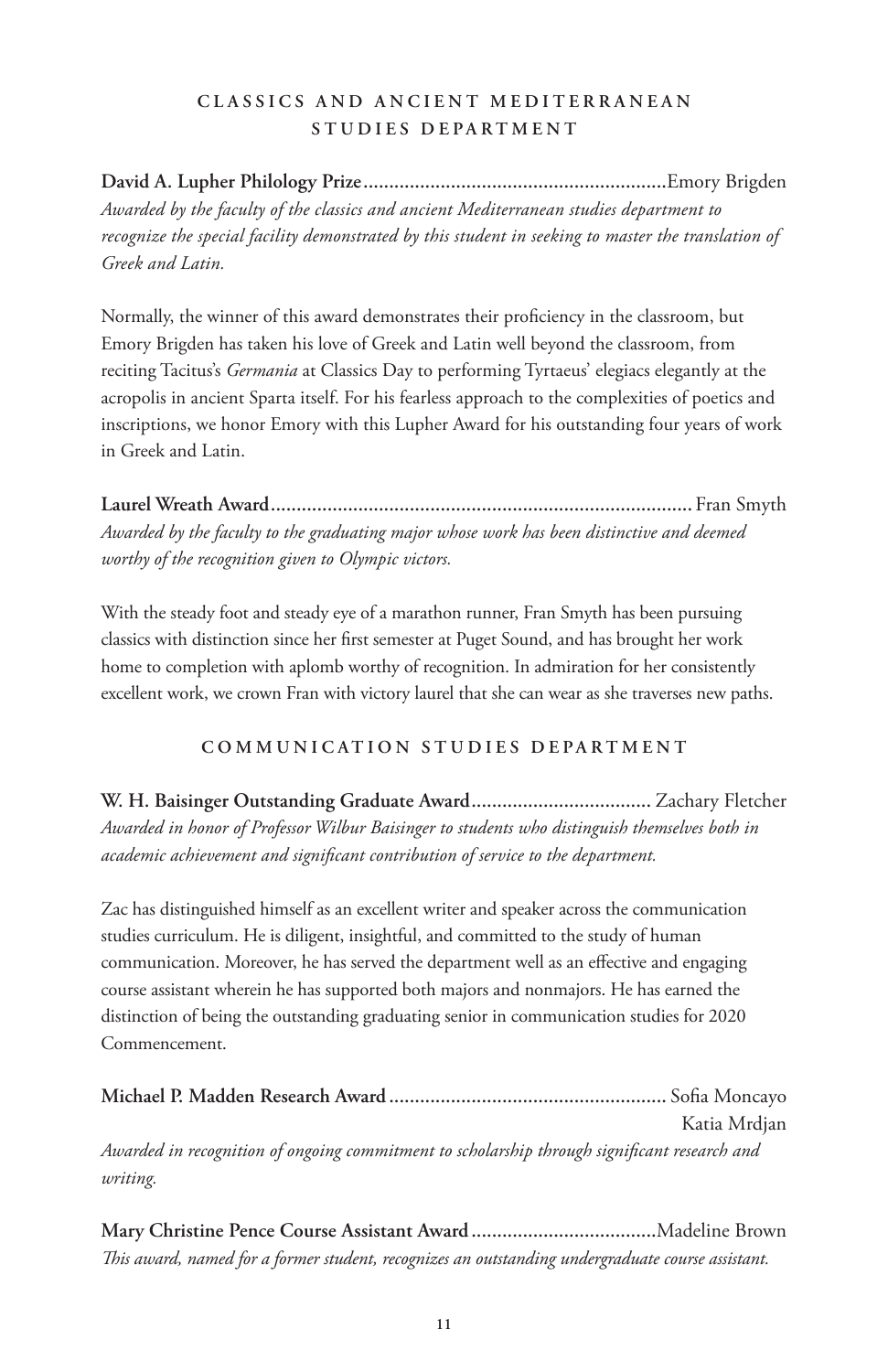#### **ECONOMICS DEPARTMENT**

**Ernie Combs Award ..................................................................................** Emily Davis *Awarded in honor of Ernie Combs, founding father of the Department of Economics, whose commitment, vision, and wisdom still guide us today. A fiercely principled man of selfless dedication, he was also a man of gracious humor and boundless faith in the future, embodying the spirit of his favorite song, Louis Armstrong's "What a Wonderful World." This award is presented to the outstanding graduate in economics, in recognition of combined mastery of economic theory, analysis, and its application to important social issues.*

Emily Davis is the perfect candidate for the Ernie Combs Award. Like Ernie, she is committed to our discipline, seeing the ways in which it can help us make sense of the world and improve upon it. She also shares Ernie's commitment to building our community by identifying our individual strengths and finding ways for each to flourish. Emily has demonstrated these characteristics throughout her undergraduate career through her leadership of the Undergraduate Women in Economics club, her dedication as a course assistant, and her impressive senior thesis exploring the inequality effects of quantitative easing in the wake of the Great Recession. Also, like Ernie, she's fun, funny, and has the best possible attitude toward life: Enjoy it! Congratulations, Emily, for bringing the very best of Ernie Combs to our department.

#### **SCHOOL OF EDUCATION**

## **Education Studies Award for Outstanding Performance ...............................**Kai Haven Joy Risley

*The Education Studies Award is given to a student who has performed and achieved at an exceptional level as a student in the education studies minor. Through coursework and participation in school environments, this student has shown significant growth and capacity in questioning their own biases and social location and inequities that shape school institutions, and in critically considering how educational policy and classroom practices impact the learning opportunities available to P-12 students.*

Joy Risley and Kai Haven demonstrated remarkable collaboration while supporting learners in a Grade 3–5 autism classroom at Reed Elementary. They engaged in fascinating action research on the complex relationships between students and paraeducators. Joy brings a tremendous spirit, remarkable curiosity, and a willingness to reframe her own assumptions and beliefs as she engages with children. Kai is a highly reflective, critically engaged student of classroom life. She is deeply committed to students as individuals and exudes positivity and caring.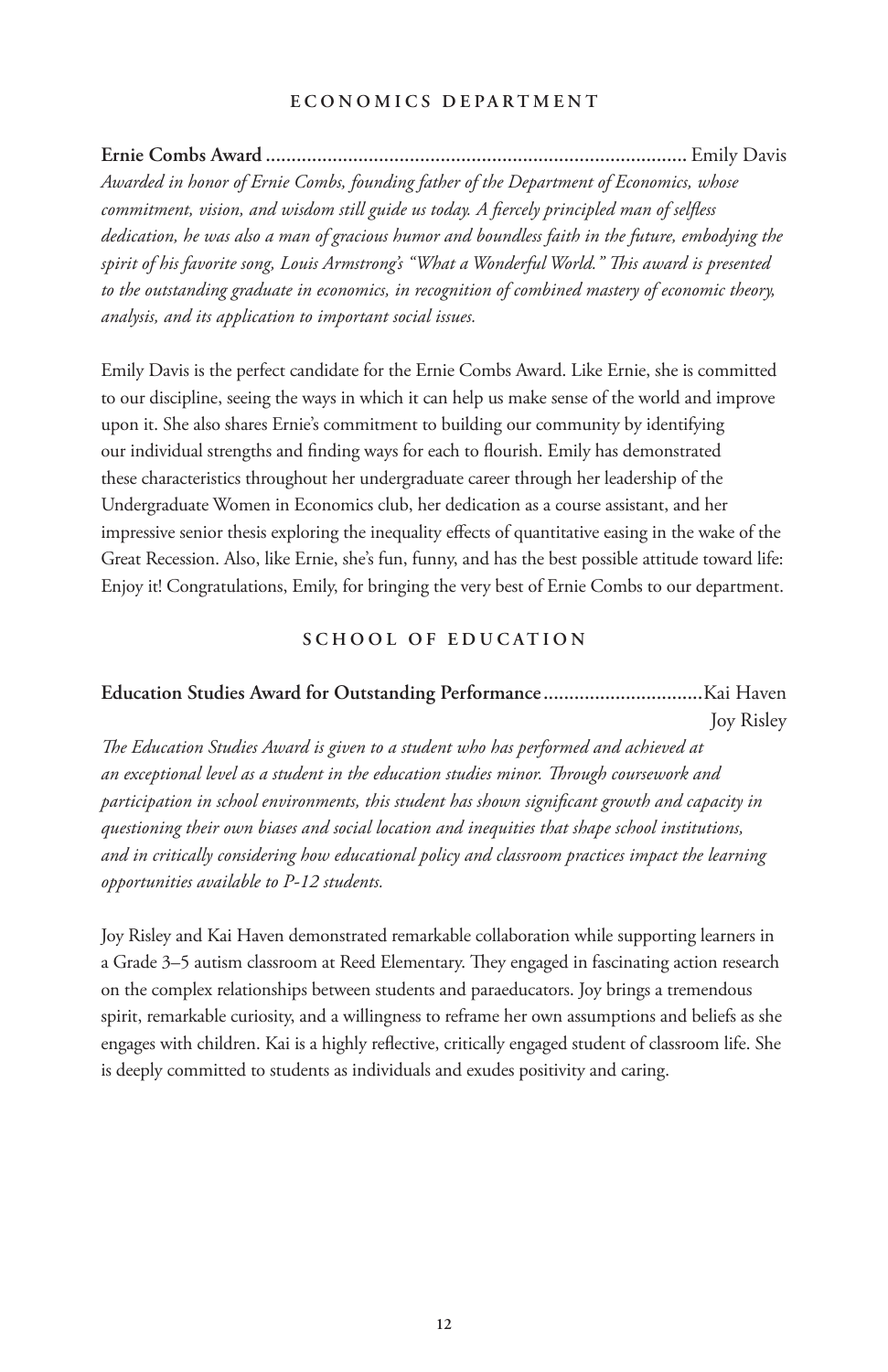## **ENGLISH DEPARTMENT**

| Alexandra Jacobson |
|--------------------|
| Kelly Stroh        |

Carlisle is an original thinker who possesses a rare combination of curiosity, insight, eloquence, and alacrity; her essays both surprise and delight. In her written work and in class, she is intellectually daring and has put her imprimatur on her courses, always broadening the horizons of inquiry.

Alex is a supple and fertile thinker with a mind that is both probing and creative; her insights in class discussion are always unexpected and never fail to place texts in new light, and her writing is layered, subtle, and powerful. Alex enriched every class and discussion she was a part of immeasurably.

A talented literary scholar and gifted creative writer, Kelly demonstrates in all of her work a theoretical sophistication and ecocritical insight, and she produces luminously graceful prose.

**Barry Bauska Senior Creative Writing Award..............................................**Kate Threat *The Barry Bauska Award is given each year to the outstanding senior English major with an emphasis in creative writing.*

As editor-in-chief of *Crosscurrents*, Kate has led Puget Sound's student literary and arts community with intelligence and grace for the past two years. Equally impressive are her own achievements as an award-winning poet who was recently featured in Lakewold Gardens' Winter Garden Poetry Series.

# **Kathryn Irene Rodgers Memorial Scholarship...........................................**Siena Brown Becca Miserlian *The Kathryn Irene Rodgers Memorial Scholarship fund was established by Dr. J. Bruce Rodgers, professor of music, in memory of his wife, an alumna of the Writing Institute of the English*

*department and president of the Association of Professional Writers and Editors. It is awarded to an outstanding English major pursuing a career in professional writing.*

Since her first days in the English department, Siena has demonstrated remarkable focus, drive, and talent. These qualities, along with her maturity and self-possession, will continue to serve her well as she builds what is bound to be a meaningful career.

Becca is a determined and meticulous scholar, and her work is marked by thoroughness, zeal, and depth. She channels her capacious intellect to surpass requirements and to take the true measure of her subject, whatever it may be.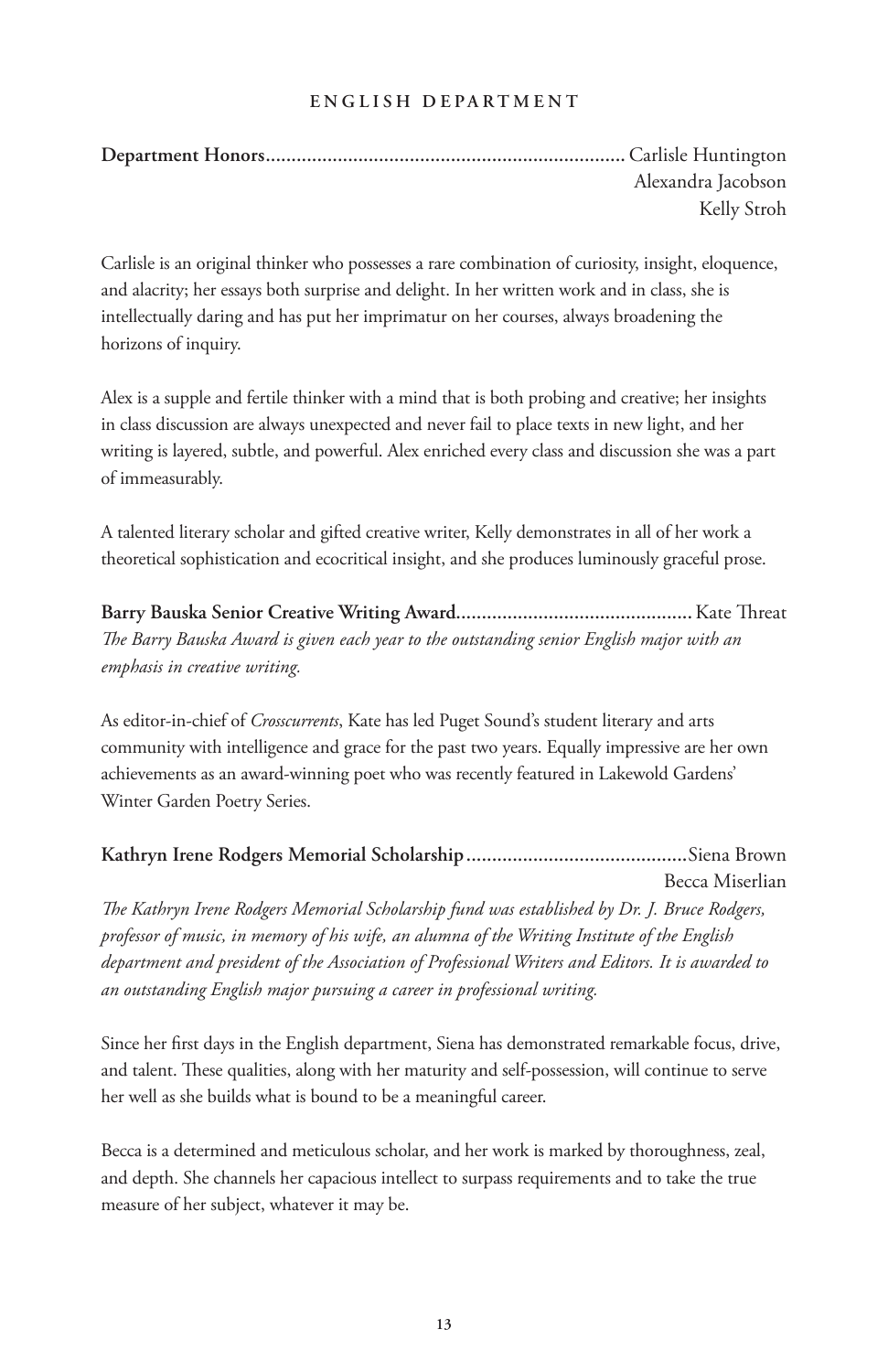**Greenfield Award...........................................................................**Carlisle Huntington

*The Greenfield Award is given in recognition of Professor Peter Greenfield, who taught in the English department from 1983 to 2011. The award is given to the student whose leadership has enhanced the intellectual life of our department.*

Both inside and outside of her courses, Carlisle has been a galvanizing force in the English department, channeling her enthusiasm, exuberance, and unbridled curiosity to enliven our collective thinking. Through her commitment to the Book Club, The Confederacy of Dunces/ English Events Group, and her own initiatives, she has helped to forge a vibrant intellectual community in and beyond the classroom.

## **Esther Wagner Fiction Prize ....................................**Olivia Couture for *Where the Birds Go*

Olivia writes fiction that works like a magical version of a Russian nesting doll, where the tiny story on the outside opens up to reveal layer upon layer, story upon story. Each sentence of this story hides a bigger, stranger, more heartbreaking story inside it, just beneath the surface, restrained and contained, but not concealed. She is a talented writer, a generous reader, a diligent and delightful student.

**Sandler Critical Essay Award ...........**Max Tapogna for "To Cast One's Eyes So Low: History Observed in Akira Kurosawa's *Ran*"

Max is an exceptionally talented writer and thinker who consistently brings to his work a sense of intellectual rigor, curiosity, and sophistication. His ability to synthesize difficult concepts and to translate them to problems that transcend any given moment is exactly what we hope our students demonstrate in and beyond their liberal arts education.

**Nixeon Civille Handy Poetry Award..................** Siena Brown for "first mixed girl in space"

With echoes of Adrienne Rich's landmark feminist poem "Diving into the Wreck," Siena's "first mixed girl in space" turns its attention skyward to offer a lyric challenge to society's narrow understandings of identity.

## **EXERCISE SCIENCE DEPARTMENT**

**Roberta Wilson Outstanding Graduate of the Year............................**Stacey Tiffany Yee *This award, named in honor of a long-standing professor in the department whose vision and eye for the future defined and shaped the exercise science major, is given to a senior who, over their four years at the university, has demonstrated exceptional scholarship, leadership, communication skills, community and university involvement, and extraordinary potential for success in the field.*

Stacey was extremely reliable and proactive in her leadership role as a lab assistant in multiple courses, and she took every opportunity to help others. Moreover, she excelled in her coursework and was a top student among her peers.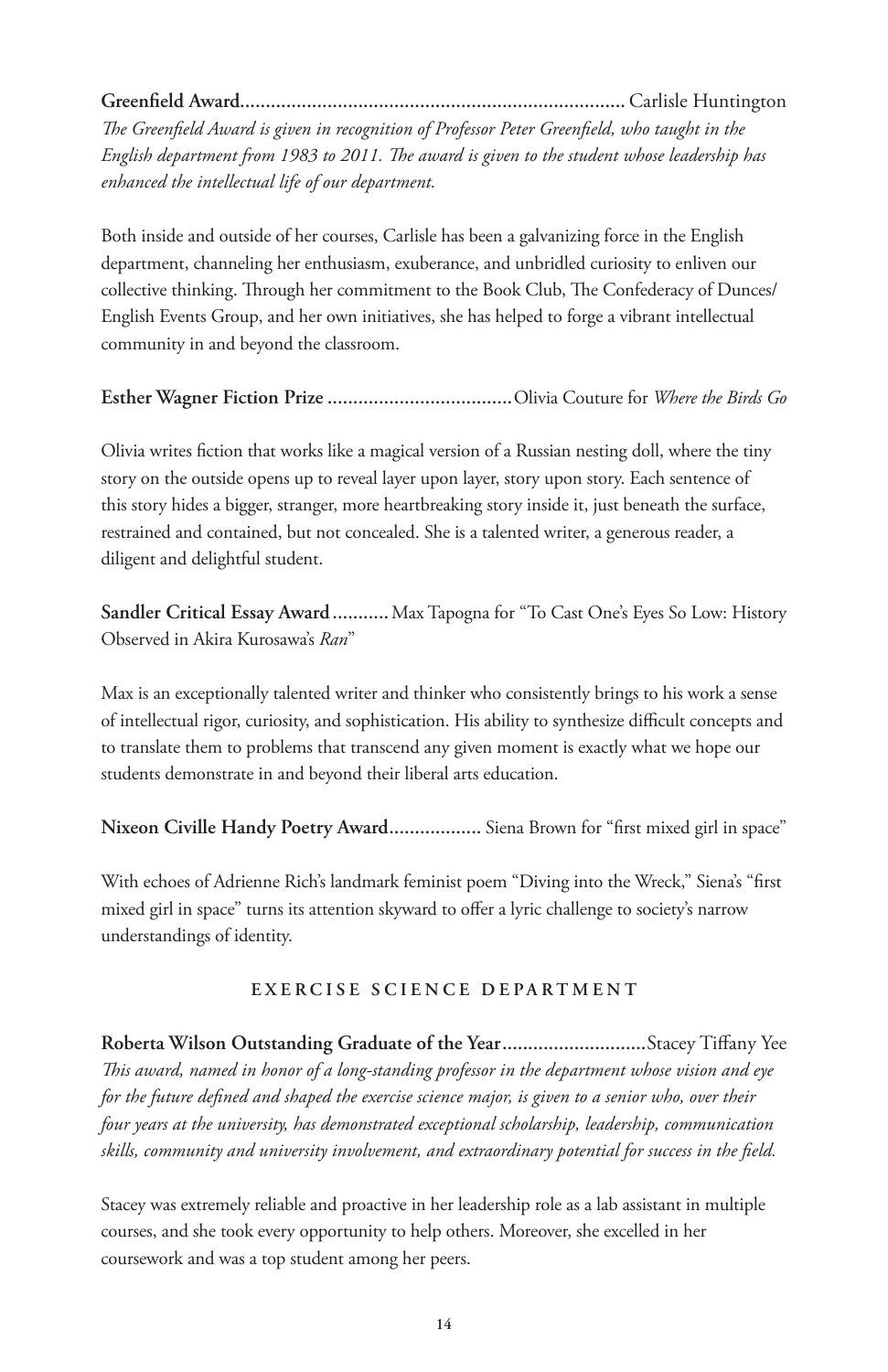# **Joseph Peyton Achievement Award.........................................................J**illian Stoewer

Bryce Mansell Ulrich

*This award, named in honor of an alumnus who, over a period of 33 years, distinguished himself as a student, athlete, teacher, and coach, is presented to a senior student who demonstrates genuine enthusiasm for and love of the discipline, who leads by example, and who exhibits high academic achievement within the major.*

Jillian's enthusiasm for exercise science permeated her work as the department's office assistant over four years, and as the Exercise Science Club co-president her senior year. She maximized opportunities beyond the classroom to broaden and integrate her experiences with her learning, crowning her achievements by completing a senior research thesis.

As a lab assistant, Bryce always demonstrated professionalism and a genuine interest in supporting the learning of his peers. He excelled in his courses, as a musician, and in his leadership role in outdoor education.

## **FRENCH STUDIES DEPARTMENT**

# **Departmental Honors.........................................................................** Sarah Czarnecki

Sarah Czarnecki demonstrates continued intellectual daring and creativity when it comes to her approach to literature, written in French, German, and English. Her tremendous work ethic, independence, and academic achievement make her stand out among the best literature students we have had in our department. Congratulations, Sarah.

**Michel Rocchi Award ............................................................................**Isabelle Warner *With this award, colleagues in the department seek to honor the service of Michel Rocchi, professor of French studies at Puget Sound from 1973 to 2017. Professor Rocchi's dedication and contribution continue to inspire the department. The prize recognizes the excellent achievements of students who exemplify his commitment to French language and literature.*

**Marcelle Martin Award .........................................................................**Rachel Jackson *Awarded to a student majoring in Romance languages who has demonstrated excellence in music, art, or theater and has a high degree of fluency in the chosen Romance language.*

**Justin Martin Memorial Award .........................................................** Fielding Burnett**e** *Awarded to a student majoring in international affairs with French as the language of emphasis.*

| Namiko Service                                                                                           |
|----------------------------------------------------------------------------------------------------------|
| To be awarded for excellence in French literary studies to be selected by the faculty in French studies. |
| Book award from the private French library collection of Professor Emerita Jacquie Martin.               |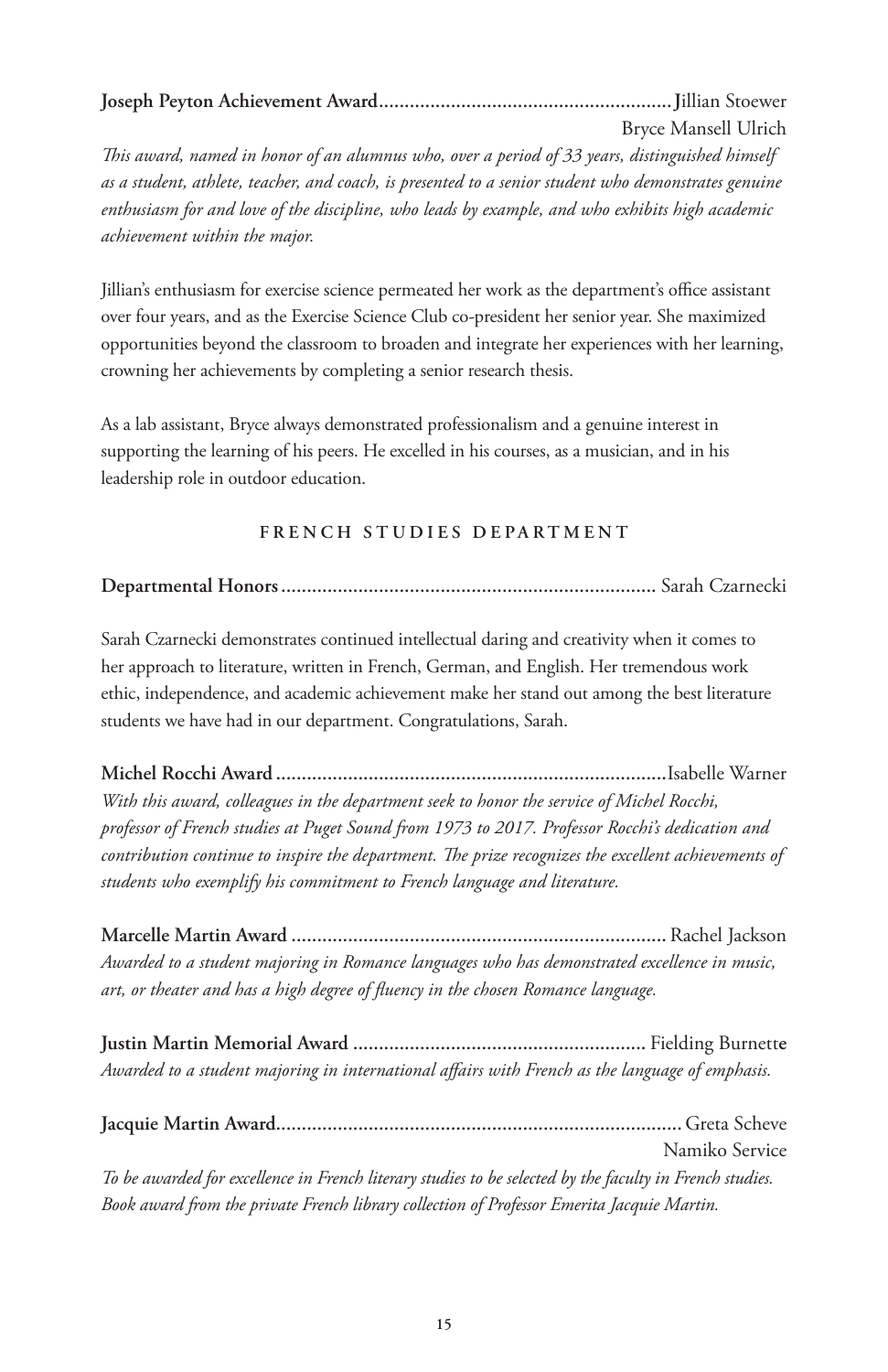**Myra Dupertuis Prize....................................................................**Riley Himmelberger *The Myra Dupertuis Prize is awarded to an outstanding graduating student of French who has not formally studied in France.*

**Esperanza Gurza '61 Memorial Scholarship ...................................**Savannah Corradini *Awarded to outstanding students majoring in French who are also enrolled in Spanish courses.*

## **GENDER AND QUEER STUDIES PROGRAM**

**E. Ann Neel Award in Women/Gender Studies ....................................**Nina Kranzdorf *The E. Ann Neel Award in Women/Gender Studies recognizes students who have considerably contributed in the classroom to advance our collective understanding of the workings of gender, as well as demonstrated a deep personal commitment to addressing issues of gender justice in our community.*

Nina has been an advocate of gender justice in the classroom and in the Puget Sound community. They have also expressed this commitment as a volunteer and now part-time employee with the Freedom Education Program of Puget Sound and also as an outspoken queer Jewish advocate for Palestinian solidarity.

## **GEOLOGY DEPARTMENT**

**Honors....................................................................................................**Robyn Organ

The geology department this year is pleased to award departmental honors to Robyn Organ, in recognition of her boundless energy, passion for learning, and outstanding academic record. Throughout her Puget Sound career, Robyn has crossed traditional disciplinary boundaries, excelling in both geology and in politics and government, and she represents the true spirit of a liberal arts student.

**Al Eggers Award.......................................................................................**Louisa Cryan

Robyn Organ

*Awarded by the University of Puget Sound geology faculty to a graduating geology major whose work successfully integrates field study and laboratory analysis in outstanding research. The award is given in the spirit of our colleague and friend Dr. Al Eggers, professor emeritus of geology.*

The Eggers Award is presented each year to a graduating geology major who has conducted outstanding original research that combines fieldwork and laboratory analysis. The award is named for Professor Al Eggers, a volcanologist who was a member of the geology faculty for more than 30 years, until his retirement in 2001. Louisa Cryan completed her senior thesis on 40-million-year-old volcanic rocks of the Northcraft Formation in southwest Washington. Robyn Organ, for her senior thesis, mapped and analyzed a suite of 40-million-year-old volcanic rocks in southwest Washington. Both of their research projects are leading us to a better understanding the origin of the Cascade Range. It seems particularly appropriate to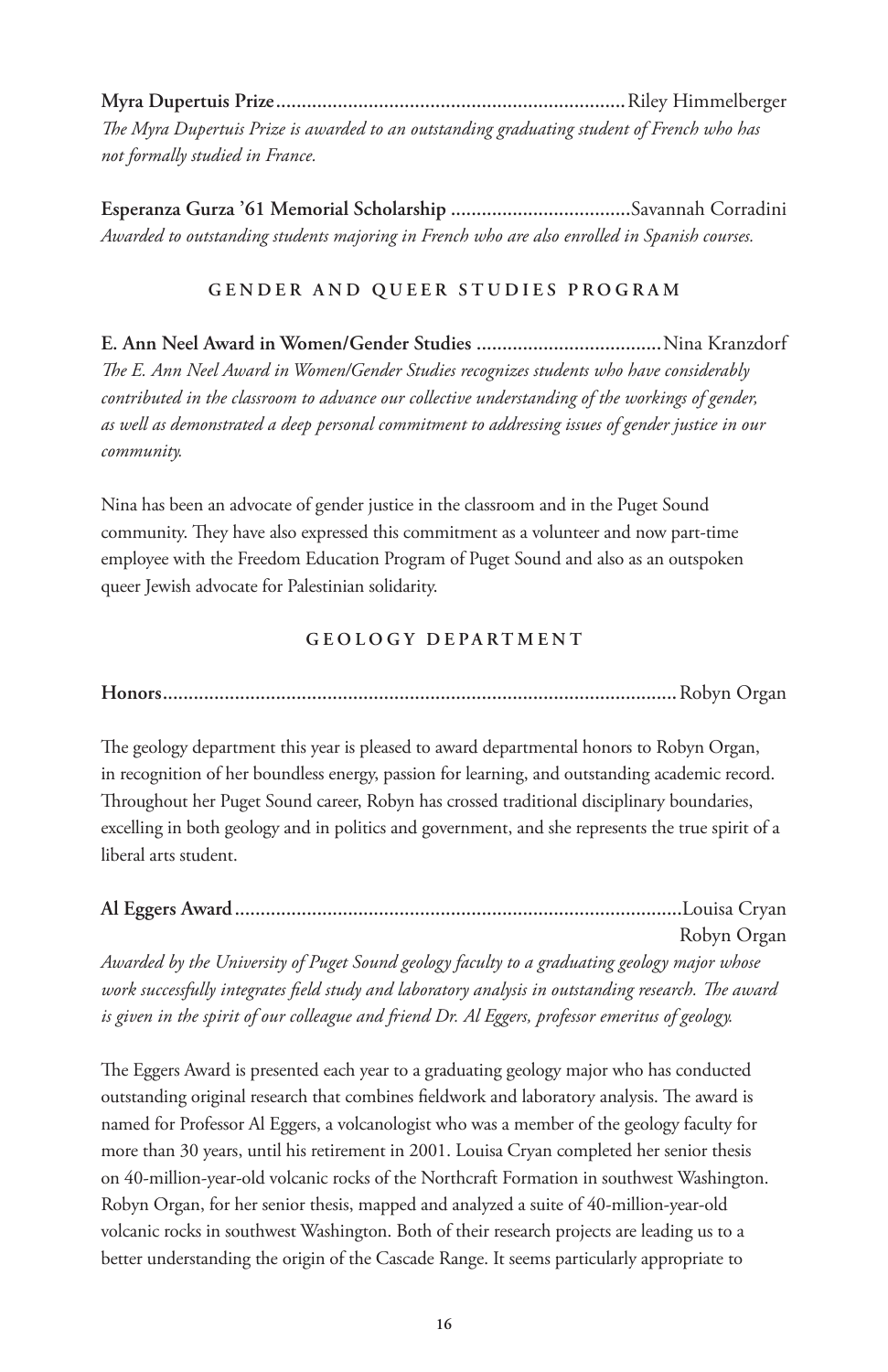recognize Louisa and Robyn's work today, with the 40th anniversary of the 1980 eruption of Mount St. Helens being only a few days away. Congratulations, Louisa and Robyn!

**Norman R. Anderson Award .................................................................**Amanda Foster Clara Phipps

*The Norman R. Anderson award is presented each year to the outstanding geology major. It recognizes the graduating senior who best exemplifies the spirit and joy of learning, the intellectual breadth, and the love of geology that was so characteristic of Professor Norman Anderson, who was a member of the geology faculty for more than 40 years and chair of the department for almost 30 of those years.*

Both Amanda Foster and Clara Phipps demonstrate all of these qualities, and they are vibrant and valued members of our geology community. Congratulations, Amanda! Congratulations, Clara!

**Stewart Lowther Award..............................................................................**Alex Barnes *Awarded by the University of Puget Sound Geology faculty to a graduating geology major who displays a passion for fieldwork. This award is given in the spirit and memory of our colleague and friend Dr. J. Stewart Lowther, a member of our department from 1957 to 2008.*

Alex Barnes dedicated himself to extensive research fieldwork for his senior thesis on nutrient cycling in Spirit Lake, on the flanks of Mount St. Helens. Congratulations, Alex!

## **GERMAN STUDIES DEPARTMENT**

**Helmut L. Jueling Memorial Scholarship ...................................................**Jess Cooper *Awarded to an outstanding rising senior in German studies.*

Jess Cooper was the first student in our department to declare for our new major, German and East European history and culture, a sign of her intellectual adventurousness. She has shown a dedication to and ability with languages—German and French—ever since arriving on campus, and her German professors are thrilled that she will augment her studies in German with a rigorous course of study in European history.

## **HISPANIC STUDIES DEPARTMENT**

**Charles and Bertha Robbins Award...................................................**Curran Chapman *Awarded to an outstanding student of Spanish.*

Curran has shown outstanding intellectual ability and impressive levels of maturity and sensitivity. Her passion for languages and cultures is evident from her double major in Japanese and Spanish, her excellent work as president of the student organization *La Sobremesa*, and her many contributions to the Department of Hispanic Studies. ¡Muchas felicidades, Currán!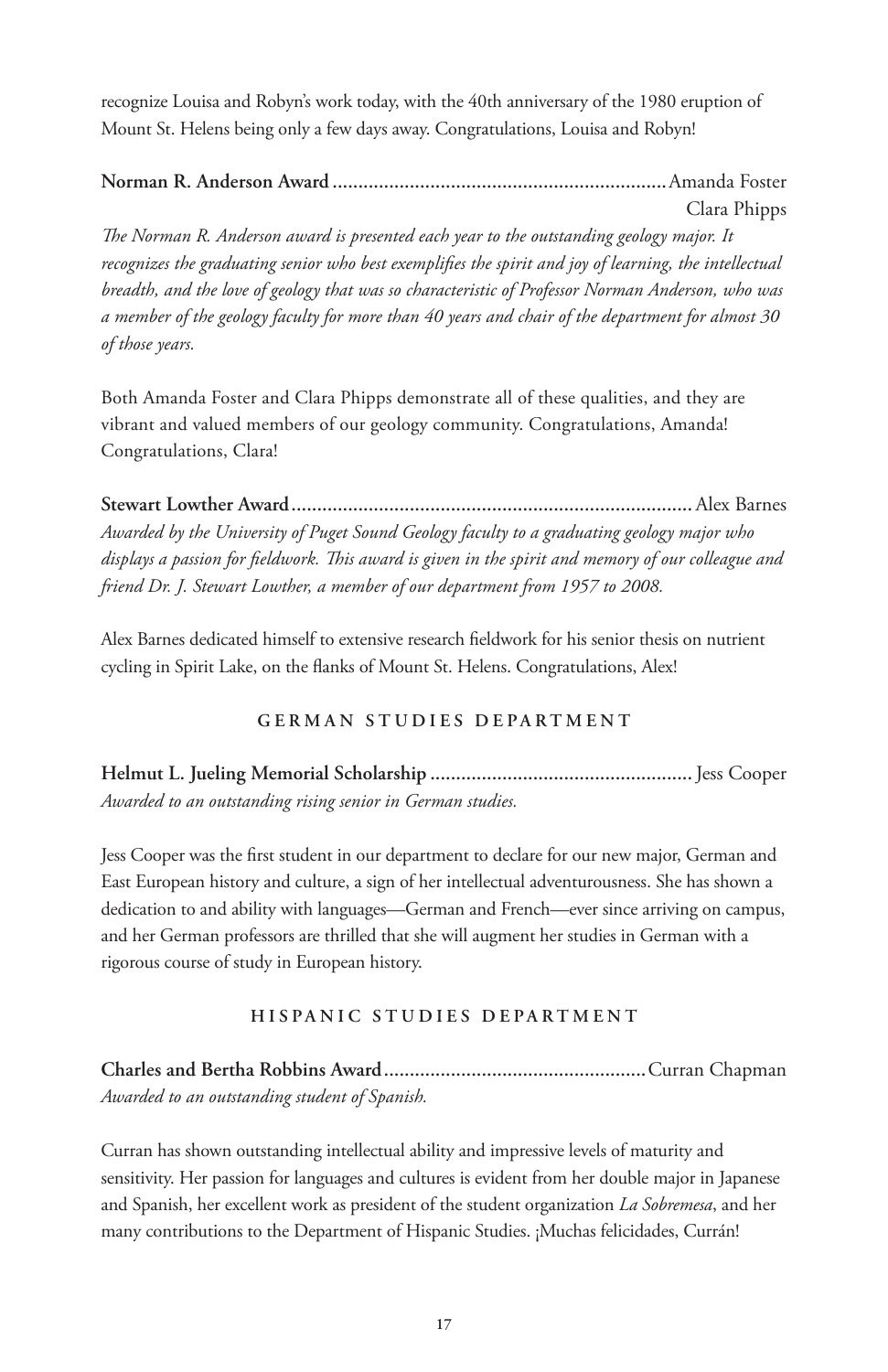| Susanna Schuler |
|-----------------|

Aliah and Susanna have many things in common: Both are earning double majors in politics and government and Spanish language, culture, and literature; they both have minors in Latina/o studies; and they both are advisees of Pepa Lago. Aliah and Susanna also share a passion for learning, an outstanding work ethic and leadership qualities, and a drive for social justice.

Susanna is passionate about science and helping others. Her goal is to become a doctor, and she has completed the pre-med requirements, in addition to her major and minor courses.

Aliah is a Matelich Scholar and a member of the Honors Program. Her honors thesis, "Those Who Stay: U.S. Immigration Policies and the Impact of Migration on the Communities of Oaxaca, MX," acknowledges the work of the many women impacted by migration to better their communities.

Susanna and Aliah are exceptional individuals and outstanding students, and we are honored to award them departmental honors in Hispanic studies.

## **HISTORY DEPARTMENT**

**Kathy Phibbs Memorial Scholarship ................................................**Esther Delliquadri Claire Foster *Established in 1991 by Gwen and Phil Phibbs to be awarded to women interested in history and reading, with a commitment to outdoor recreational activities.*

Esther is totally engaged in the study of history and is a leader in the classroom. While appreciating the complexity of the past, she also is bold in developing new readings and interpretations. Congratulations, Esther!

Claire has a deep-rooted love of history that is reflected in her excellent classwork and her numerous contributions to the history department. Her enthusiasm and intellectual rigor improve any class she is in.

**Roy N. Lokken Memorial Book Award.........................................................................** *Established in honor of Professor Lokken, a member of the Class of 1941, who went on to a career as a historian and college teacher. Awarded to selected majors who have impressed the faculty with their achievement, promise, resolution, and aspiration; awards are for the purchase of books.*

Eva Baylin Adelaide Beeman-White Aidan Crosby

Esther Delliquadri Claire Foster Emily Harden

Tim Kiesling Evan Wilson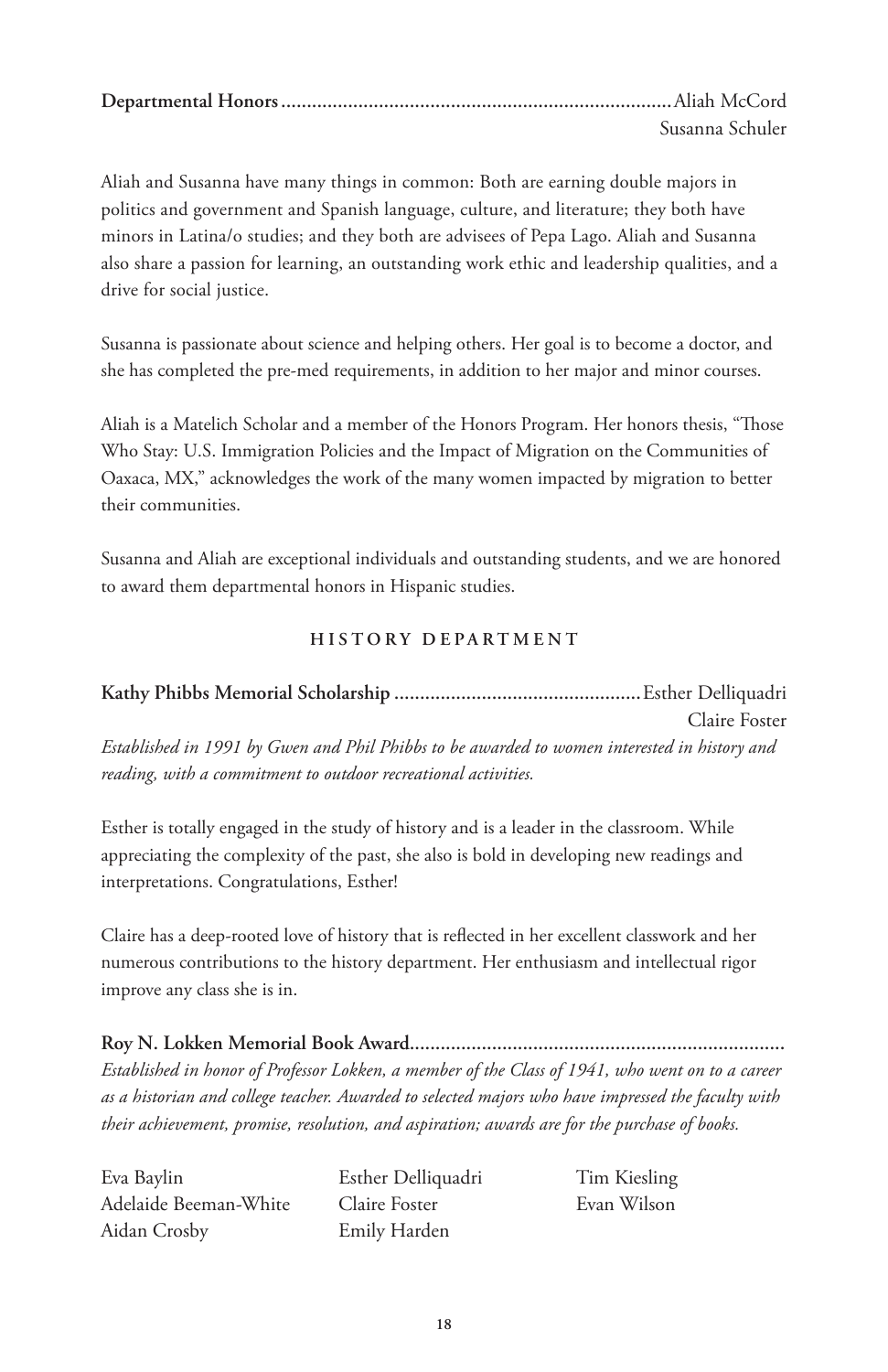Eva brings an intense focus, polished analytical skills, and a ready willingness to join in the shared work of the classroom, making her a stellar member of every learning community she joins.

A dynamic classroom presence, Adelaide encourages peers and instructors, alike, to think harder and dig deeper in discussions.

Aidan has a deeply historical mind, and always asks the right questions and seeks reasonable answers to them. He models the best aspects of the historical approach to knowledge and shares his talents generously with the classroom. Congratulations, Aidan!

Esther is a stellar participant in our classrooms, always ready to offer her sophisticated and original insights and to engage in our conversations. She makes each classroom she enters a better learning environment for everyone.

Claire brings a deep passion for learning and exceptional academic skills to the classroom, and invites others to join her in building a learning community. She is a true leader. Congratulations, Claire!

Emily's exuberant love of learning and empathy help create an atmosphere of shared endeavor in the classroom.

Tim is a leader in the classroom. Both very bright and entirely engaged, he helps others want to join in the exchange of ideas. He is a gift to every classroom he enters. Congratulations, Tim!

Evan has a real talent for finding and integrating multiple sources into his well-written essays and invariably applies a sophisticated analytical framework to his understanding of the past.

## **William Breitenbach Best History 200 Paper...............................................................**

*Established in 2017 in honor of retiring Professor of History William Breitenbach, who was an inspired and inspiring teacher and mentor to generations of majors and minors, and was also instrumental in creating and teaching the introductory methods course History 200: Doing History.*

Jordyn Linkenback for "Whitewashing the Chinese Hero: The 'Model Minority' in 1930s Hollywood"

Jordyn's final paper for History 200 explored a very sensitive topic with great care and respect. Jordyn possesses a wonderful ability to critically unpack historical sources in a way that is both nuanced and easily accessible to her audience.

Evan Wilson for "Empress Matilda: The Almost-Queen of England" Evan brings a deep love of history to all of his courses. His written work vividly evokes the past, encouraging the reader to attend to the voices of historical subjects and imagine how they would have experienced the world.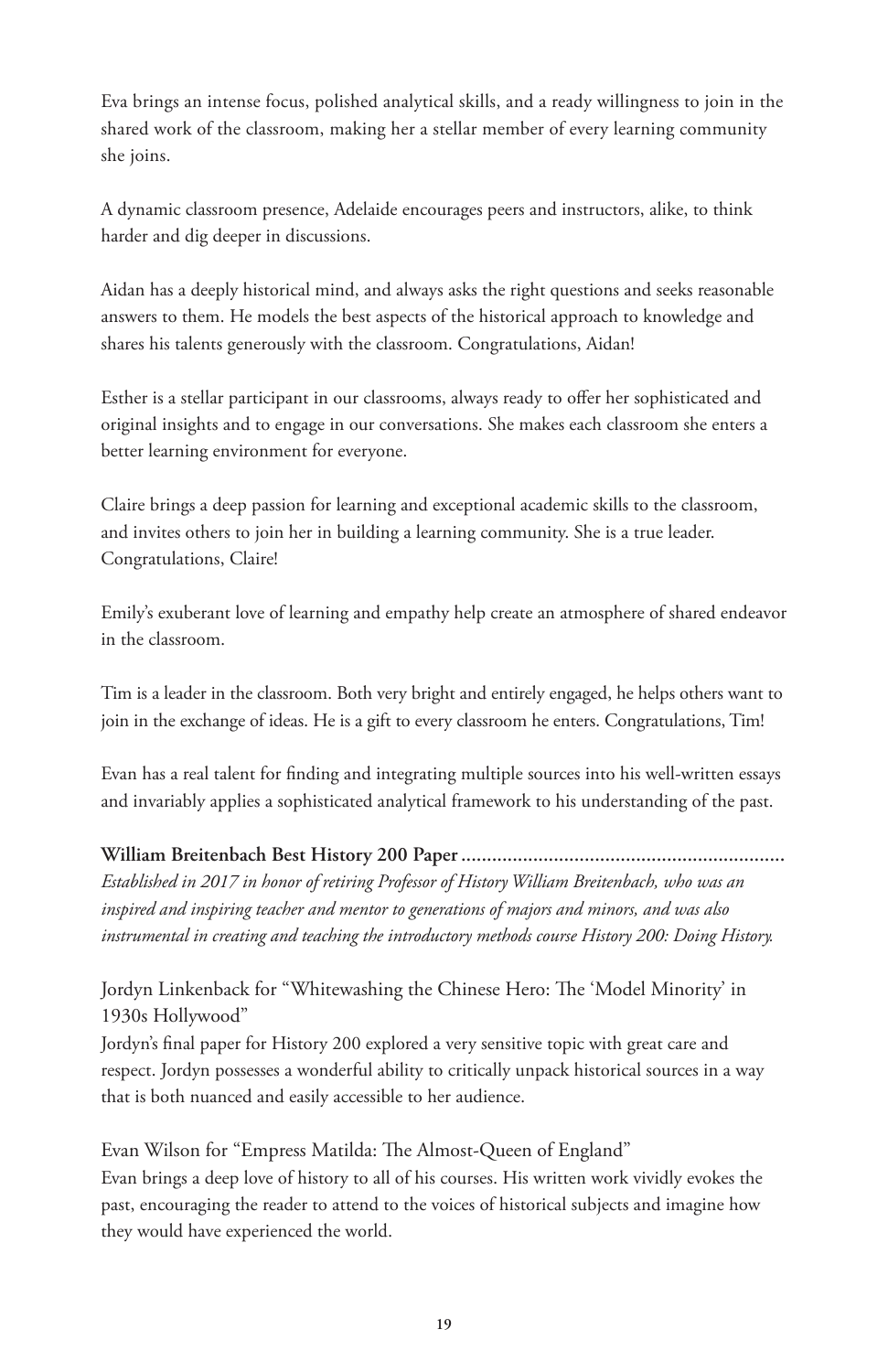### **HONORS PROGRAM**

**Thomas A. Davis Summer Research Award .....................................**Natalie Wiioughby *Established in honor of former dean of the university and founding member of the Honors Program, Thomas A. Davis. Awarded for research leading to a senior Honors Program thesis.*

This award recognizes Natalie's academic accomplishments and supports independent research on her project "Online Activism and Intersectionality as Analysis."

| Teddy Carbone |
|---------------|
| Jenna Krueger |
| Emily Wright  |

Hollie, Teddy, Jenna, and Emily receive this award in acknowledgment of their exceptional service to the Honors Program and its members. Thank you for all that you do.

**Coolidge Otis Chapman Honors Scholars....................................................................** *Students who have completed both the prescribed coursework of the Honors Program and an approved senior thesis are eligible for this designation.*

| Anna Barcus         | Carlisle Huntington | Kate Roscher        |
|---------------------|---------------------|---------------------|
| Kate Gladhart-Hayes | Leslie Machabee     | Taylor Russell      |
| Abraham Golding     | Aliah McCord        | Elsa Salido         |
| Katie Grainger      | Becca Miserlian     | Madeleine Scypinski |
| Kylie Gurewitz      | Jed Pageler         | Erin Stewart        |
| Kobi Hall           | Olivia Perotti      | Noah Thomas         |
| Emma Harrington     | Erin Rasmussen      |                     |

These students have completed all requirements for graduation as a Coolidge Otis Chapman Honors Scholar. In writing and presenting their honors theses, they have shown profound grace and resilience when coping with unprecedented events. Congratulations! We are proud of you.

#### **INTERNATIONAL POLITICAL ECONOMY PROGRAM**

#### **International Political Economy Outstanding Student Award ......................** Nic Casey

Nic is an outstanding student who has demonstrated the highest level of achievement in international political economy. Nic excelled throughout his coursework and completed an outstanding, empirically rich senior thesis. Congratulations, Nic!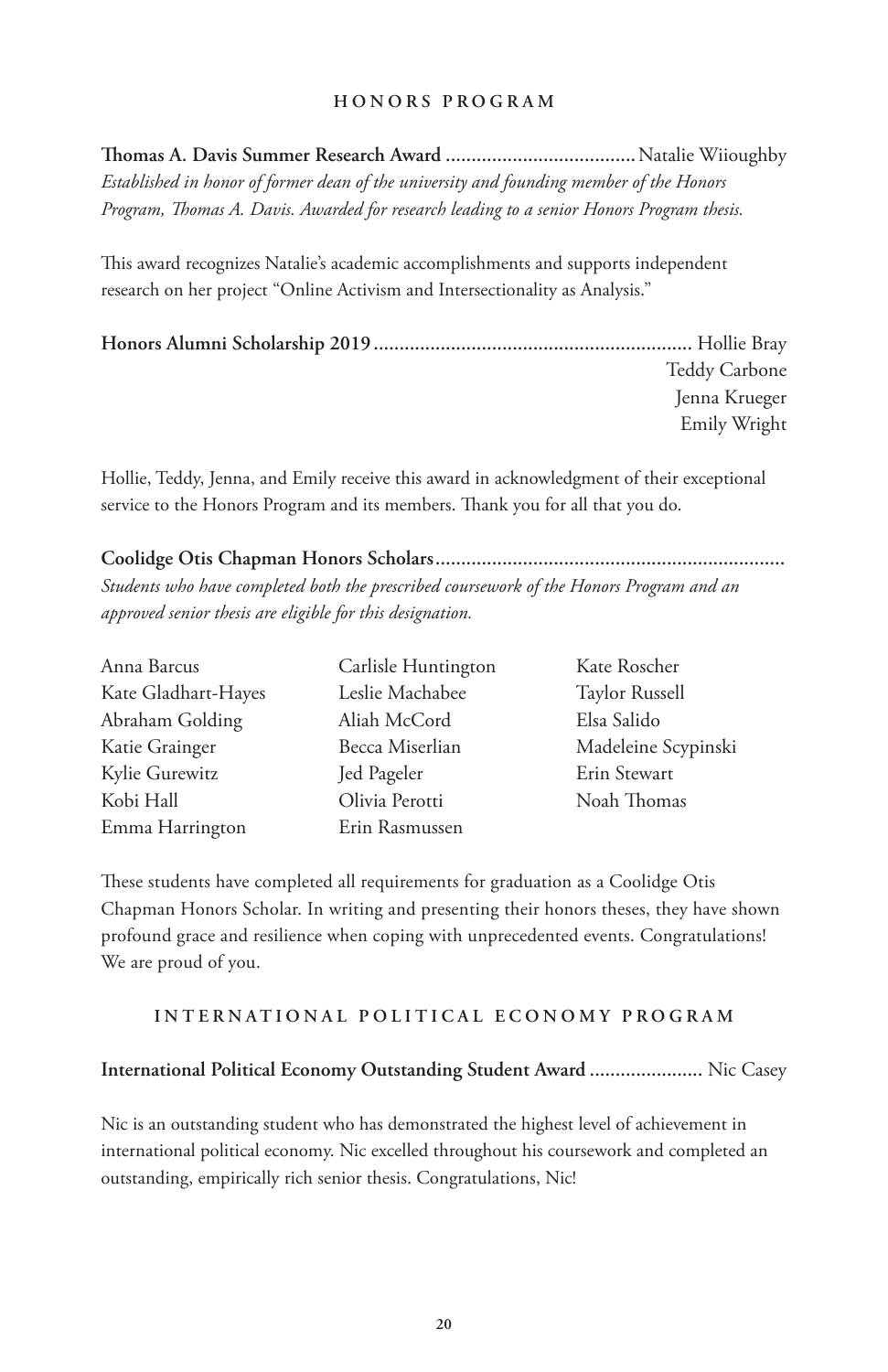*Pros Ta Akra* **Academic Achievement Award .................................................** Nic Casey

Allyson Niitani Aidan Price Kate Rosche**r**

*Awarded to graduates who have demonstrated the highest level of sustained performance in international political economy as indicated by their grade point average in the major.*

Allyson has consistently impressed us throughout her coursework in international political economy. She demonstrated genuine intellectual curiosity, theoretical and empirical rigor, and first-rate research and writing abilities in her analysis of global issues. Congratulations, Allyson!

Aidan is a true interdisciplinary thinker and is eager to apply theoretical knowledge to realworld problems. Her summer research project examining the intersection of policy and markets in the Alaska fishing industry is an illustration of just such a commitment. We are excited to see where she goes from here. Congratulations, Aidan!

Kate excels at bringing together disparate fields of knowledge and is skilled at applying theoretical frameworks to concrete empirical examples. Kate's research abilities, work ethic, writing ability, and vision always make it a pleasure to assess her work. Congratulations, Kate!

## **LATIN AMERICAN STUDIES PROGRAM**

## **Our Americas Award for Academic Achievement**

**in Latin American Studies.......................................................................** Alana Gutkin *This annual award honors the outstanding interdisciplinary skills and regional knowledge demonstrated by a senior Latin American studies minor through high academic achievement in the Latin American studies curriculum.*

Alana has distinguished herself through her sharp multidisciplinary work on Latin America, her efforts to immerse herself in and bridge multiple communities through study abroad, and her attention to some of the most vulnerable members of the Latinx community in our midst. In doing so, she embodies many of the ideals of José Martí's Americas.

## **LATINA/O STUDIES PROGRAM**

**Latina/o Studies Excellency Award .............................................** Solana Mar Loya-Lara *This award is granted by the Latina/o Studies Program at the University of Puget Sound in recognition of a student's academic excellence and community involvement. The student receiving this award has produced research that moves the Latino community forward.*

Soli Loya-Lara has shown a highly creative and committed approach to her classes exploring topics that affect Latinx communities. Outside of the classroom, Soli has been a key figure for the Latinx community on campus and in the city of Tacoma.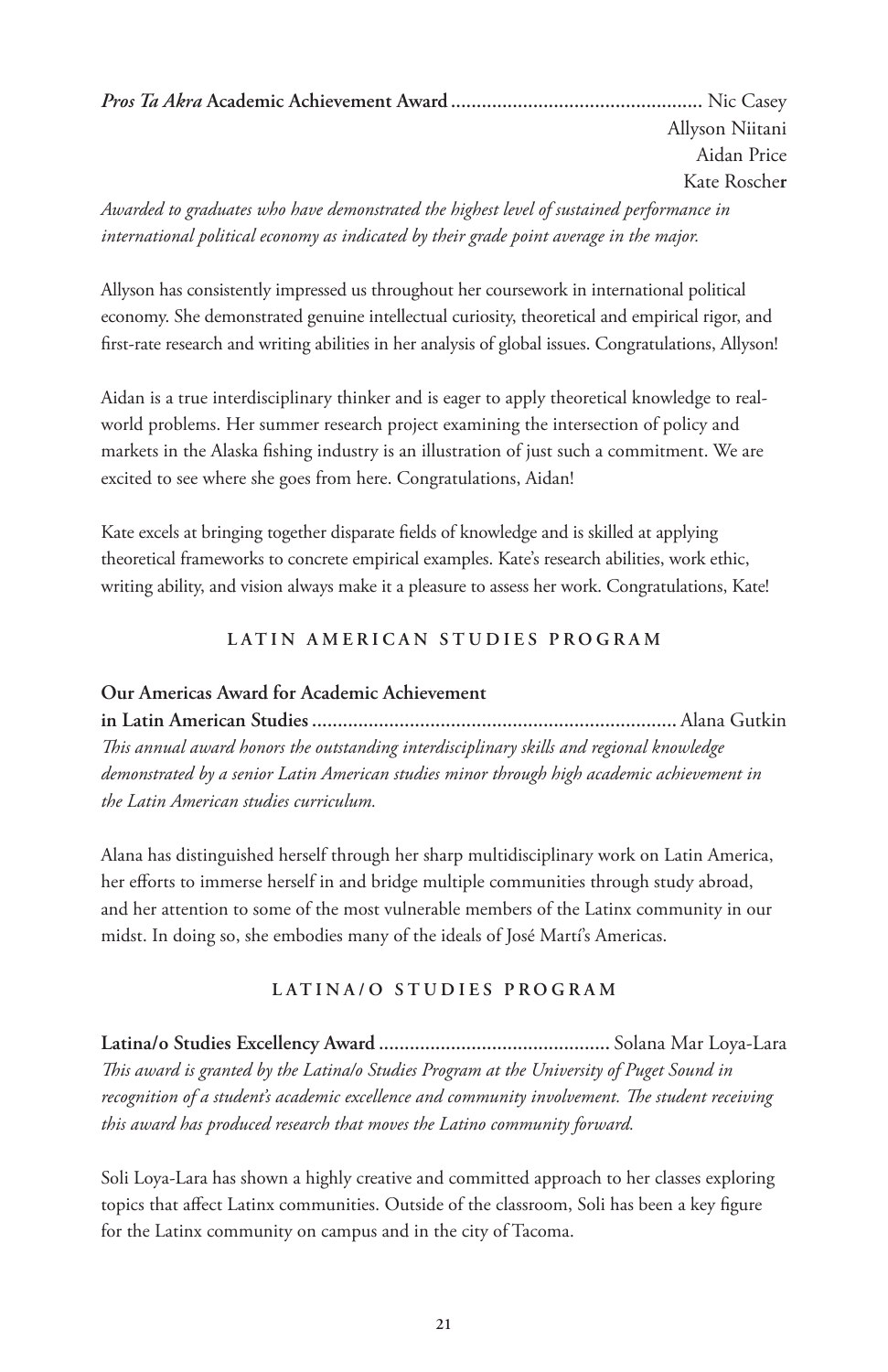## **MATHEMATICS AND COMPUTER SCIENCE DEPARTMENT**

# **Edward Goman Outstanding Senior Award.............................................**Adam Braude Brody Pearman *Awarded in honor of Professor Goman to a senior major in mathematics and computer science, in recognition of superior academic performance.*

The Edward Goman Award for Outstanding Senior is usually awarded to one student per year in the Department of Mathematics and Computer Science. In this exceptional year the departmental faculty unanimously selected two outstanding graduating seniors to receive this award: Adam Braude and Brody Pearman.

The 2019–20 graduating class of 52 departmental students is one the largest in history, and with six seniors selected to receive honors in the major, it is also among the strongest classes in recent memory. Both Adam and Brody were double majors in mathematics and computer science graduating at the top of their class. Evidenced by their stellar academic achievements, they are both self-motivated and have consistently demonstrated an outstanding work ethic. As longtime tutors for our programs, Adam and Brody have also contributed to communitybuilding and mentoring of others. Their talents were also recognized by other institutions, as both students were selected to participate in separate NSF Research Experience for Undergraduate (REU) programs. We congratulate Adam and Brody on their impressive accomplishments.

## **Goman Book Award.....................................................................................................**

*Awarded in honor of Professor Goman to senior majors in mathematics and computer science, in recognition of academic excellence and department service.*

| Chris Andersen    | Kobi Hall           | Kyle Muir          |
|-------------------|---------------------|--------------------|
| Thalia Barr-Malec | Ethan Holle         | Brody Pearman      |
| Maggie Berrens    | Lukas Jimenez-Smith | Harper Shapiro     |
| Adam Braude       | Woo Jung            | Madelyn Shapiro    |
| Tobi Butler       | Quentin Lenti       | Sarah Walling-Bell |
| Lia Chin-Purcell  | Olivia Lohe         | Anna Watson        |
| Eli Corporon      | Sarah McClain       | Aviv York          |
| Jewell Day        | Josh McMillan       |                    |

Goman Book Awards are given to students whose presence has been a particularly positive contribution to the department. We congratulate this year's awardees and thank them for all that they have brought to the department.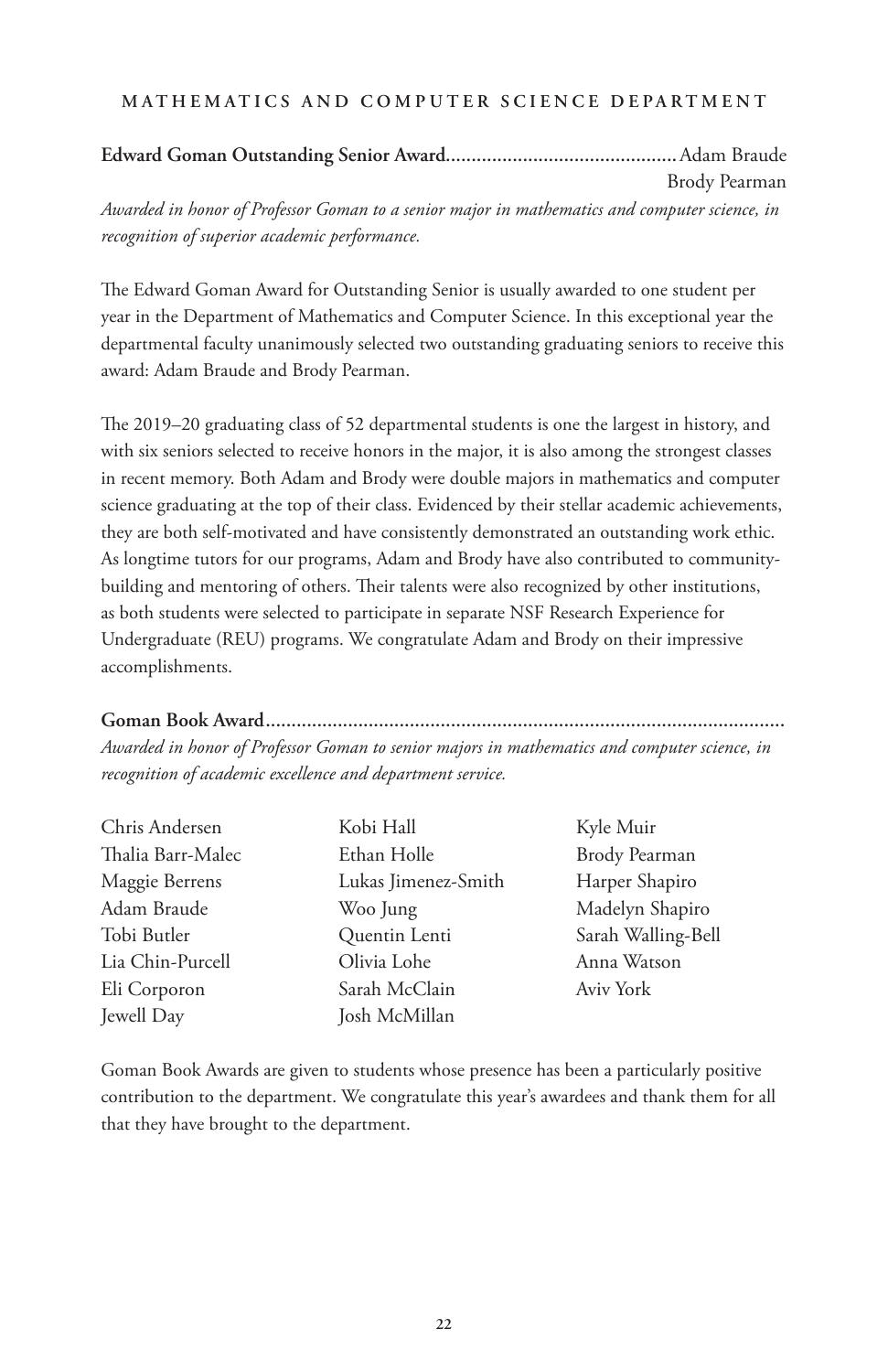## **SCHOOL OF MUSIC**

|                                                                                                                                                                                                                                                               | Drew Shipman |
|---------------------------------------------------------------------------------------------------------------------------------------------------------------------------------------------------------------------------------------------------------------|--------------|
| $\pi$ , $\pi$ , $\pi$ , $\pi$ , $\pi$ , $\pi$ , $\pi$ , $\pi$ , $\pi$ , $\pi$ , $\pi$ , $\pi$ , $\pi$ , $\pi$ , $\pi$ , $\pi$ , $\pi$ , $\pi$ , $\pi$ , $\pi$ , $\pi$ , $\pi$ , $\pi$ , $\pi$ , $\pi$ , $\pi$ , $\pi$ , $\pi$ , $\pi$ , $\pi$ , $\pi$ , $\pi$ |              |

*This scholarship, made available through a generous gift from Dr. and Mrs. Jones, is awarded annually to outstanding student musicians with a preference given to music majors.*

Jane Heyer is a zealous student musician who has continually contributed to the School of Music's community through her dedication within the piano studio and as a pianist in chamber music ensembles, the Wind Ensemble, and Tacoma's Rising Stars Series. Due to her immense talent and determination, Jane's ability to perform fiendishly difficult works is truly impressive. She is a sought-after artist within the music community due to her excellent skill, artistic prowess, genuine enthusiasm for music, and her willingness to help at any given moment.

Drew Shipman is an enthusiastic and multitalented music education major who serves as principal flutist in multiple performing ensembles within the School of Music. Among his many noteworthy musical accomplishments, Drew was honored as the winner of the School of Music's Concerto/Aria Competition in 2018. Additionally, Drew is an exceptional pianist and a member of the CWMEA (Collegiate Washington Music Educators Association) chapter on campus. He is a model citizen who impresses his professors and peers both in the classroom and on the performance stage. Upon graduation, Drew is sure to be an incredible asset to the public school system and an inspiring mentor to his students.

## **SCHOOL OF OCCUPATIONAL THERAPY**

|                                                                                             | Pamela Knapp |
|---------------------------------------------------------------------------------------------|--------------|
| Presented to graduating occupational therapy students who have consistently shown unselfish |              |
| devotion to facilitating the learning of others.                                            |              |

Chris Doi and Pamela Knapp lead with quiet intellect, listening to colleagues, integrating details, and synthesizing information in order to apply their knowledge effectively within practice settings. They demonstrate the necessary competence, confidence, curiosity, and creativity for the unique blend of art and science that is occupational therapy.

|                                                                                                 | Elsa Froelicher  |
|-------------------------------------------------------------------------------------------------|------------------|
|                                                                                                 | Jonathan Montano |
|                                                                                                 | Wanda Saechin    |
| Given in recognition of exceptional commitment to the curricular and cocurricular experience of |                  |
| occupational therapy students.                                                                  |                  |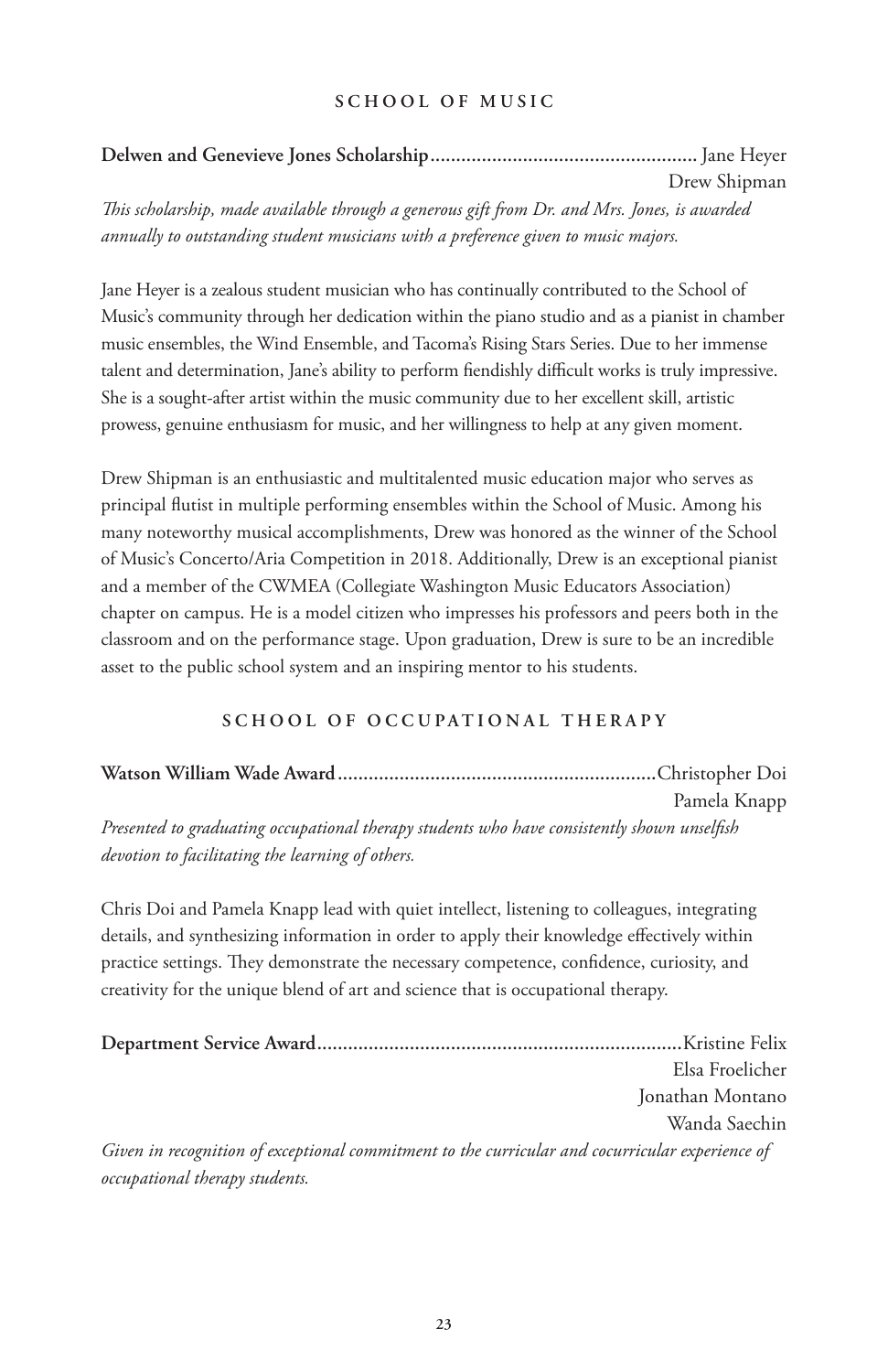## **PHILOSOPHY DEPARTMENT**

# **John and Kathryn Magee Memorial Scholarship ........................................**Sam Kaplan August Malueg

*Awarded in honor of Kathryn Magee and longtime professor John Magee to junior or senior students showing promise and achievement in the academic discipline of philosophy.*

Sam has demonstrated tremendous philosophical ability, thoughtfulness, and hard work throughout their time at Puget Sound. Especially notable for writing creative papers that defend unobvious positions and put together different views in interesting ways, Sam stands out as one of the top philosophy students we have had in our department. Congratulations, Sam.

August has demonstrated exceptional creativity and clarity of thought during his time at Puget Sound. An active member of the university's ethics bowl team and one of the most talented writers we have had in the department, August's skeptical philosophical sensibility often leads him to challenge widely accepted views. Congratulations, August.

## **SCHOOL OF PHYSICAL THERAPY**

|                                                                                                 | Jennifer Davis      |
|-------------------------------------------------------------------------------------------------|---------------------|
|                                                                                                 | <b>Bailey Dugan</b> |
|                                                                                                 | Marissa Ginnett     |
|                                                                                                 | Meagan Patrick      |
| A three-year departmental scholarship award to support graduate study in the School of Physical |                     |

*Therapy, based on extraordinary quality of application to the program.*

Offering a graduate fellowship to Randy Cressler was a no-brainer. Eagle Scout, stellar academic record, Phi Kappa Phi, Phi Sigma, and an altruistic spirit made him an easy choice for someone who, on paper, looked like just the kind of person we would highly value in our D.P.T. program. Over the past three years, as we have come to know the real person, we have been honored to work with someone who manifests as the fabric of his life a genuine desire to use his considerable talents and old-school hard work to help others while showing them kindness and respect. He leaves everything he encounters better. Randy is truly someone destined to elevate the practice of physical therapy through both his intellectual curiosity and compassion. In the words of his mom, Randy unquestionably "betters the ball."

Jennifer Davis is, above all, an exceptionally kind individual with the heart of a lioness. Her love of life is evident in all that she does, in classrooms, labs, and clinics. She is exceptionally brilliant and a problem-solver. The PT profession and her patients will be better and stronger because of her. Congratulations, Jen.

Bailey Dugan is an excellent student with a gentle, easygoing manner and an unassuming confidence that instills respect in those around her. She can always be counted on to "step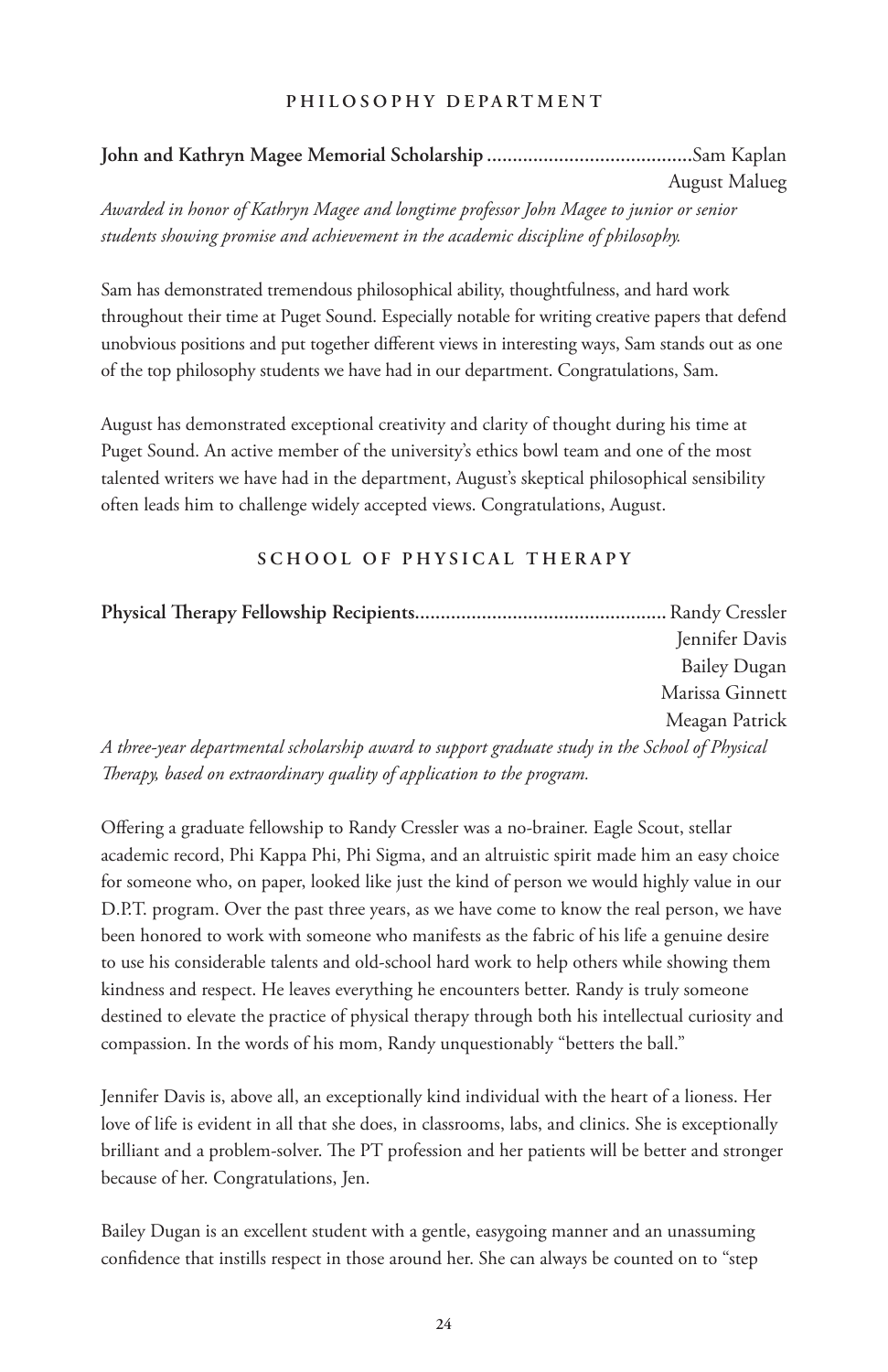up" if needed and functions equally well as both a leader and a member of any team. She will be a highly valued member of the physical therapy profession, and it is a privilege to welcome her as a professional colleague. Congratulations, Bailey!

Marissa's natural compassion shines through in everything she does. She is dependable, whether leading a project or ensuring the small details receive attention. Her mature approach to challenges gives comfort and confidence to those around her. Her patients will know they are in the care of a professional. Congratulations, Marissa.

The luck of the draw was mine when I received Meagan Patrick as my student therapist. From the first day of clinic to the last, Meagan met my unique personality and physical needs with exceptional professionalism and curiosity. When faced with my particular challenges, her creativity and passion to meet me where I stood never wavered. She exemplifies what it means to be a physical therapist of quality, expertise, and compassion. Meagan will excel immeasurably due to her dedicated presence to her patients.

**Beardsley Family Foundation Scholarship ..........................................**Cassandra Childs *Awarded to a physical therapy student who is sincere, earnest, easy to teach, and overcoming financial need.*

Cassandra demonstrates an intelligent, thoughtful, and cooperative approach to her studies and health care delivery. Her commitment to an evidence-based, compassionate, and holistic approach to physical therapy will be of great benefit to our profession. Congratulations, Cassandra.

**Roger Williams Scholarship ..........................................................................**Abre May *Awarded by the department faculty to students who combine scholarship with excellent capacity for professional relationships with patients and colleagues.*

Abre is one of those rare individuals where the best of enthusiasm, effort, and natural ability are united. She is an exceptional student who possesses all of the characteristics needed to be an outstanding physical therapist. It is a privilege to welcome her as a professional colleague. Congratulations, Abre!

**Physical Therapy Honored Faculty Scholarship.......................................**Beka Johnson *The endowment supporting this award derives from funds donated in the name of a number of physical therapy faculty members, and it honors a student who has demonstrated particular potential in critical inquiry and clinical research.*

Beka demonstrates incredible curiosity and bravery in her academic pursuits. Her ability to critically analyze information and break it down into understandable pieces has not only helped her classmates but also the many professional colleagues who have heard her speak. She is truly deserving of the Physical Therapy Honored Faculty Scholarship. Congratulations, Beka.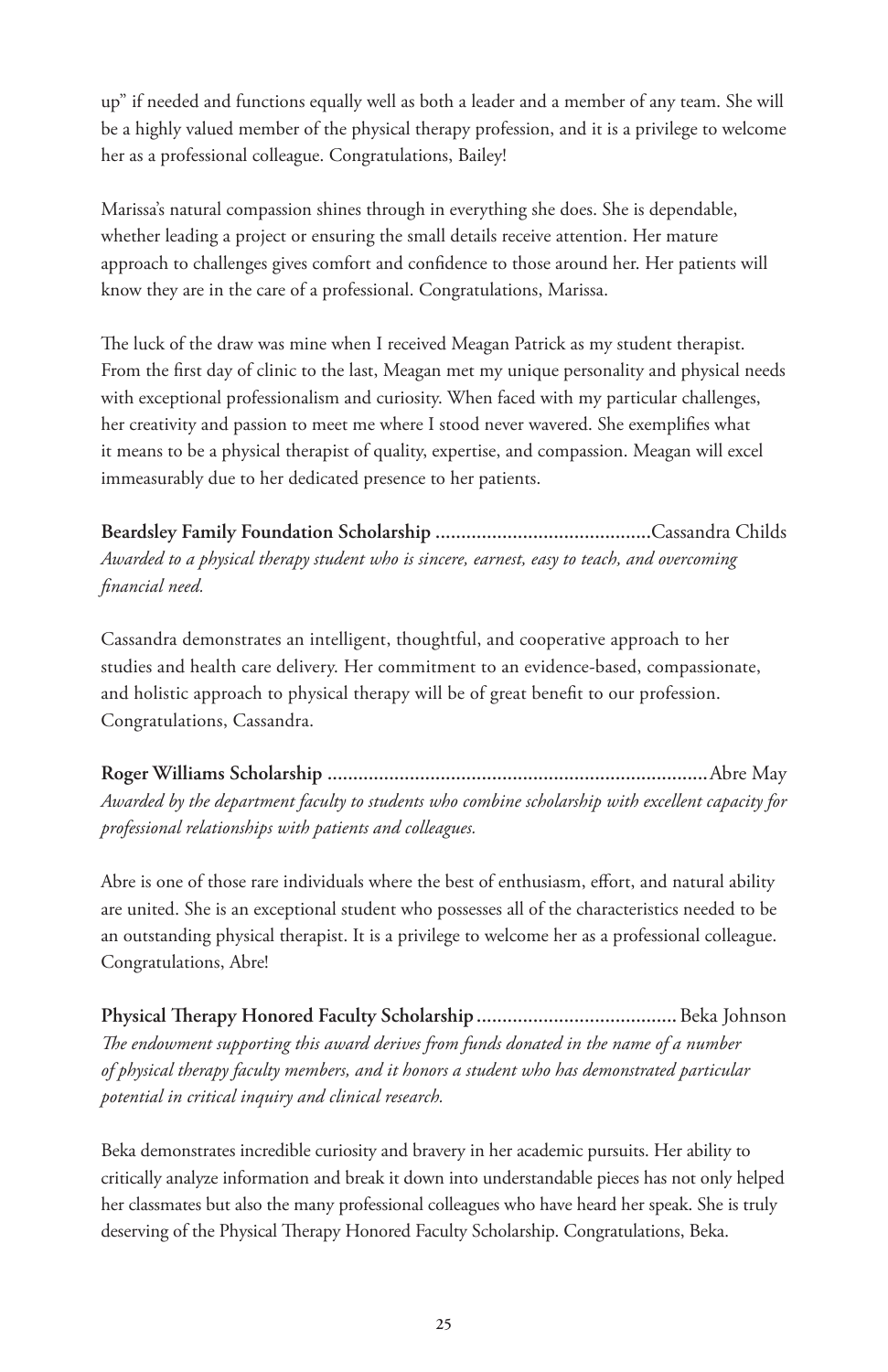| Service – Alex Knapp |
|----------------------|

*Awarded to outstanding physical therapy students overcoming financial need.*

Kiley Pinder is an excellent student with a keen mind. Her manner and confidence not only inspire trust but give her credibility. She embodies the characteristics of a great leader and will be an asset to the physical therapy profession. It is a privilege to welcome her as a professional colleague. Congratulations, Kiley!

Puget Sound is known for nurturing volunteerism and sending many graduates off to the Peace Corps. Well, Alex came to us with that already on his resume. Every day since has proven his generosity of spirit. It is that spirit, combined with a creative and discerning mind, that will make Alex a great clinician. Patients will be fortunate to land on his schedule, and colleagues will be grateful to serve with him.

**Wade and Marlene Allison Endowed Scholarship......................................**Isaac Aguilar *Awarded to a graduate D.P.T. student in good standing demonstrating financial need.*

Isaac Aguilar has demonstrated his talents in many ways. He is first a kind, caring individual, which underlies everything he does. He has the ability to converse with people in a caring, thoughtful manner. He's a true artist, evident in his talents as an exemplary classical guitarist, and an intellectually gifted young man. All of these talents will serve him well as a new Doctor of Physical Therapy. Congratulations, Isaac.

## **PHYSICS DEPARTMENT**

|                                                                                                 | Kiana Walter |
|-------------------------------------------------------------------------------------------------|--------------|
| A scholarship established by Olive Seward to honor her husband, Raymond S. Seward, professor of |              |
| physics from 1923 to 1955. This award recognizes outstanding physics majors.                    |              |

Lukas has a strong work ethic and thinks deeply and well about physics problems. He is also skilled in sharing his careful, insightful, approach with others around him, helping everyone to learn more.

Kiana actively and diligently pursues her own education, and her curiosity and joy for physics shine bright. Her ideas and questions contribute to a healthy classroom environment, and her work as a physics tutor has helped many struggling students. Congratulations, Kiana!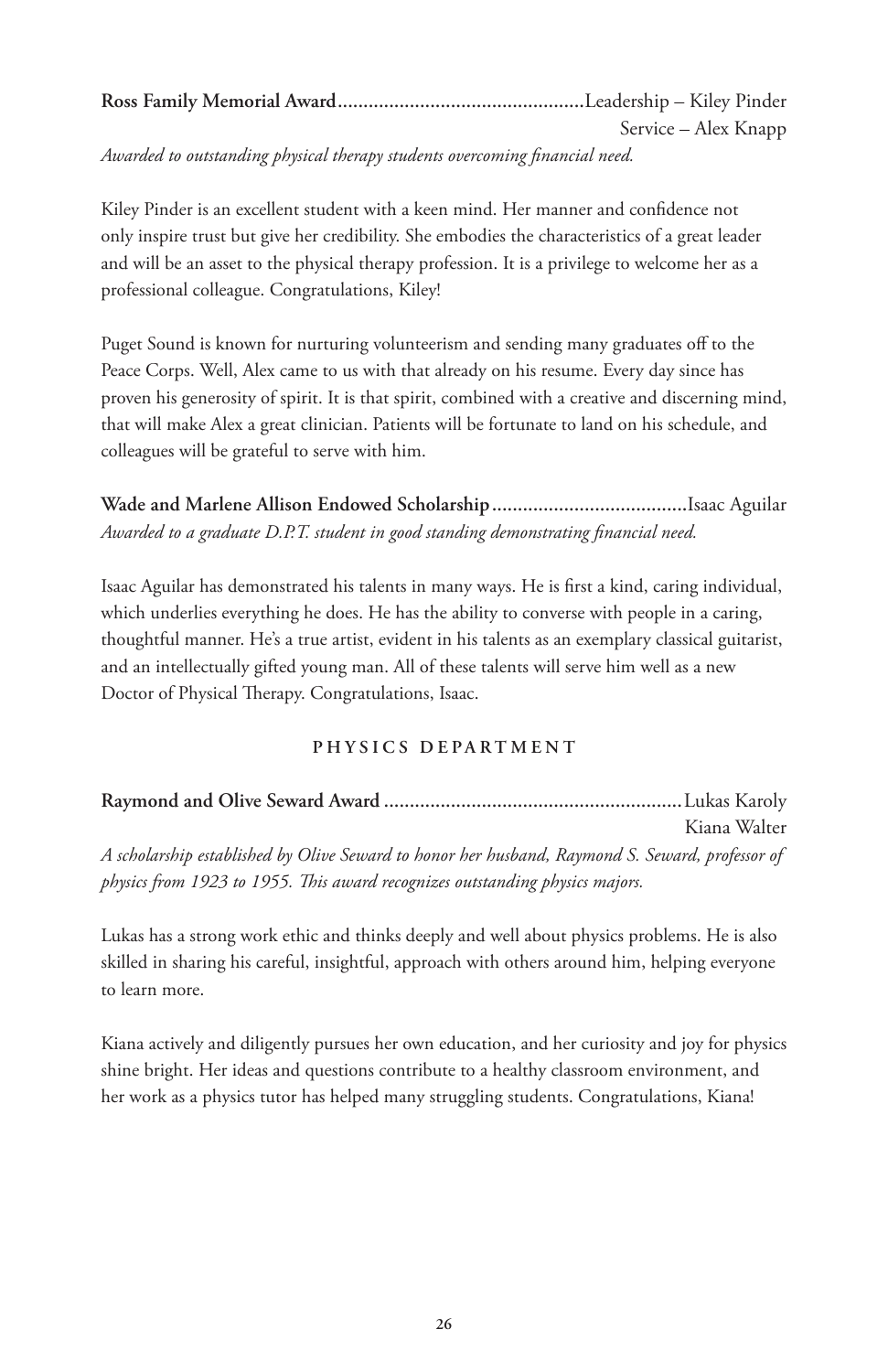**Thomas Malcolm and Hilda Enden Jack Scholarship .................. S**ophia Pettit-Kenney *Awarded to outstanding physics majors.*

Sophia is a tremendous student in every respect. She brings to her work consistent dedication and a never-failing positive attitude. This attitude is infectious and raises the level of her peers, with whom she works so well. Congratulations, Sophia.

**Eleanor Jessel Conti Memorial Scholarship .............................................**Kelsey Bryson Kobi Hall Joshua Wah-Blumberg *Awarded to outstanding students who are committed to pursuing the dual-degree engineering program.*

Kelsy approaches physics with intelligence, creativity, enthusiasm, and tenacity. She has been successful in original research due to a combination of careful measurements and insightful observations. Kelsy also stands out for her kindness and generosity: She is eager to help those around her enjoy and learn physics.

Equally at home in both the physics and mathematics departments, Kobi has developed the right combination of keen physical insight and technical acumen. He is a hardworking student, and his kind demeanor and physics mastery make him an effective tutor. Congratulations on this well deserved honor!

Joshua has been a valuable and versatile member of the Puget Sound community, as a pianist in the Jazz Orchestra and a member of the tennis team, in addition to his outstanding academic work in physics. His independent experimental research on the acoustics of Schneebeck Hall displayed Josh's diligence and creativity. Congratulations, Joshua!

## **POLITICS AND GOVERNMENT DEPARTMENT**

**Elizabeth Ann Breysse '17 Memorial Award .............................................**Ilana Dutton *This honor is awarded in memory of Elizabeth Breysse '17 to students who combine academic excellence and creativity in their coursework in politics and government with broad, sustained, effective engagement and leadership in the department, the university, or broader communities.*

Ilana has been an exceptional citizen of the department and the university, always ready to provide guidance and challenges to other students, expanding and deepening their educational opportunities. She has also been a model for scholarship in practice, from her work with the Henry Clay Center, working with students across the country on developing the skills of deliberation and policy formulation, to the Northwest Immigrant Rights Project, where she has helped to provide legal aid to detained and nondetained immigrants. Ilana has already accomplished great things, and we know she will continue to do so.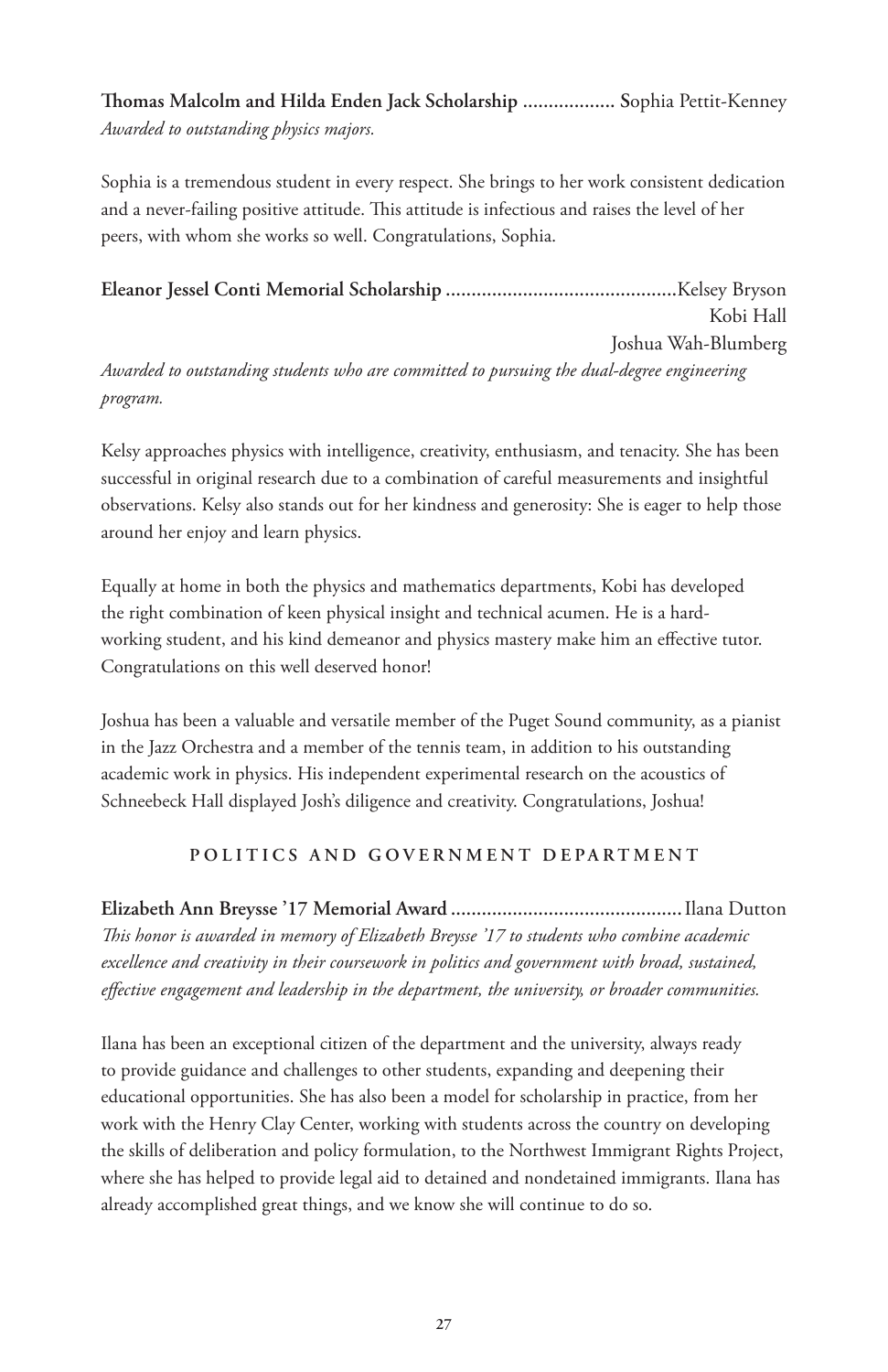## **PSYCHOLOGY DEPARTMENT**

**Honors in Psychology ..................................................................................................** *Awarded to the top 10% of the graduating class, this honor recognizes students' high level of academic performance and scholarly engagement as psychology majors.*

| Claire Crist  | Kristina Howell | Elena Staver |
|---------------|-----------------|--------------|
| Alaina Geibig | Amber Menchio   | Wesley Wells |

Claire possesses an outstanding work ethic and sets high standards for herself. She is a dedicated student who continued to do great work despite hardships related to remote learning. Congratulations!

Alaina's creativity, intrinsic motivation, and deep academic engagement make her delightful to work with. Her research on cultural theories and psychological factors in climate change is timely and meaningful. Congratulations!

Kristina's creativity and ability to synthesize complex material resulted in excellent writing. She demonstrated a strong work/life balance while actively participating in RDG. Congratulations!

Amber demonstrated an unusual attention to detail and thoroughness in her work. She was able to incorporate feedback quickly and efficiently to produce excellent written work. Congratulations!

Elena consistently brought her strong engagement in issues of social equity to her classes and work. She contributed significantly to class discussions and possesses a lively sense of humor. Congratulations!

Wesley is a very strong writer and thinker who was a delightful student to have in class. As a CWLT writing advisor and psychology tutor, Wesley supported other students with generosity, care, and wisdom. Congratulations!

# **Distinction in Psychology ............................................................................................**

*This award recognizes students for their high level of academic performance and scholarly engagement as psychology majors.*

Angelique Avanozian Caroline Blackburn Maddie Colombo Elena Hollemon

Hadley Johanson Emily Rathburn Andrew Rorabaugh Katie Snodgrass

Catherine Wright Gordon Zhang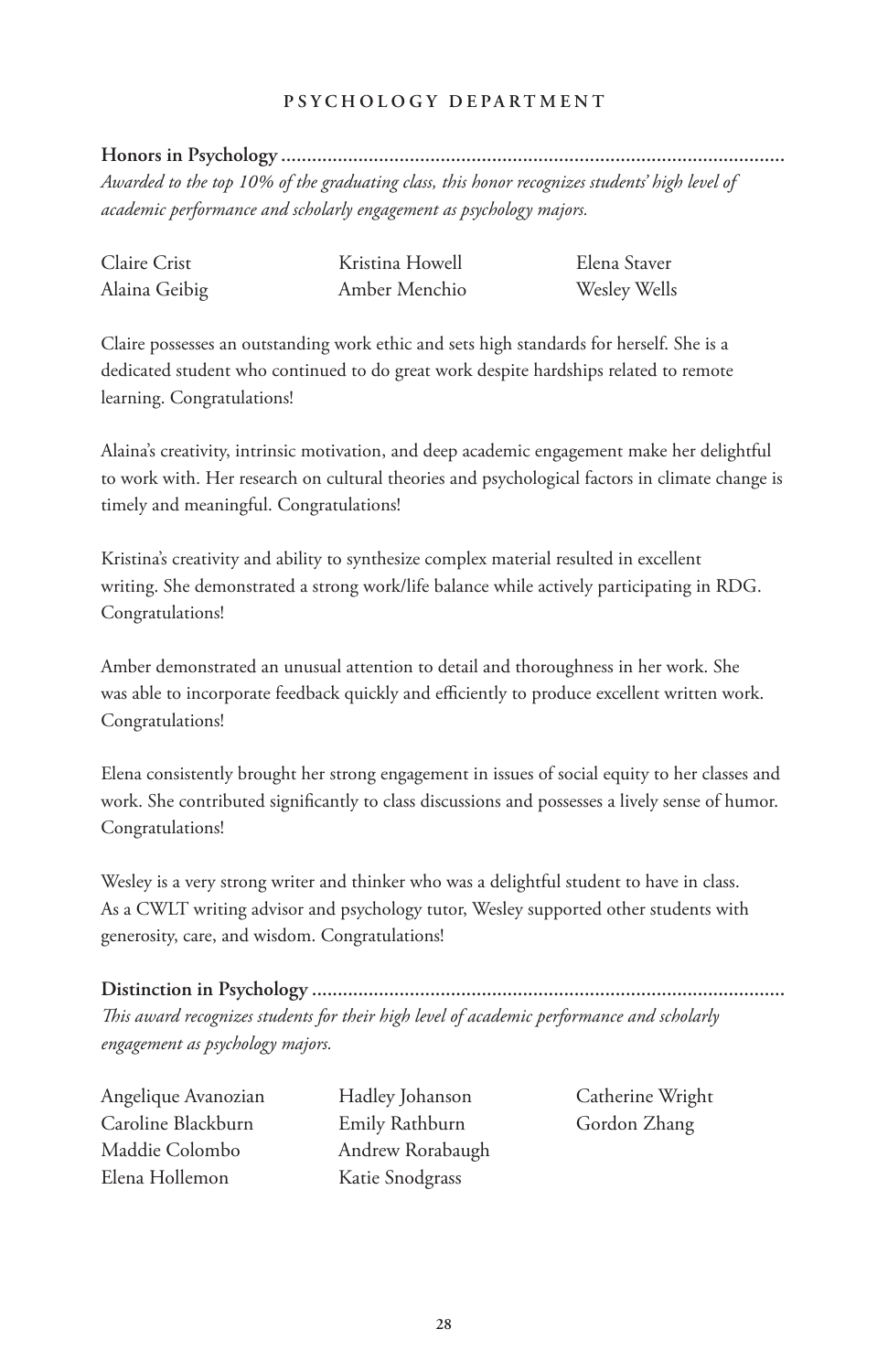Caroline's positive attitude and passion for learning make her a delightful student and scholar. Her interests in exploring interdisciplinary topics make her a creative thinker and writer. Congratulations!

Maddie has shown a strong and consistent performance as both a scholar and an athlete. She is able to incorporate feedback rapidly and with a sophisticated sense of how the research can be applied. Congratulations!

Elena has demonstrated solid critical thinking and great sophistication in her analytic writing. She used her voice effectively both inside and outside of the classroom. Congratulations!

Hadley consistently demonstrated a hard-work ethic and careful attention to detail in her assignments. She wrote unusually sophisticated essays and produced some of the best work the faculty has read. Congratulations!

Emily's motivation, patience, and poise make her the best kind of student. She is an excellent writer who has shown tremendous perseverance in producing high-quality work despite the changes due to remote learning. Congratulations!

Andrew is self-motivated, creative, and passionate about learning for the sake of satisfying intellectual curiosity. He was a very diligent and dependable research assistant who volunteered his time for summer research without a stipend. Congratulations!

Katie has shown tremendous academic perseverance and is extremely good at analyzing and interpreting data. She has demonstrated a very strong understanding of how evidence is used in the field of psychology.

Cat is an integrative thinker who showed excellent performance in both psychology and theatre arts. She stands out in her excellent ability to apply theories and research to varied contexts. Congratulations!

Gordon is an intellectual powerhouse who can quietly pursue his learning and then demonstrate strong understanding of complex topics. He is also kind and supportive working with peers, and has a fine sense of humor. Congratulations!

**The Department of Psychology Outstanding Service Award.........**Angelique Avanozian *This award is given to recognize those who have made a clear and positive difference to the psychology department through commendable service contributions.*

Angelique demonstrated a contagious enthusiasm and excitement about learning, moved class discussions forward, and always went beyond expectations in her writing. She was dependable and reliable in supporting the department and students as a psychology workstudy student. Congratulations!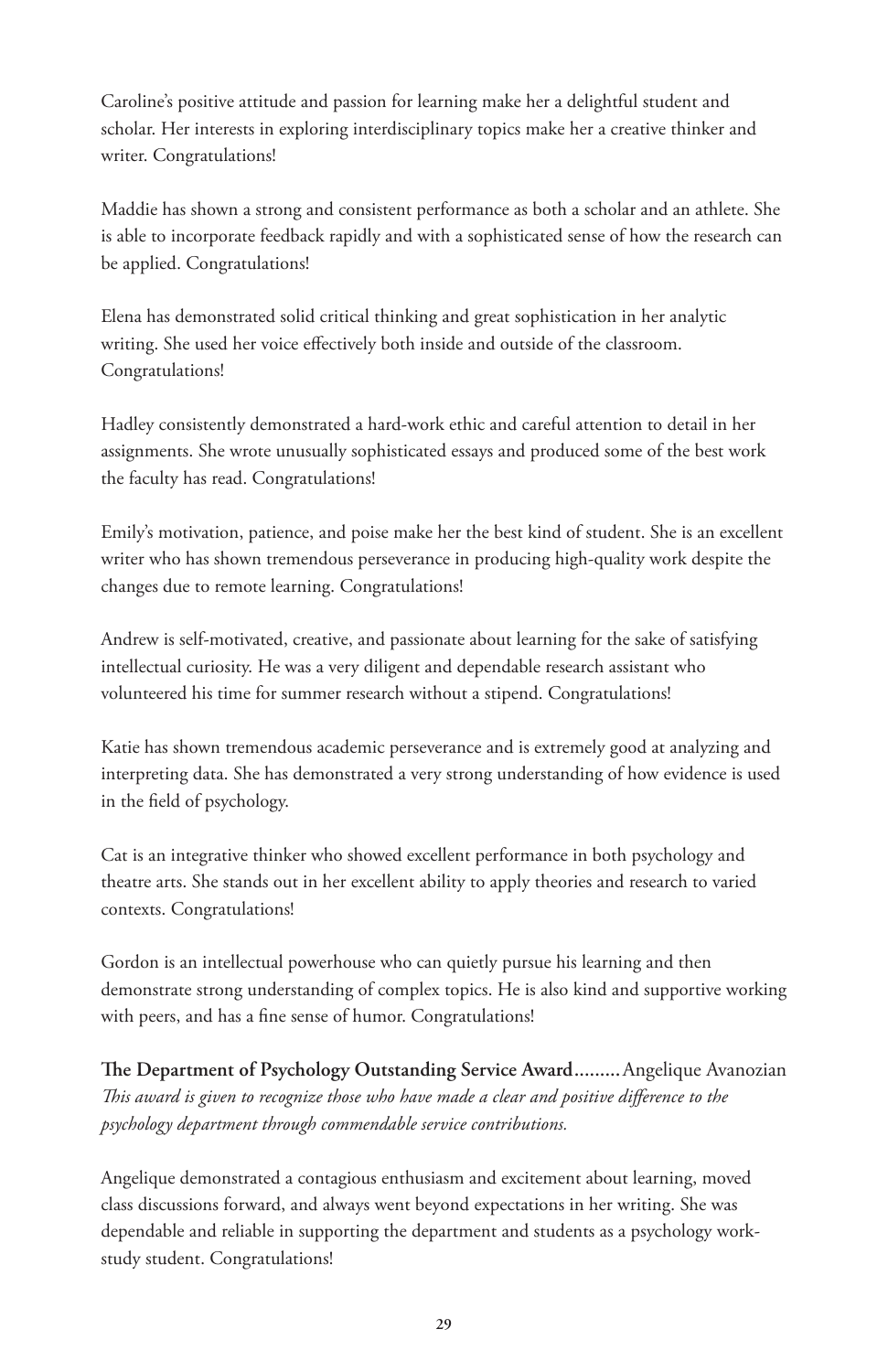#### **RELIGIOUS STUDIES DEPARTMENT**

**Douglas R. Edwards Award for Scholarly Excellence ..........** Rutie Mackenzie-Margulies *This award, established in honor of religious studies colleague Professor Douglas Edwards, honors the religious studies major who has intellectually distinguished him- or herself by writing the most intellectually rigorous and original thesis in religious studies in the past year. Professor Edwards, distinguished professor of religion from 1987 to 2008, renowned for his expertise in biblical archeology, set the standard in the Department of Religious Studies for the highest level of scholarship. With this award, his colleagues seek to memorialize Professor Edwards' commitment to scholarly excellence by recognizing the graduating senior who has demonstrated superb scholarly achievement.*

Rutie is an incisive and thoughtful student of religion who is conversant and comfortable with the most complex religious theories. She could have written a conventional paper for a senior religion seminar, but instead, she challenged herself by engaging with media studies, gender theory, and work on performance and affective agency to write a multilayered, highly original, and sophisticated paper on cyborgs, suffering, empathy, humanity, and religion in *Westworld* that is one of the first academic analyses of the topic.

**Darrell Reeck Award.......................................................** Bella Faith and Erin Lungwitz *At the end of the 1990–91 academic year, Darrell Reeck retired from the Department of Religious Studies to take a position with Progressive Securities, a socially responsible investment firm located in Portland, Ore. This move was a logical extension of Professor Reeck's ongoing personal and professional interest in social ethics throughout his 22 years at the university. He taught in the area of religious ethics, focusing on Christian ethics, Islam, African religions, and the application of religious ethical principles to a variety of social problems. Professor Reeck's academic interests and ethical convictions led to his work as one of the founders of the university's Business Leadership Program and his offering of a course on professional and corporate ethics. Further, Professor Reeck played a key role as a faculty member actively involved in the university's review of its investment policies. This work, in turn, led him to the world of socially responsible investing and, eventually, to Progressive Securities. With his deep commitment to social justice and effective teaching in the area of religious ethics, Professor Reeck had a major influence on his students and colleagues throughout his tenure at the university. To commemorate on an annual basis his commitment to social ethics and high-quality teaching while at the university, the Department of Religious Studies has decided to establish a fund that will make possible a small gift each year to the graduating religious studies major or minor who has most demonstrated the convictions and interest in social ethics that Professor Reeck exemplified.*

Bella's commitment to social justice is rooted in her deep intellectual curiosity. From running an educational program for low-income children to working with a London-based NGO for women's rights in the Middle East to excelling in her courses, she embodies adventurousness, intelligence, and compassion for the world's diverse peoples.

The topics of Erin's stellar papers have ranged from who benefits from prison construction to the appeal of megachurches. The thread that runs through her work is her rigorous research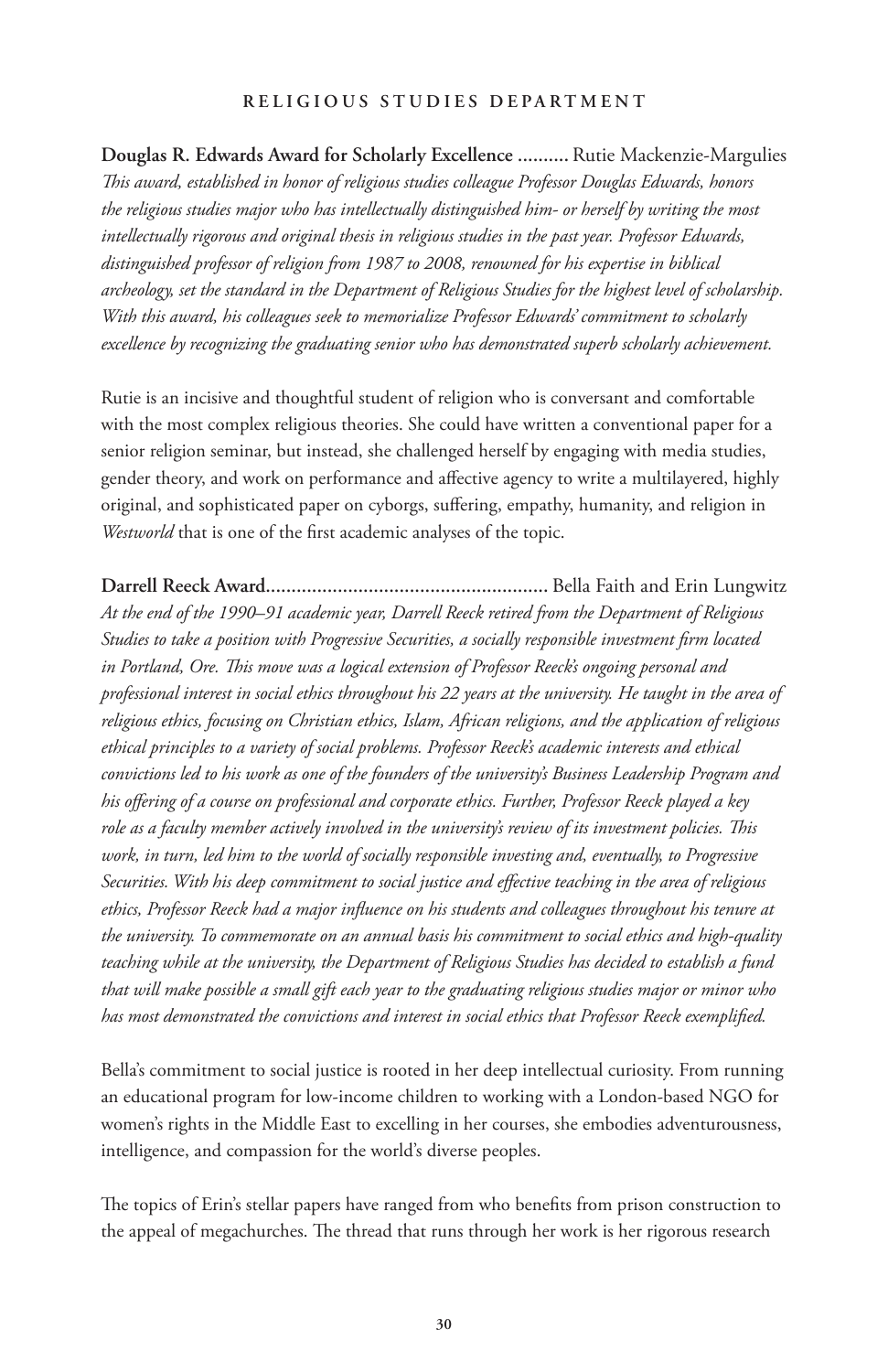and incisive grasp of theory, as well as her commitment to equity and social justice. She has volunteered as a tutor in prisons, done solidarity activism at the Northwest Detention Center, and spoken about environmental issues at Tacoma City Council meetings. Her academic and activist work grapples with the contradictions of life under late capitalism with her unique sense of humor, optimism, and empathy.

## **SCIENCE, TECHNOLOGY, AND SOCIETY PROGRAM**

## **Department Honors.............................................................................**Annelise Phelps

Annelise, we are all so proud of the thoughtful work you have done throughout your time as an STS major. Whether it's an insightful comment during discussion,or one of your dozens of eloquent reading responses or essays, we have so enjoyed having you in our courses and as a member of the STS Program! You are going to make a wonderful speech pathologist, and we have been so proud to have you in our program.

**Mott Greene Research Scholar .....................................................**Kate Gladhart-Hayes *The Science, Technology, and Society Program each year names one student Mott Greene Research Scholar, for a senior thesis completed with distinction.*

Kate, your strong emphasis on social justice and the importance of history in the examination of current ethical issues has been a beautiful and inspiring example of what the best of STS can be! Interdisciplinary, complicated, and important. We can't wait to see what you go onto next, and wish you the best of luck in your adventures in OT/M.P.H. graduate school!

## **SOCIOLOGY AND ANTHROPOLOGY DEPARTMENT**

**C. Wright Mills Award for Excellence in the Major ..............................**Alena McIntosh *This special departmental award is given to a student majoring in sociology and anthropology for excellence in the major.*

Alena McIntosh exemplifies many of our aspirations for students in the Department of Sociology and Anthropology. Her intellectual prowess is obvious to all the professors who've worked with her, but she couples that intellect with a considerate thoughtfulness that's a product of her sustained interaction with both sociology and anthropology. She carries the perspectives she's developed at Puget Sound to a frame of global concern, and the worldly footprint she's developed has made her a more thoughtful and reflective American. In short, Alena is an excellent ambassador for our department, and we're so very proud of her. Congratulations, Alena!

**Leon Grunberg Service Award................................................................**Tammy Smith *This special departmental award is given to a student majoring in sociology and anthropology for service to the department.*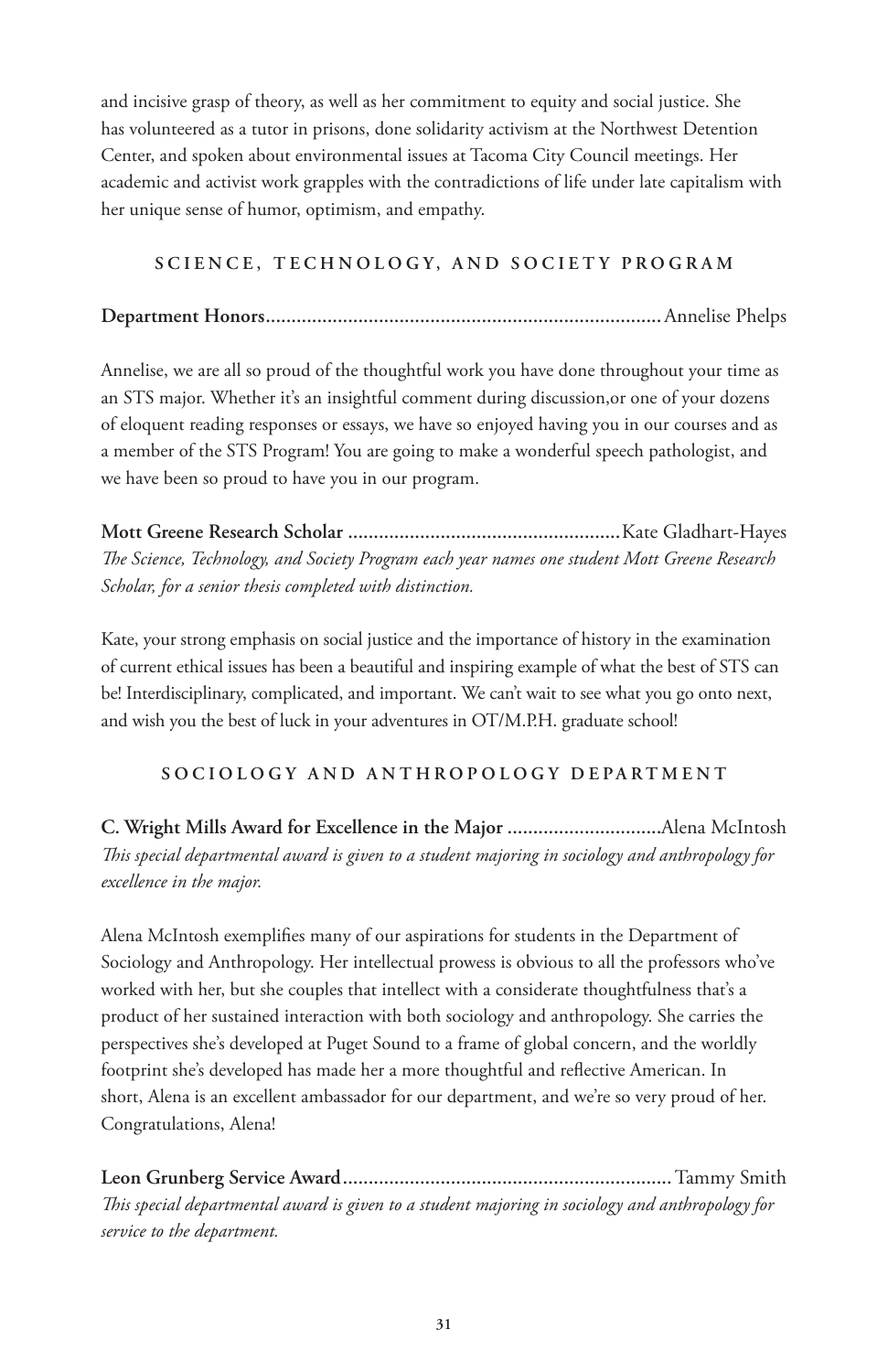With her unique interaction with SOAN—a course each semester over many years—Tammy Smith steadily and assuredly wove her way into the consciousness of the department. Here, at the end of her time with us, our respect for Tammy has never been more clear. Tammy brought a clear-headedness to her assessment of what sociology and anthropology have to offer, and her intellectual maturity was a welcome counterbalance in many of the discussions and conversations we faculty members sought to foster in the classroom. The SOAN department is lucky to have been a part of Tammy's journey, and wishes her continued success in the next chapters of her life. Congratulations, Tammy!

# **Honors in the Major, Sociology and Anthropology ..................................**Abby Gustke Namiko Service Mariah Thomson

Each year, the sociology and anthropology faculty designate departmental honors to a select number graduating seniors. This recognition is based on the students' academic performance, as well as contributions to the culture of the department. We are very proud of this year's honors recipients in sociology and anthropology, whose work in our department reflects insight, critical thinking, and a dedication to understanding the social world.

## **THEATRE ARTS DEPARTMENT**

# **Excellence in Theatre Arts ...................................................................**Emily Kauffman *This award recognizes consistently excellent work in theater production and studies.*

Emily Kauffman's effervescent leadership, her adventurous spirit, and her inquisitive mind distinguish her in all areas of theatre arts: artistic production, scholarly writing, and experiential learning. She has been instrumental in the production teams of our mainstage and senior thesis shows. She spent her junior year abroad, quested for the perfect play to direct for her thesis, and continues to be a force for creative solutions and community during the COVID-19 crisis. Emily exemplifies the energy and ambition that distinguishes theatre arts graduates.

**Excellence in Dramaturgy .................................................................** Emma Catanzaro *Awarded to a student with significant achievement in writing, collaboration, research, and production.*

Emma Catanzaro's deeply reflective work with play texts, cultural contexts, and community responses to art mark her dramaturgical sensibility. Working with professors to develop syllabus content and as a course assistant, and participating in departmental productions as a dramaturg and actor, Emma has made a beautiful contribution to this department's long tradition of dramaturgical collaboration.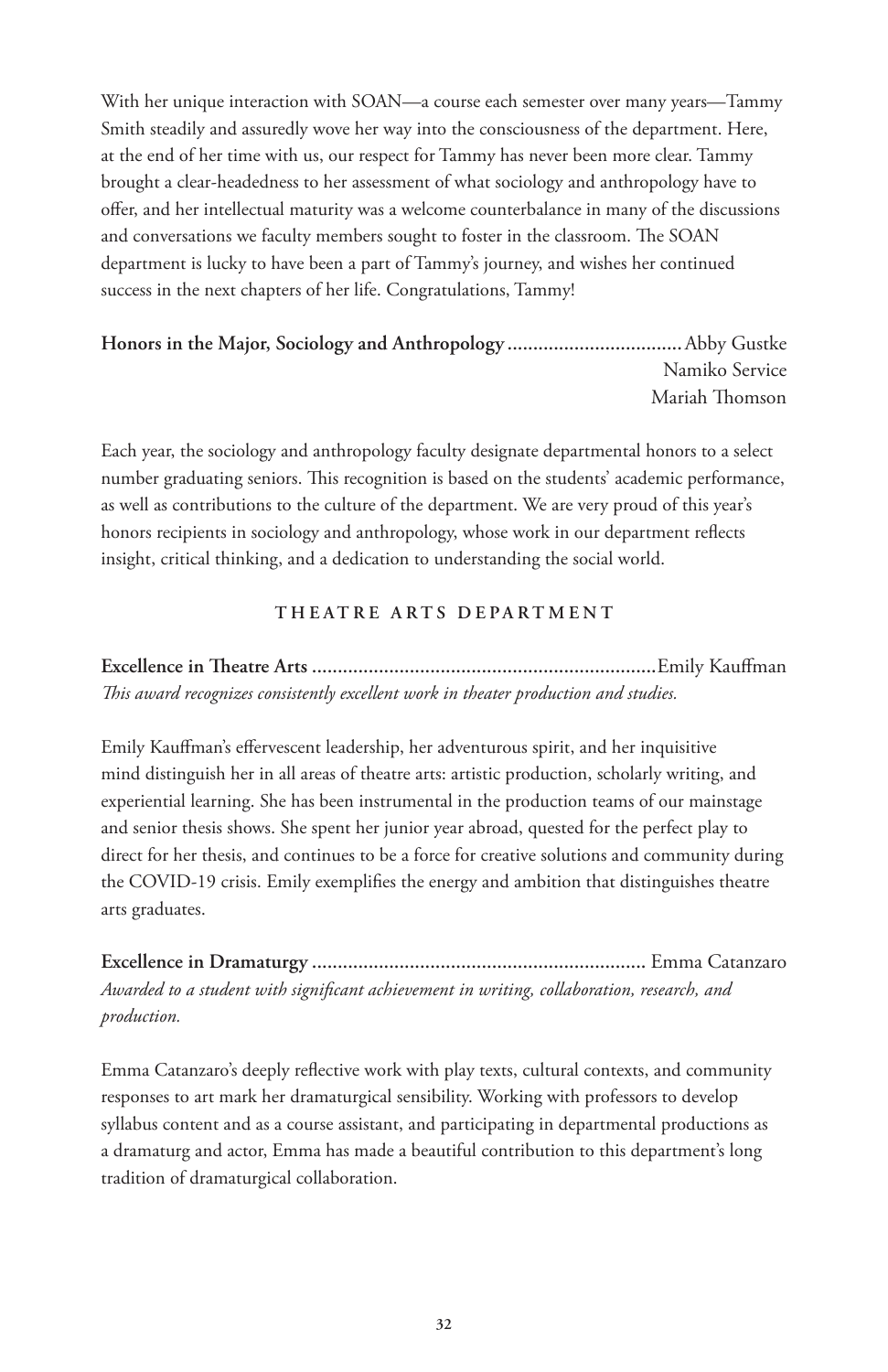# **HONOR SOCIETIES**

# **PHI BETA KAPPA**

## **Class of 2020**

| Katy Alden          | Alexandra Jacobson | Erin Rasmussen       |
|---------------------|--------------------|----------------------|
| Maggie Berrens      | Hadley Johanson    | Hannah Ritner        |
| Adam Braude         | Leslie Machabee    | Ceann Romanaggi      |
| Emory Brigden       | Makoa Mau          | Zoe Running          |
| Siena Brown         | Aliah McCord       | Sarah Sanz           |
| Tobi Butler         | Alena McIntosh     | Susanna Schuler      |
| Nic Casey           | Amber Menchio      | Meghan Schuyler      |
| Curran Chapman      | Jessa Miller       | Namiko Service       |
| Amy Colliver        | Becca Miserlian    | Harper Shapiro       |
| Zephy Cortesi       | Conor Muldoon      | Walker Shibley-Styer |
| Claire Crist        | Laurel Nelson      | Tammy Smith          |
| Ilana Dutton        | Allyson Niitani    | Catie Spencer        |
| Zachary Fletcher    | Lillian Olson      | Sarah Walling-Bell   |
| Alex Guzman         | Sara Pernikoff     | Martina Worden       |
| Kristina Howell     | Annelise Phelps    |                      |
| Carlisle Huntington | Elise Quiggins     |                      |

# **Class of 2021**

Morgan MacFarlane Abby Orgish Theresa Proctor Lia Van Steeter

|                                                                                          | Lukas Karoly |
|------------------------------------------------------------------------------------------|--------------|
| Awarded to a junior with superlative academic performance in and demonstrated breadth of |              |
| intellectual interests and accomplishments.                                              |              |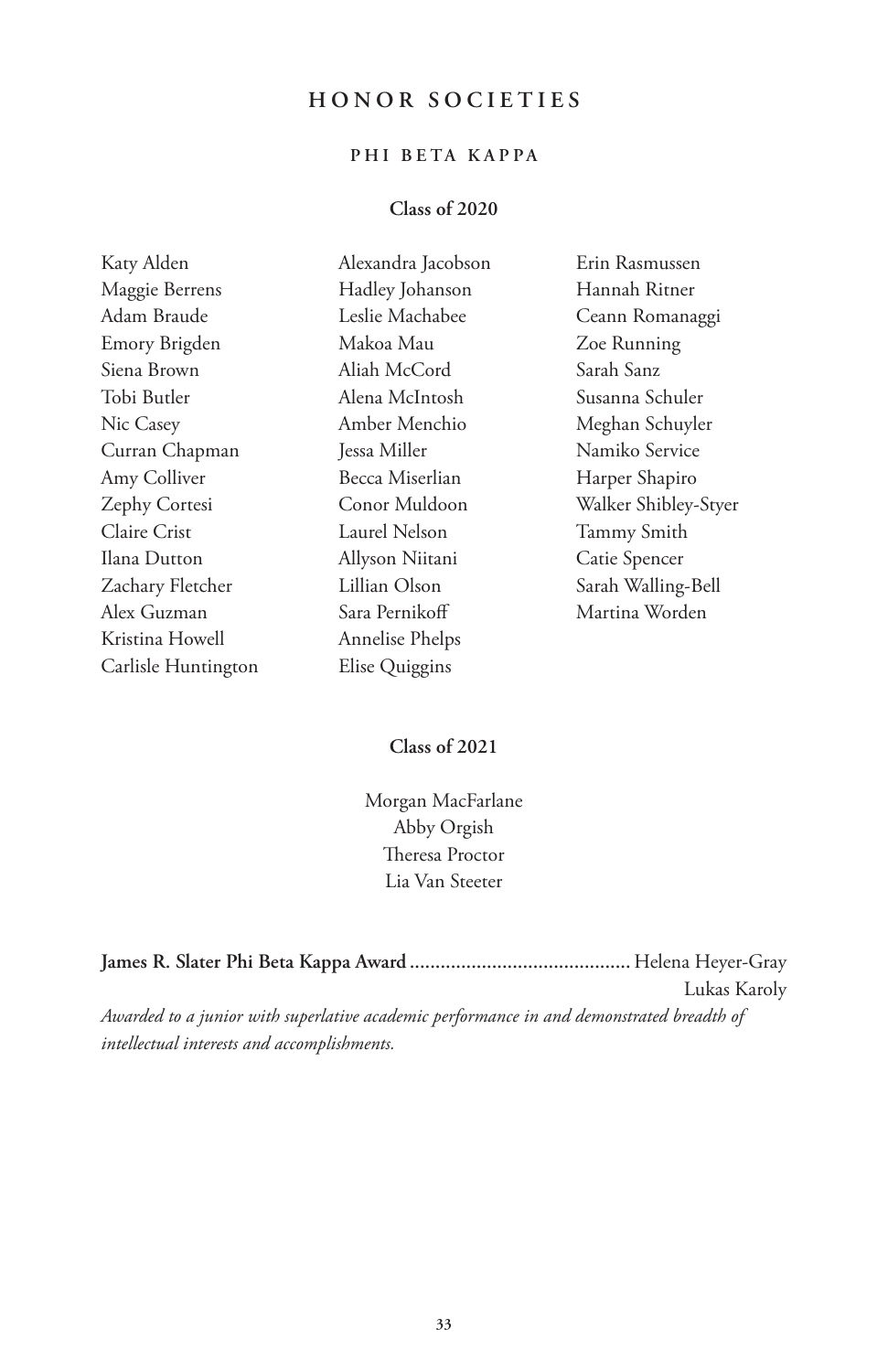#### **PHI KAPPA PHI**

## **2019 Initiates**

| Sean Bruce-Aijian     |
|-----------------------|
| Carly Cashen          |
| Jennifer J. Flonacher |
| Maggie Hatt           |

Zoe T. Kern Aliah McCord Jessa B. Miller Cameron Milton Kaitlyn M. Oder Andre Philippe Therrien Joshua L. Wah-Blumberg

**Phi Kappa Phi Slater/Herlinger Scholarship..............................................**Maggie Hatt Andre Philippe Therrie

## **PHI ETA SIGMA**

## **Class of 2020**

| <b>Bret Abel</b>    | <b>Emily Davis</b>       | Matt Hicks          |
|---------------------|--------------------------|---------------------|
| Kathryn Alden       | Jewell Day               | Gibson Hohberg      |
| Chris Andersen      | Noah Dillon              | Ethan Holle         |
| Amanda Apa          | Natalie Duncan           | Elena Hollemon      |
| Monica Arnone       | Tatyana Dunn             | Kristina Howell     |
| Braden Ash          | Nina Dutta               | Carlisle Huntington |
| Angelique Avanozian | Ilana Dutton             | Matthew Imanaka     |
| Anna Barcus         | Kelsey Edwards           | David Imholz        |
| Julia Beasley       | Frank Finlayson Jr.      | Colton Ingraham     |
| Matthew Bell        | Angela Fisher            | Alexandra Jacobson  |
| <b>Emily Bessen</b> | Cameron Fisher           | Hadley Johanson     |
| Caroline Blackburn  | Zachary Fletcher         | Noah Johnson        |
| Joseph Brennan      | Ivy Forbes Miel          | Rachel Johnson      |
| Siena Brown         | Celeste Furuya           | Zoe Johnson         |
| Kayla Bryson        | Katherine Gladhart-Hayes | Sam Kaplan          |
| Sarah Buchlaw       | Mac Goldman              | Lorraine Kelly      |
| Erin Budrow         | Dana Good                | <b>Castor Kent</b>  |
| Graham Byron        | Kristin Goodell          | Ashwath Kumar       |
| Anya Cady           | Emily Grahn              | Jill La Fetra       |
| Miles Carlson       | Lisa Grimm               | Jeremy Lennon       |
| Michael Carter      | Alana Gutkin             | Maria Leuzinger     |
| Ellie Casey         | Nayra Halajian           | Veronica Lewis      |
| Hailey Castillo     | Justin Harberg           | Jolie Libert        |
| Nova Clark          | Emma Harrington          | Jordan Loucks       |
| Ellis Collison      | Emma Hatton              | Erica Major         |
| Gretchen Corliss    | Eric Haupt               | Lucy Marriner       |
| Claire Crist        | Shari-Lynn Hayashi       | Lindsay Marshall    |
| Sarah Czarnecki     | Katelyn Herr             | Makoa Mau           |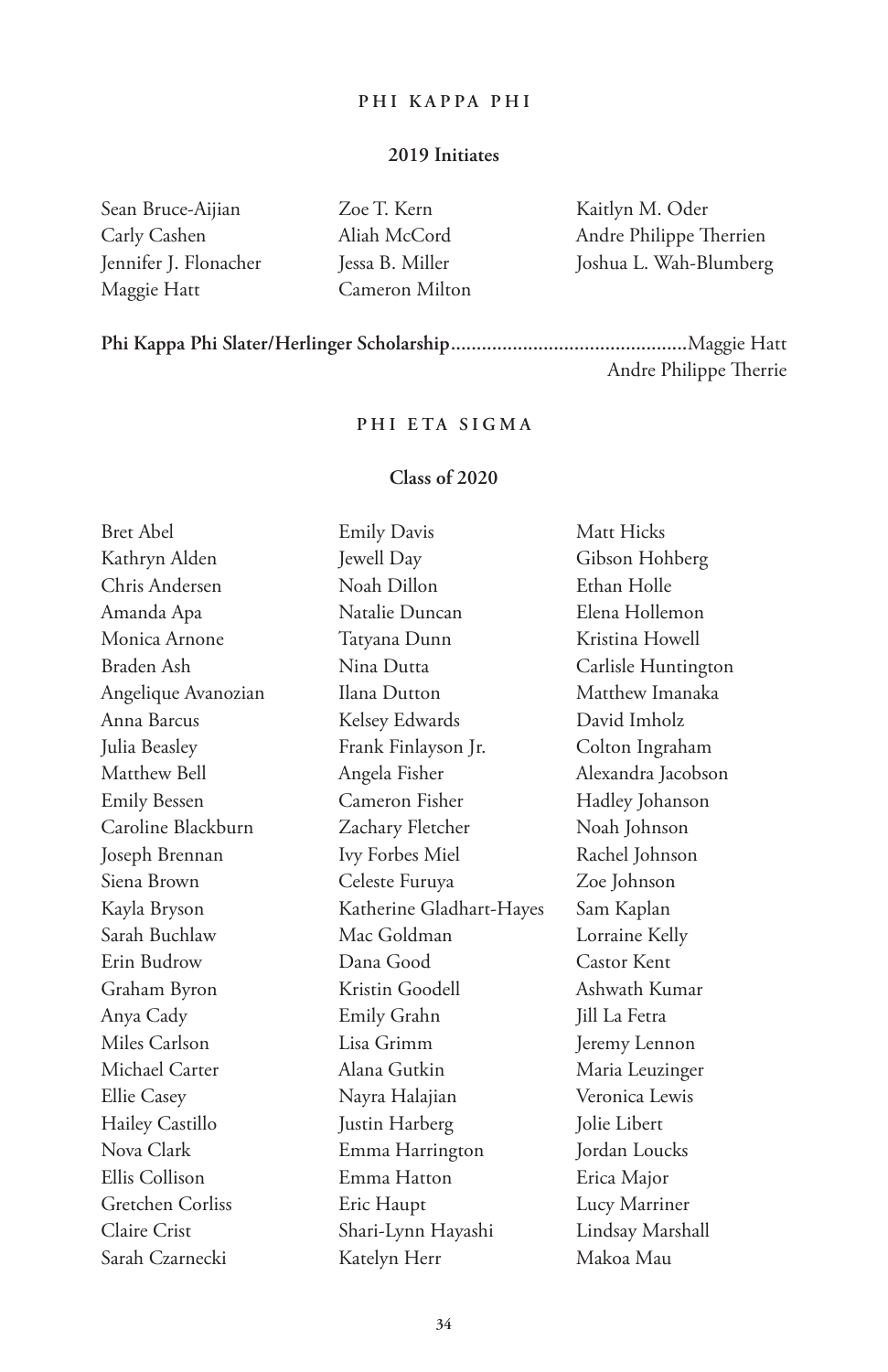Aliah McCord Alena McIntosh Jacob McKinney Amanda Melin Jessa Miller Becca Miserlian Sofia Moncayo Olive Mullen Bridget Myers Elizabeth Newell Allyson Niitani Ryota Nishino Lillian Olson Robyn Organ Anna Otterson Lisa Owen Jordan Pearson Annelise Phelps Emily Pluchos

Andrea Prasil Ryan Quirante Jr. Katie Remington Samantha Robinson Andrew Rorabaugh Katherine Roscher Sarah Sanz Isabella Sassi Susanna Schuler Monica Schweitz Suver Sean Bronte Segura Madelyn Shapiro Fran Smyth Katie Snodgrass Catie Spencer Sophia Spizzirri Kayla Stevenson Jillian Stoewer

Linnea Stoll Miranda Street Jordan Taylor Noah Thomas Aaron Thompson Summer Truschke Bryce Ulrich Emma Von Breitenfeld Kade Wagers Sammie Walimaki Elizabeth Ward Abby Ward Emma Weirich Wesley Wells Elias Whelan Kathryn White Lindsey Wignot Martina Worden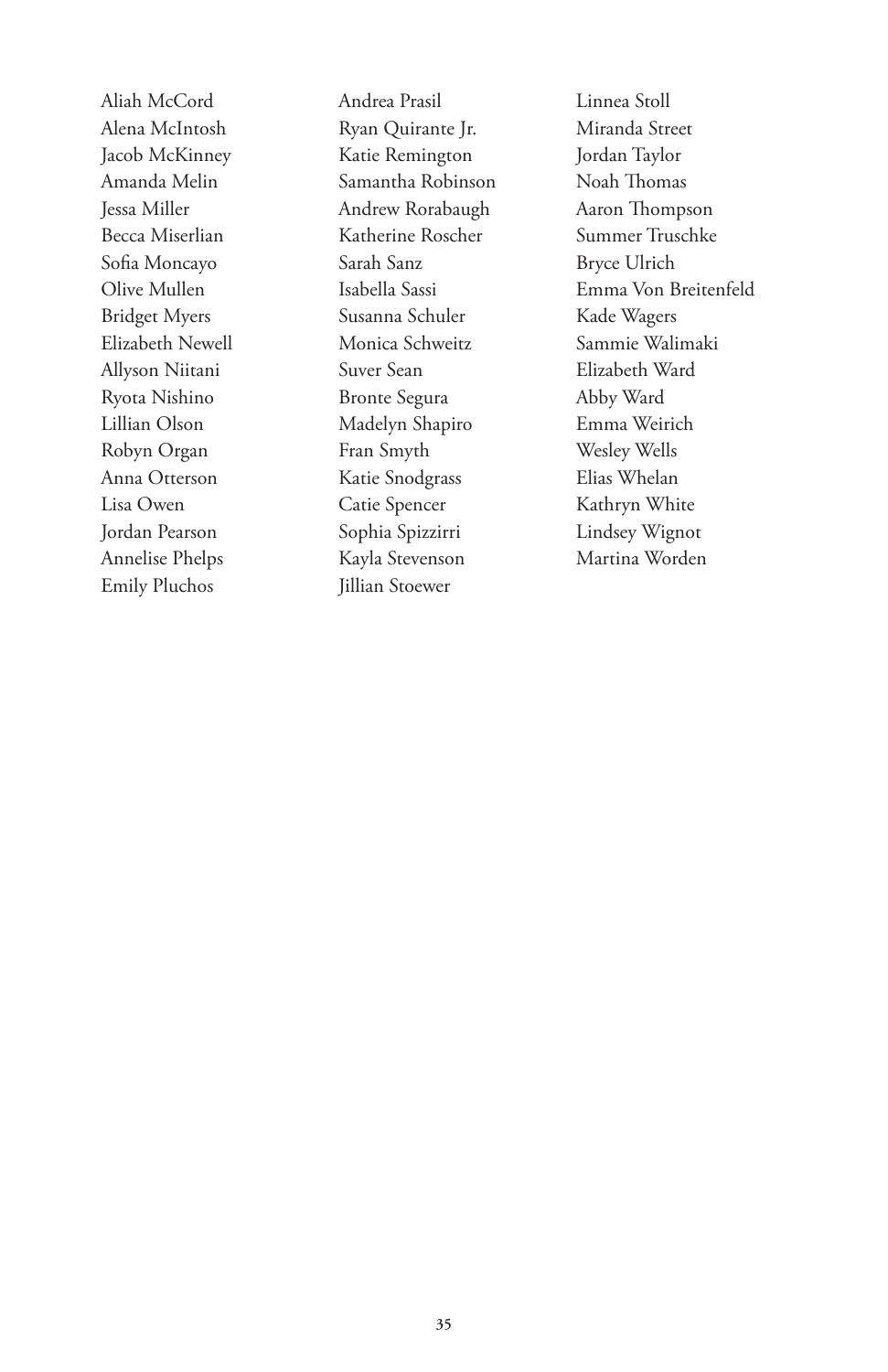# **ACADEMIC SCHOLARSHIPS**

#### **LILLIS FOUNDATION SCHOLARSHIP**

*This award was established in 2007 through a generous gift from the Lillis Foundation and Charles and Gwen Lillis, parents of Jessica Baker Isaacs '05. The scholarship recognizes up to two entering first-year students each year who have demonstrated high academic achievement in high school and the promise of outstanding performance during their college careers and beyond.*

> **Class of 2020** Alex Guzman Erin Stewart

## **MATELICH SCHOLARSHIP**

*This scholarship, established in 2010 through the generosity of George E. Matelich '78 and Susan Matelich, recognizes students in each entering first-year class who exhibit exceptional drive and focus, as well as promise for outstanding academic and personal achievement while enrolled at Puget Sound.*

# **Class of 2020** Aliah McCord Erin Rasmussen

## **RESEARCH AWARDS**

#### **Summer 2019 Research Awards in Arts, Humanities, and Social Sciences**

| Anna Barcus      | Kate Gladhart Hayes | Alena McIntosh           |
|------------------|---------------------|--------------------------|
| Chloe Brew       | Kylie Gurewitz      | Olive Mullen             |
| Siena Brown      | Haley Hougardy      | Manya Mutschler-Aldine   |
| Erin Budrow      | Nina Kranzdorf      | Mariana Sanchez-Castillo |
| Genevieve Caskey | Ellis LeBlanc       | Elena Staver             |
| Cheyenne Clarke  | Fran Leskovar       | Max Toponga              |
| James Conley     | Francesca LoFaro    | Paul Un                  |
| Grace Eberhardt  | Emma Lundquist      | Lenora Yee               |
| Abby Foy         | Morgan MacFarlane   | Kyra Zapf                |
| Alaina Gelbig    | Aliah McCord        |                          |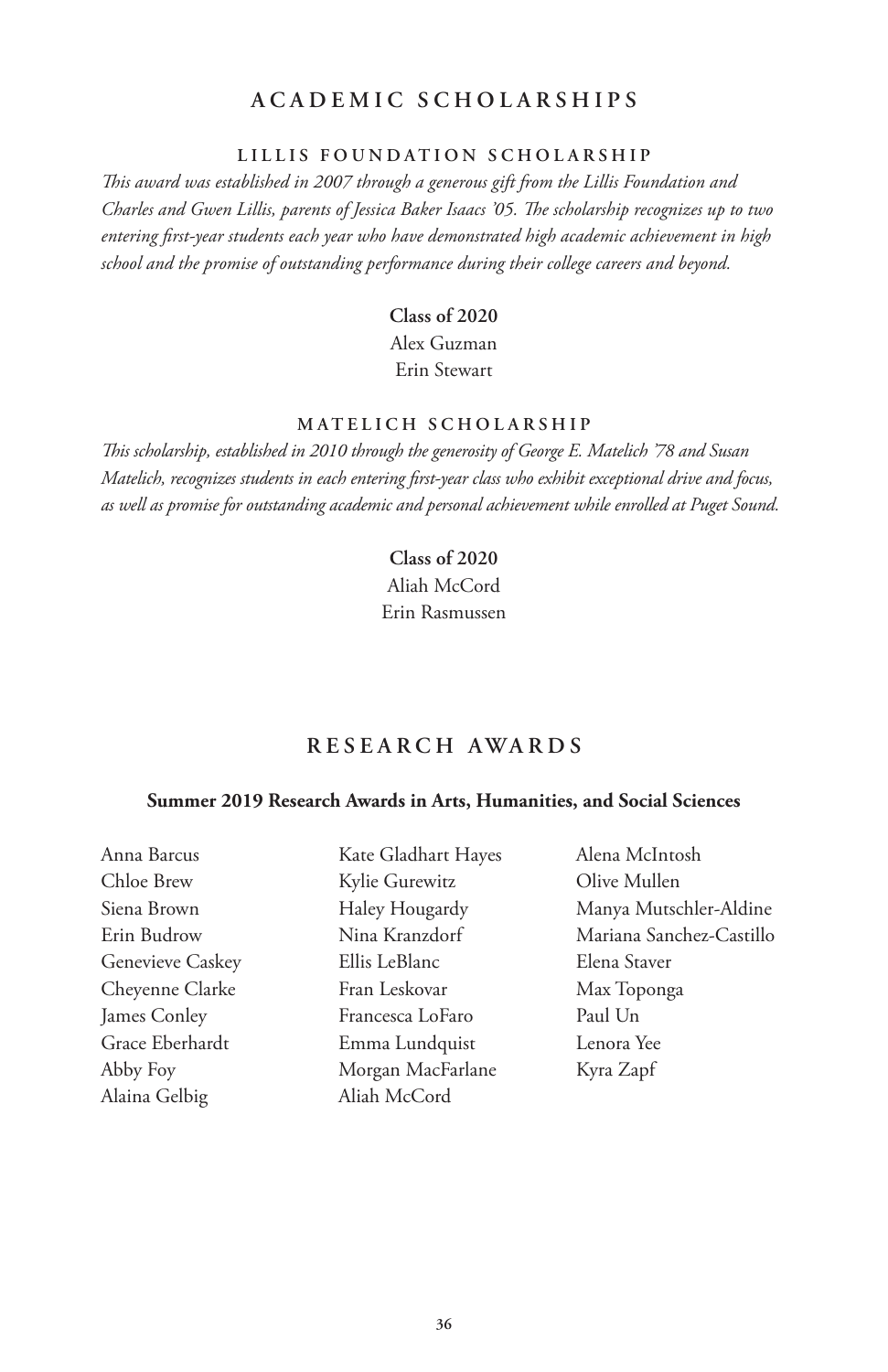# **Summer 2019 Science Research Awards**

| Daniel Balderrama    | Katie Grainger     | Robyn Organ          |
|----------------------|--------------------|----------------------|
| Alex Barnes          | Elsa Salido        | Keshreeyaji Oswal    |
| Maggie Berrens       | Kyle Grate         | Lilli Patton         |
| <b>Emily Bessen</b>  | Katie Gray         | Olivia Perotti       |
| Joe Brennan          | Sean Grealish      | Clara Phipps         |
| Will Brooks          | SaraJane Griffiths | Theresa Proctor      |
| Kelsy Bryson         | Kaela Hamilton     | <b>Hayley Rettig</b> |
| Lia Chin-Purcell     | Katie Hetterly     | Sarah Sanz           |
| Lauren Clarke Beaber | Helena Heyer-Gray  | Susanna Schuler      |
| Louisa Cryan         | Matthew Imanaka    | Maya Sealander       |
| Jesus Deloya Garcia  | Woo Jung           | Sahiti Shankar       |
| Noah Dillon          | Kavanaugh Kaji     | Madelyn Shapiro      |
| Grace Elliott        | Lukas Karoly       | Walker Shibley-Styer |
| Joe Ewers            | Cambria Kasten     | Erin Stewart         |
| Jess Fairbanks       | Bethany Llewellyn  | Jillian Stoewer      |
| Amanda Foster        | Sarah McClain      | Priyanki Vora        |
| Sam Furmanski        | Helen McDonald     | Marley Weiss         |
| Emily Grahn          | Amanda Melin       | Matthew Wells        |
|                      |                    |                      |

# **University Enrichment Research Awards**

# **Spring 2019**

| Daniel Balderrama   | Katie Gray         | <b>Hayley Rettig</b> |
|---------------------|--------------------|----------------------|
| <b>Emily Bessen</b> | Kaela Hamilton     | Sahiti Shankar       |
| Joseph Brennan      | Natel Hess         | Jillian Stoewer      |
| Will Brooks         | Katherine Hetterly | Priyanki Vora        |
| Melanie Bussan      | Helena Heyer-Gray  | Marley Weiss         |
| Kelli Callahan      | Matthew Imanaka    | Brenna Wilson        |
| Lauren Clarke       | Helen McDonald     | Steven Young         |
| Noah Dillon         | Keshreeyaji Oswal  | Hannah Zin           |
| Grace Elliott       | Lilli Patton       |                      |
| Samuel Furmanski    | Clara Phipps       |                      |
|                     |                    |                      |

# **Fall 2019**

# Joe Ewers Isabel Mejia Natividad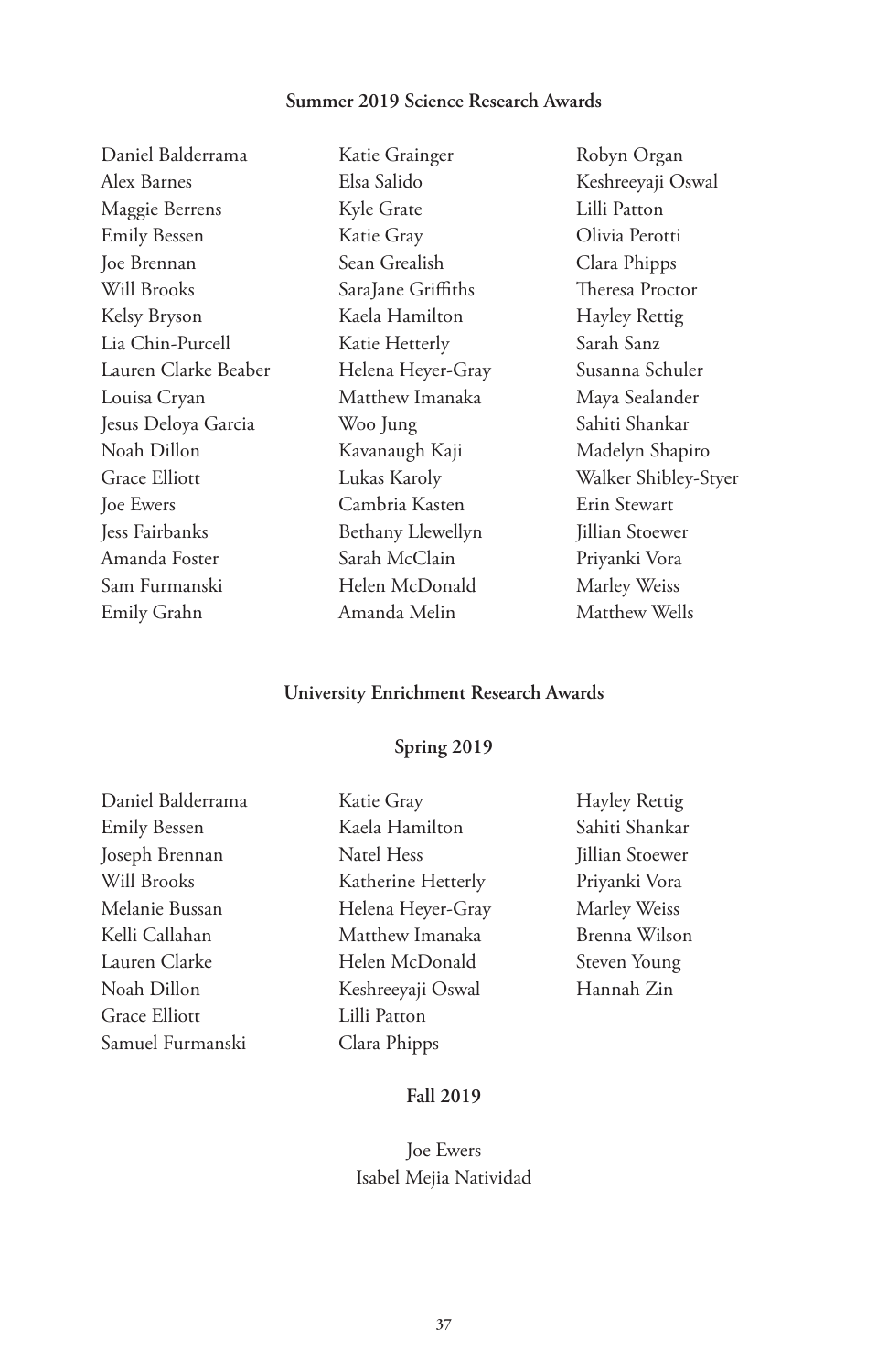## **FELLOWSHIPS**

## **Fulbright Scholarship – English Teaching Assistantship**

*The U.S. student program is designed to give recent B.S./B.A. graduates and master's and doctoral candidates opportunities for personal development and international experience. Students teach English as a second language and participate in various community and cultural activities. Projects and/or activities may include university coursework, independent library or field research, classes in a music conservatory or art school, special projects in the social or life sciences, or a combination.*

| Audrey Regan, finalist     | Alex Guzman, alternate   | Maria Leuzinger, alternate |
|----------------------------|--------------------------|----------------------------|
| Indigo Da Costa, alternate | William Keyse, alternate | Emma Weirich, alternate    |
|                            |                          |                            |
|                            |                          |                            |
|                            |                          | Zoe Maalouf, alternate     |
|                            |                          | Malcolm Willig, alternate  |

*A program of the U.S. Department of State, Bureau of Educational and Cultural Affairs, the Critical Language Scholarship (CLS) Program offers intensive summer language institutes in 13 critical foreign languages. The selection process is administered by American Councils for International Education with awards approved by the U.S. Department of State, Bureau of Educational and Cultural Affairs. The CLS Program is part of a U.S. government effort to expand dramatically the number of Americans studying and mastering critical foreign languages. Students of diverse disciplines and majors are encouraged to apply. Participants are expected to continue their language study beyond the scholarship period, and later apply their critical language skills in their future professional careers.*

**El Pomar Foundation .............................................................................**William Keyse

Megan Sanders

*The fellowship is a highly selective, two-year leadership training program that develops today's young professionals into tomorrow's leaders. A full-time, salaried position in Colorado Springs, Colo., the program is designed to bring together highly qualified individuals with diverse backgrounds and develop them into effective leaders for the public, private, and nonprofit sectors. The fellowship seeks to develop professional skills and educate fellows in the role of philanthropy, while also offering direct management experience. Applicants should have a Colorado connection, e.g., be a state resident, have attended an in-state college/university, or have family members who are current or past residents.*

|                                                                                                    | Tomicia Blunt |
|----------------------------------------------------------------------------------------------------|---------------|
| The U.S. Department of State's Benjamin A. Gilman International Scholarship is a grant program     |               |
| that enables students of limited financial means to study or intern abroad, thereby gaining skills |               |
| critical to our national security and economic competitiveness.                                    |               |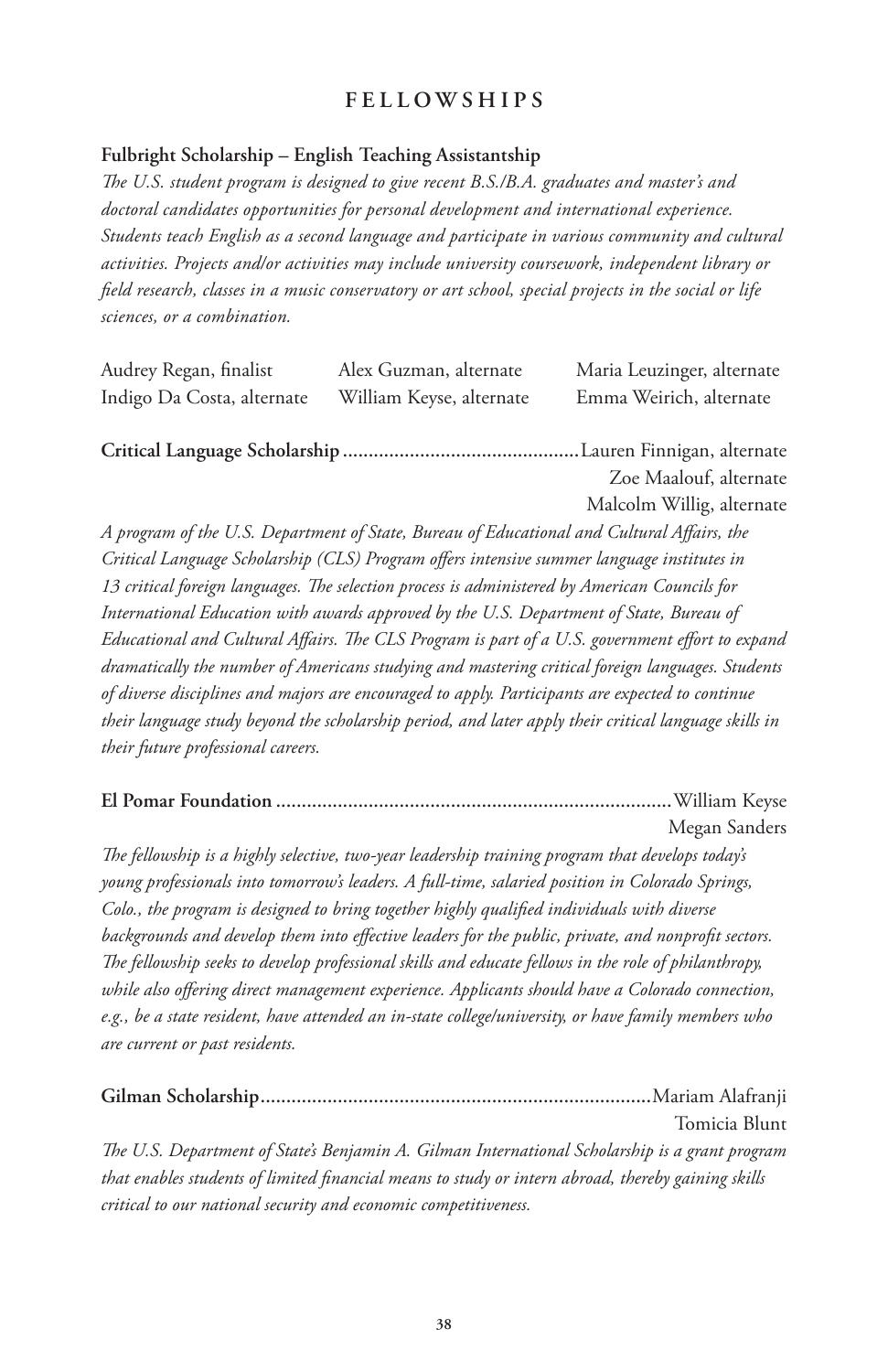## **SCHOLAR-ATHLETES**

*To earn this distinction a student must have a 3.5 cumulative GPA and must have earned at least two varsity letters.*

The athletics department is extremely proud of the accomplishment of our scholar-athletes. Logger student-athletes represent the best of NCAA Division III by excelling in the classroom, as well as representing the university throughout the country with their athletic skills and talents. Your deep commitment of time and energy to excel across the breadth of your collegiate experience showcases the spirit and pride of what it means to be a Logger. Congratulations!

*Katy Alden – Swimming Raeann Allen – Basketball Sadie Alloway – Volleyball Sabine Angier – Crew Ally Benko – Lacrosse Cade Bennett – Soccer Emily Bessen – Crew Sarah Blumenfeld – Volleyball Joe Brennan – Baseball Kathleen Brown – Volleyball Hannah Bushing – Lacrosse Graham Byron – Tennis Katie Carley – Volleyball Gennie Cheatham – Soccer Maddie Colombo – Softball Kalina Cordero – Soccer Hannah Cottnair – Cross Country/Track and Field Lucy Curtis – Crew Jackson Dinkel – Baseball Greta Dunn – Swimming Nick Eberhard – Crew Isaac Fournier – Cross Country/Track and Field Ella Frazee – Crew Maddy Garcia – Softball Justin Harberg – Golf Maggie Hatt – Lacrosse Emma Hatton – Cross Country/Track and Field Mara Henderson – Basketball*

*Angel Herrera-Flores – Soccer Matt Hicks – Baseball Shane Himeda – Baseball Jordan Holman – Volleyball Reynn Hoshide – Golf Hayden Hotchkiss – Soccer Kelby Hunt – Cross Country/Track and Field Matthew Imanaka – Crew Noelle Kerr – Softball Tatiana Klein – Cross Country/Track and Field Jill La Fetra – Crew Jamie Lange – Basketball Leslie Machabee – Crew Allison MacMillan – Soccer Eric Markewitz – Swimming Makoa Mau – Baseball Kaitlyn Mcisaac – Soccer Alex Meadowcroft – Football Colin Monaghan – Cross Country/Track and Field AJ Morioka – Baseball Darby Mulligan – Cross Country Bridget Myers – Tennis Sarah Nasson – Soccer Allyson Niitani – Golf Ryota Nishino – Baseball Maiya Pacleb – Soccer Brody Pearman – Football Alli Reviglio – Volleyball Kylee Roath – Soccer*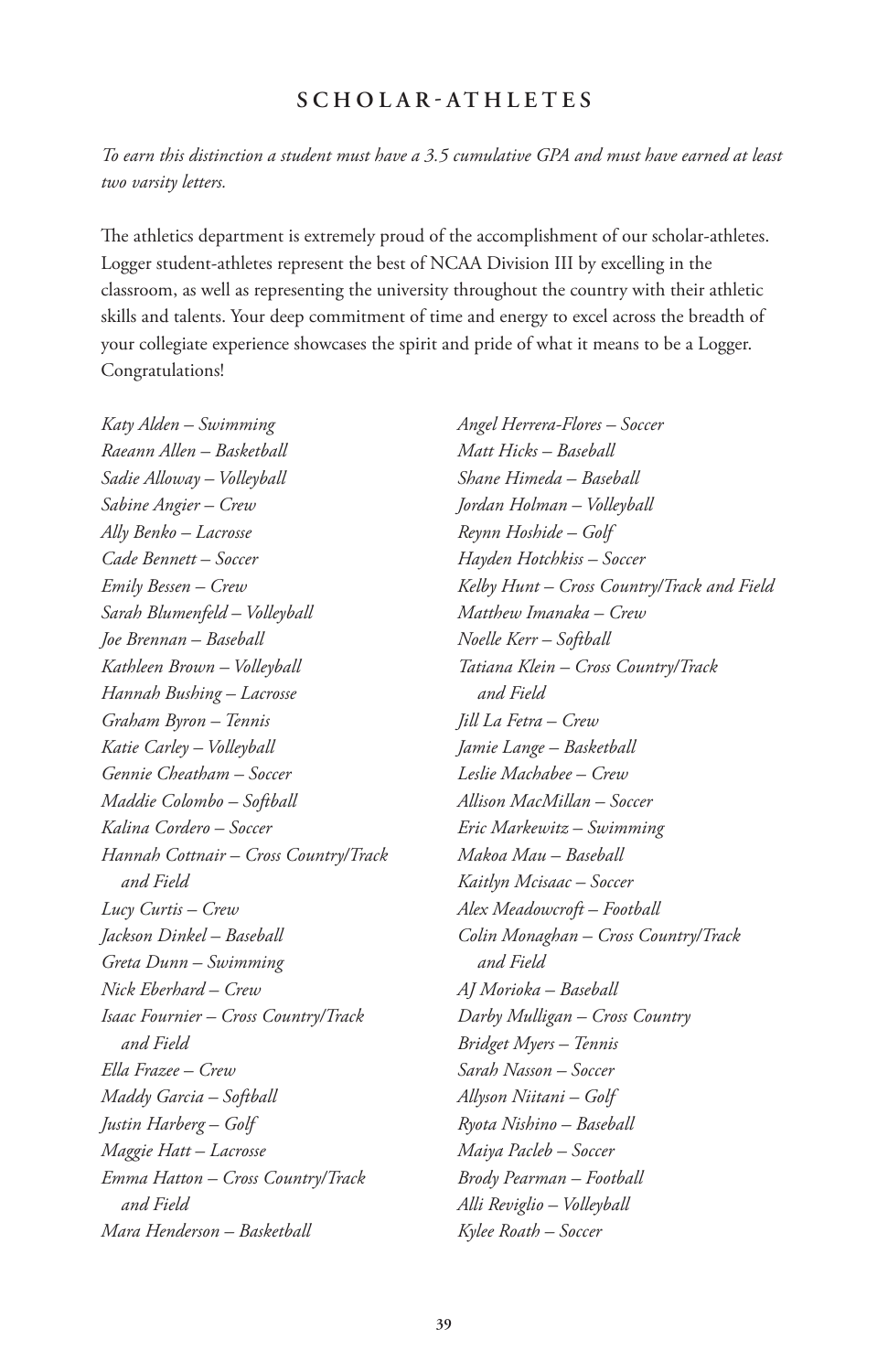*Stellan Roberts – Basketball Ceann Romanaggi – Soccer Onti Rosen – Golf Emily Ross – Soccer Lincoln Schell – Soccer Ellie Schnorr – Cross Country Monica Schweitz – Crew Owen Shellhammer – Baseball Walker Shibley-Styer – Basketball Melanie Siacotos – Volleyball Katie Snodgrass – Crew Ben Sovocool – Crew Megan Stills – Cross Country/Track and Field*

*Aaron Thompson – Football Hailee Ueyama – Softball Natalie Van Ardenne – Crew Anna Van Boven – Swimming Lia Van Steeter – Tennis Jonathan Vair – Soccer Jackson Visser – Crew Alanna Volk – Cross Country/Track and Field Kaitlyn Webster – Softball Audrey White – Cross Country/Track and Field Vance Wood – Football Eric Zdechlik – Soccer*



Printed on FSC certified 30% post-consumer waste recycled paper.